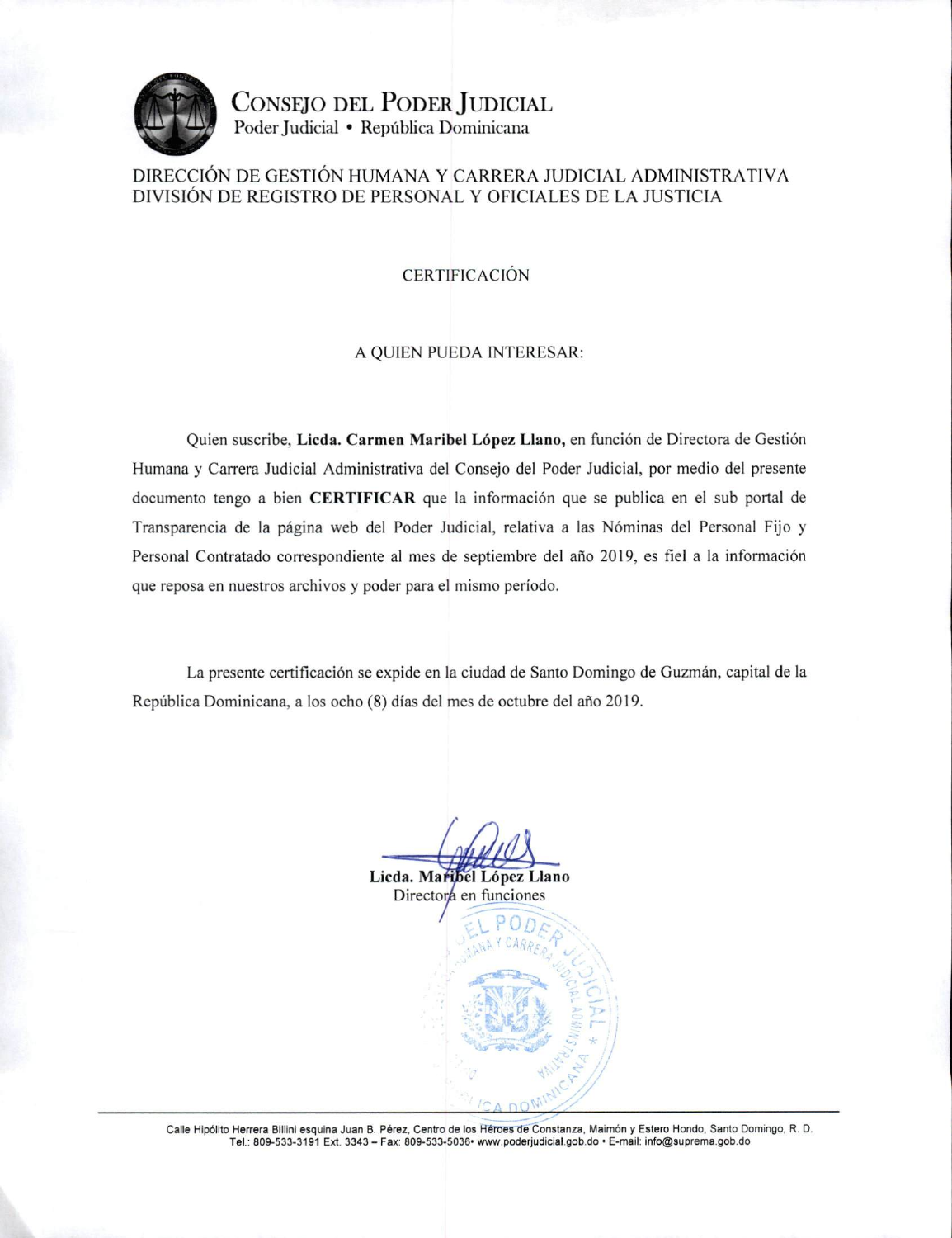

## DIRECCIÓN GENERAL DE ADMINISTRACIÓN Y CARRERA JUDICIAL DIRECCIÓN DE GESTIÓN HUMANA Y CARRERA JUDICIAL ADMINISTRATIVA DIVISIÓN DE REGISTRO DE PERSONAL Y OFICIALES DE LA JUSTICIA

# NÓMINA DE PERSONAL CONTRATADO Y SERVIDORES JUDICIALES INTERINOS - SEPTIEMBRE 2019

| <b>ESTATUS</b>                                                  | <b>NOMBRE</b>                  | <b>CARGO</b>                | <b>DEPENDENCIA</b>                                 | <b>SUELDO</b> | <b>F-INGRESO</b> | <b>FIN DE CONTRATO</b> |
|-----------------------------------------------------------------|--------------------------------|-----------------------------|----------------------------------------------------|---------------|------------------|------------------------|
| I SERVIDORES JUDICIALES INTERINOS IANTONIO M. MELO MOLINA       |                                | OFICINISTA 1RA. INSTANCIA   | 10MA. SALA CAMARA CIVIL JDO. 1RA. INST. D.N.       | 20.760.00     | 11 07 2018       | N/A                    |
| SERVIDORES JUDICIALES INTERINOS HECTOR J. CASTILLO PEREZ        |                                | ALGUACIL DE ESTRADO         | 1ER. JDO. DE LA INSTRUCCION LA ALTAGRACIA          | 14.760.00     | 07 08 2018       | 23 10 2019             |
| SERVIDORES JUDICIALES INTERINOS YAIMY Y. AQUINO RAMIREZ         |                                | IOFICINISTA 1RA. INSTANCIA  | I1ER. JDO. DE LA INSTRUCCION AZUA                  | 15,720.00     | 26 12 2018       | 16 12 2019             |
| SERVIDORES JUDICIALES INTERINOS   DARISA G. CASADO DIAZ         |                                | OFICINISTA 1RA. INSTANCIA   | 1ER. JDO. DE LA INSTRUCCION PERAVIA                | 15,720.00     | 28 08 2018       | N/A                    |
| SERVIDORES JUDICIALES INTERINOS IMARIA A. REYES SANTOS          |                                | OFICINISTA 1RA. INSTANCIA   | 1ER. JDO. DE LA INSTRUCCION S.P.M.                 | 15,720.00     | 30 10 2018       | 07 10 2019             |
| SERVIDORES JUDICIALES INTERINOS LLORANYI FIGUEROA ABREU DE BAEZ |                                | IOFICINISTA 1RA. INSTANCIA  | 1 IER. TRIBUNAL COL. C/P JDO. 1RA. INST. S.D.      | 20,760.00     | 17 12 2018       | 17 09 2019             |
| SERVIDORES JUDICIALES INTERINOS CRISTY P. REYES                 |                                | IOFICINISTA 1RA. INSTANCIA  | 1ER. TRIBUNAL COL. C/P JDO. 1RA. INST. S.D.        | 20,760.00     | 22 07 2019       | 17 09 2019             |
| I SERVIDORES JUDICIALES INTERINOS IGERSON N. RODRIGUEZ ROSARIO  |                                | IOFICINISTA 1RA. INSTANCIA  | I1RA. SALA CAMARA CIVIL JDO. 1RA. INST. D.N.       | 20,760.00     | 11 10 2017       | 20 09 20 20            |
| I SERVIDORES JUDICIALES INTERINOS IISSA C. ARIAS AMPARO         |                                | OFICINISTA 1RA. INSTANCIA   | 1RA, SALA CAMARA CIVIL JDO, 1RA, INST, D.N.        | 20.760.00     | 05 04 2019       | N/A                    |
| I SERVIDORES JUDICIALES INTERINOS ILEIDY F. SERRANO MENDEZ      |                                | IOFICINISTA 1RA. INSTANCIA  | I1RA. SALA CAMARA CIVIL JDO. 1RA. INST. D.N.       | 20.760.00     | 17 05 2019       | 03 08 2019             |
| <b>CONTRATADOS</b>                                              | IMARIA M. VASQUEZ DE JESUS     | ABOGADO AYUDANTE 1RA. INST. | I1RA. SALA CAMARA CIVIL JDO. 1RA. INST. DUARTE \$  | 36,000.00     | 14 04 2014       | N/A                    |
| I SERVIDORES JUDICIALES INTERINOS ICARINA VALDEZ CAPELLAN       |                                | OFICINISTA 1RA. INSTANCIA   | I1RA. SALA CAMARA CIVIL JDO. 1RA. INST. SANTIAI \$ | 15,720.00     | 08 01 2019       | 31 12 2019             |
| <b>CONTRATADOS</b>                                              | FRANCISCO H. VALDEZ            | IOFICINISTA CORTE           | I1RA. SALA CAMARA PENAL CORTE APEL. D.N.           | 24.240.00     | 10 12 2014       | N/A                    |
| I SERVIDORES JUDICIALES INTERINOS IMARIA DEL C. FLORENTINO CARO |                                | IOFICINISTA JDO. DE PAZ     | l1RA. SALA JDO. DE PAZ ESP. TRANS. S.C.            | 14.760.00     | 15 05 2018       | N/A                    |
| <b>CONTRATADOS</b>                                              | IWHANDA J. GERMAN HERNANDEZ    | IOFICINISTA J.O.            | 1RA. SALA TRIBUNAL DE TIERRAS J.O. DUARTE          | 15,720.00     | 30 03 2015       | N/A                    |
| SERVIDORES JUDICIALES INTERINOS MARIELVIS R. ACOSTA GARCIA      |                                | OFICINISTA J.O.             | 1RA, SALA TRIBUNAL DE TIERRAS J.O. DUARTE          | 15,720.00     | 03 04 2019       | 20 09 20 20            |
| I SERVIDORES JUDICIALES INTERINOS IANDONY M. ESTEVEZ TAVERAS    |                                | IOFICINISTA J.O.            | I1RA. SALA TRIBUNAL DE TIERRAS J.O. SANTIAGOI \$   | 15.720.00     | 13 07 2007       | N/A                    |
| <b>CONTRATADOS</b>                                              | <b>WILLIAM R. ORTIZ PUJOLS</b> | <b>ALGUACIL DE ESTRADO</b>  | I2DA. SALA CAMARA CIVIL CORTE APEL. D.N.           | 14.760.00     | 25 04 2005       | N/A                    |
| I SERVIDORES JUDICIALES INTERINOS IWINIFER TORRES ABAD          |                                | OFICINISTA 1RA. INSTANCIA   | I2DA. SALA CAMARA CIVIL JDO. 1RA. INST. D.N.       | 20,760.00     | 01 07 2019       | 31 12 2019             |
| SERVIDORES JUDICIALES INTERINOS MASSIEL S. SORIANO MARTINEZ     |                                | OFICINISTA 1RA. INSTANCIA   | 2DA, SALA CAMARA CIVIL JDO, 1RA, INST, D.N.        | 20,760.00     | 01 07 2019       | 31/12/2019             |
| I SERVIDORES JUDICIALES INTERINOS IFLAVIO ALB. ESCOTO           |                                | <b>ARCHIVISTA</b>           | 2DA, SALA CAMARA CIVIL JDO, 1RA, INST, D.N.        | 13.920.00     | 01 07 2010       | N/A                    |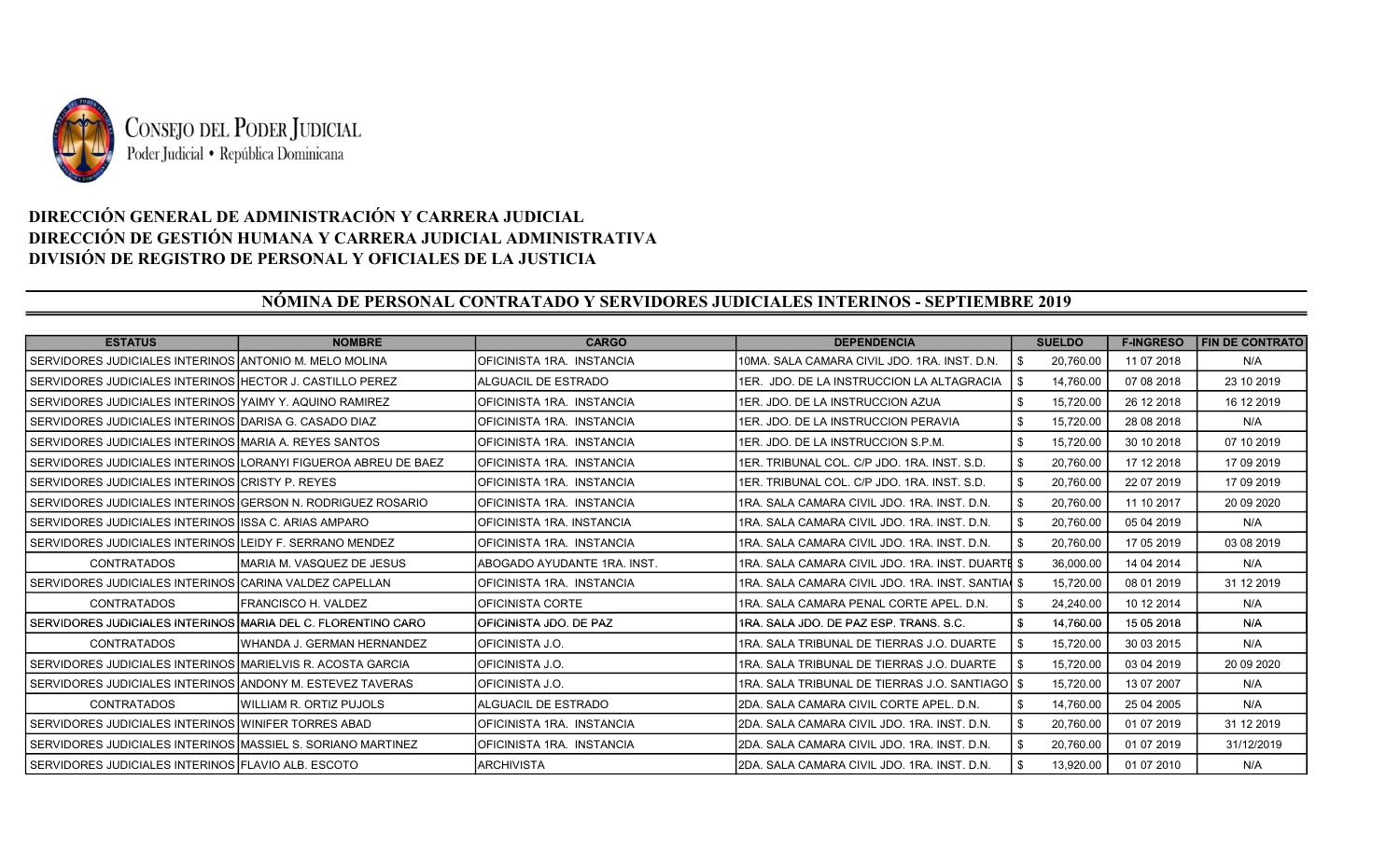| SERVIDORES JUDICIALES INTERINOS JJOHAN E. PAULINO ORTEGA       |                                                                | OFICINISTA 1RA. INSTANCIA        | 2DA. SALA CAMARA PENAL JDO. 1RA. INST. D.N.     | \$  | 20,760.00 | 18 10 2017 | 14 11 2019  |
|----------------------------------------------------------------|----------------------------------------------------------------|----------------------------------|-------------------------------------------------|-----|-----------|------------|-------------|
| SERVIDORES JUDICIALES INTERINOS BRENDA I. LUNA SEVERINO        |                                                                | OFICINISTA 1RA. INSTANCIA        | 2DO. JDO. DE LA INSTRUCCION D.N.                | \$. | 20,760.00 | 01 11 2018 | N/A         |
|                                                                | SERVIDORES JUDICIALES INTERINOS LORENNE ESPIRITUSANTO MARTINEZ | OFICINISTA 1RA. INSTANCIA        | 2DO. JDO. DE LA INSTRUCCION LA ALTAGRACIA       | \$  | 15,720.00 | 12 04 2019 | N/A         |
| SERVIDORES JUDICIALES INTERINOS MILKARY A. ALMONTE RAMOS       |                                                                | OFICINISTA 1RA. INSTANCIA        | 2DO. TRIBUNAL COL. C/P JDO. 1RA. INST. D.N.     | \$  | 20,760.00 | 28 02 2019 | 25 11 2019  |
| SERVIDORES JUDICIALES INTERINOS PATRICIA M. VASQUEZ CONTRERAS  |                                                                | OFICINISTA 1RA. INSTANCIA        | 3RA. SALA CAMARA CIVIL JDO. 1RA. INST. D.N.     | \$  | 20,760.00 | 26 12 2018 | 20 09 20 20 |
| SERVIDORES JUDICIALES INTERINOS HENRY A. SANCHEZ DE LA CRUZ    |                                                                | OFICINISTA 1RA. INSTANCIA        | 3RA. SALA CAMARA CIVIL JDO. 1RA. INST. D.N.     | \$  | 20,760.00 | 04 01 2018 | N/A         |
| SERVIDORES JUDICIALES INTERINOS FILIBERTO CARBONELL REYES      |                                                                | OFICINISTA 1RA. INSTANCIA        | 3RA. SALA CAMARA CIVIL JDO. 1RA. INST. D.N.     | \$  | 20,760.00 | 12 11 2018 | 20 09 20 20 |
| SERVIDORES JUDICIALES INTERINOS NOELIA A. LIRIANO MALDONADO    |                                                                | ARCHIVISTA                       | 3RA. SALA CAMARA CIVIL JDO. 1RA. INST. D.N.     | \$  | 13,920.00 | 26 12 2018 | 07 10 2019  |
| SERVIDORES JUDICIALES INTERINOS ABEL DE JS. ESPINO EVANGELISTA |                                                                | ARCHIVISTA                       | 3RA. SALA CAMARA CIVIL JDO. 1RA. INST. D.N.     | \$  | 13,920.00 | 25 07 2019 | 30 12 2019  |
| <b>CONTRATADOS</b>                                             | ALEXANDRA BELIARD MERCEDES                                     | <b>CONSERJE</b>                  | 3RA. SALA CAMARA CIVIL JDO. 1RA. INST. S.D.     | \$  | 12,444.00 | 28 11 2016 | N/A         |
| SERVIDORES JUDICIALES INTERINOS JJANET C. TEJADA COLON         |                                                                | OFICINISTA CORTE                 | 3RA. SALA CAMARA PENAL CORTE APEL. D.N.         | \$  | 24,240.00 | 14 11 2018 | 20 10 2019  |
| <b>CONTRATADOS</b>                                             | IGLORIA A. MOJICA DE VALDEZ                                    | ASESOR (A) IMPOSITIVO            | 3RA. SALA TRIBUNAL SUPERIOR ADMINISTRATIVO \$   |     | 43,420.80 | 16 06 2015 | N/A         |
| SERVIDORES JUDICIALES INTERINOS CESAR L. SOSA LIRANZO          |                                                                | OFICINISTA 1RA. INSTANCIA        | 4TA. SALA CAMARA CIVIL JDO. 1RA. INST. D.N.     |     | 20,760.00 | 11 10 2017 | N/A         |
| SERVIDORES JUDICIALES INTERINOS ANTONIO ACOSTA                 |                                                                | ALGUACIL DE ESTRADO              | 4TA. SALA CAMARA CIVIL JDO. 1RA. INST. D.N.     | \$  | 14,760.00 | 01 07 2007 | N/A         |
| SERVIDORES JUDICIALES INTERINOS LOREICY E. HEREDIA REYES       |                                                                | OFICINISTA 1RA. INSTANCIA        | 5TA. SALA CAMARA CIVIL JDO. 1RA. INST. D.N.     | \$  | 20,760.00 | 01 04 2019 | 20 09 20 20 |
| SERVIDORES JUDICIALES INTERINOS YINET BENITEZ NUÑEZ            |                                                                | OFICINISTA 1RA. INSTANCIA        | 6TA. SALA JDO. DE TRABAJO D.N.                  | \$  | 20,760.00 | 18 02 2019 | 30 11 2019  |
| SERVIDORES JUDICIALES INTERINOS ISAMAR A. VALDEZ CASANOVA      |                                                                | OFICINISTA 1RA. INSTANCIA        | 8VA. SALA CAMARA CIVIL JDO. 1RA. INST. D.N.     | \$  | 20,760.00 | 17 01 2019 | 01 10 2019  |
| SERVIDORES JUDICIALES INTERINOS BRENDA L. DOTEL CORDERO        |                                                                | <b>ARCHIVISTA</b>                | 8VA. SALA CAMARA CIVIL JDO. 1RA. INST. D.N.     | \$  | 13,920.00 | 05 04 2019 | N/A         |
| <b>CONTRATADOS</b>                                             | JUANA F. RODRIGUEZ VILLANUEVA                                  | SECRETARIA (O) PRIMERA INSTANCIA | 9NA. SALA CAMARA CIVIL JDO. 1RA. INST. D.N.     | \$  | 20,760.00 | 01 11 2016 | N/A         |
| SERVIDORES JUDICIALES INTERINOS BERENICE BONIFACIO FERRERAS    |                                                                | OFICINISTA 1RA. INSTANCIA        | 9NA. SALA CAMARA CIVIL JDO. 1RA. INST. D.N.     | \$  | 20,760.00 | 26 02 2019 | N/A         |
| SERVIDORES JUDICIALES INTERINOS CARLOS E. PLACENCIA MEJIA      |                                                                | OFICINISTA 1RA. INSTANCIA        | 9NA. SALA CAMARA PENAL JDO. 1RA. INST. D.N.     | \$  | 20,760.00 | 30 10 2018 | 04 01 2020  |
| <b>CONTRATADOS</b>                                             | JHONNY O. COMAS VALDEZ                                         | GESTOR(A) ADMINISTRATIVO         | ADMINISTRACION GENERAL JURISDICCION INMOE \$    |     | 63,360.00 | 15 05 2017 | N/A         |
| <b>CONTRATADOS</b>                                             | JULIA I. REYNOSO MALDONADO                                     | <b>ARCHIVISTA</b>                | ARCHIVO ACTIVO DEL REGISTRO DE TITULOS D.N \$   |     | 24,240.00 | 28 05 2015 | N/A         |
| <b>CONTRATADOS</b>                                             | EDIBURGA PINEDA FRIAS                                          | ARCHIVISTA                       | ARCHIVO ACTIVO J.I. S.C.                        |     | 24,240.00 | 15 08 2007 | N/A         |
| <b>CONTRATADOS</b>                                             | LUIS M. MOREL GENAO                                            | <b>GESTOR ARCHIVO ACTIVO</b>     | ARCHIVO ACTIVO JURISDICCION INMOBILIARIA NA \$  |     | 67.082.40 | 01 02 2015 | N/A         |
| SERVIDORES JUDICIALES INTERINOS ANA M. PERALTA DE HIRALDO      |                                                                | OFICINISTA CORTE                 | CAMARA CIVIL CORTE APEL. SANTIAGO               |     | 17,640.00 | 09 11 2017 | N/A         |
| SERVIDORES JUDICIALES INTERINOS MAIRENY VEGA CRUZ              |                                                                | <b>ARCHIVISTA</b>                | CAMARA CIVIL CORTE APEL. SANTIAGO               | \$  | 13,920.00 | 25 03 2019 | 25 09 2019  |
| SERVIDORES JUDICIALES INTERINOS MIANNUDI A. NUÑEZ ABREU        |                                                                | ALGUACIL DE ESTRADO              | CAMARA CIVIL JDO. 1RA. INST. AZUA               |     | 13,800.00 | 01 03 2019 | N/A         |
| SERVIDORES JUDICIALES INTERINOS ANTONIA R. NUÑEZ MENDOZA       |                                                                | OFICINISTA 1RA. INSTANCIA        | CAMARA CIVIL JDO. 1RA. INST. HERMANAS MIRABI \$ |     | 15,720.00 | 28 08 2017 | N/A         |
| <b>CONTRATADOS</b>                                             | HILCIA Y. RAMOS BETANCES                                       | OFICINISTA 1RA. INSTANCIA        | CAMARA CIVIL JDO. 1RA. INST. LA ALTAGRACIA      |     | 14,760.00 | 31 05 2017 | N/A         |
| SERVIDORES JUDICIALES INTERINOS DAIRY M. HICIANO DE GARCIA     |                                                                | OFICINISTA 1RA. INSTANCIA        | CAMARA CIVIL JDO. 1RA. INST. MONSEÑOR NOUE  \$  |     | 15,720.00 | 24 06 2019 | 24 08 2019  |
| SERVIDORES JUDICIALES INTERINOS ROSALBA RODRIGUEZ MEJIA        |                                                                | OFICINISTA 1RA. INSTANCIA        | CAMARA CIVIL JDO. 1RA. INST. MONSEÑOR NOUE \$   |     | 15,720.00 | 24 06 2019 | 24 08 2019  |
| SERVIDORES JUDICIALES INTERINOS LUZ DEL A. ACOSTA RAMON        |                                                                | OFICINISTA 1RA. INSTANCIA        | CAMARA CIVIL JDO, 1RA, INST, SAMANA             |     | 15,720.00 | 05 12 2018 | N/A         |
| SERVIDORES JUDICIALES INTERINOS ARIANMY ALT. MATA ORTEGA       |                                                                | OFICINISTA 1RA. INSTANCIA        | CAMARA CIVIL JDO. 1RA. INST. SANCHEZ RAMIRE \$  |     | 15,720.00 | 11 02 2019 | 15 10 2019  |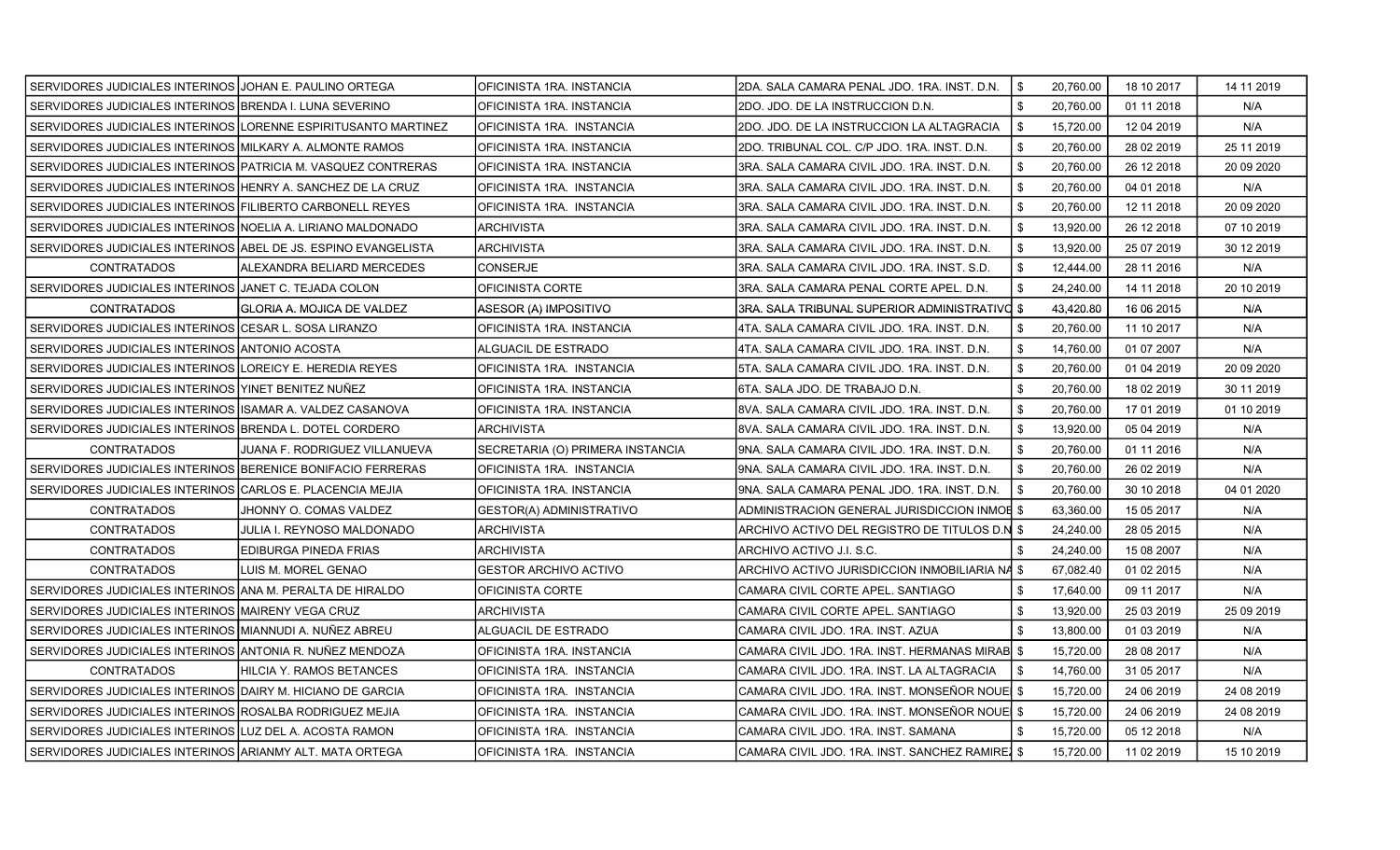| SERVIDORES JUDICIALES INTERINOS IJOANNY R. CUEVA SIERRA        |                                 | <b>ARCHIVISTA</b>                                                           | ICAMARA CIVIL JDO 1RA INST.S.C.                                                                                         | \$  | 13,920.00 | 27 08 2018 | N/A         |
|----------------------------------------------------------------|---------------------------------|-----------------------------------------------------------------------------|-------------------------------------------------------------------------------------------------------------------------|-----|-----------|------------|-------------|
| <b>CONTRATADOS</b>                                             | JUAN I. FERRERAS SUAZO          | <b>CHOFER</b>                                                               | CAMARA PENAL CORTE APEL. BARAHONA                                                                                       | \$  | 24,240.00 | 26 12 2013 | N/A         |
| SERVIDORES JUDICIALES INTERINOS IKATERINE F. RIVERA CASTILLO   |                                 | OFICINISTA CORTE                                                            | ICAMARA PENAL CORTE APEL. S.C.                                                                                          | \$  | 17,640.00 | 30 07 2018 | 31 12 2019  |
| SERVIDORES JUDICIALES INTERINOS LOURDES A. POLANCO VALENZUELA  |                                 | <b>OFICINISTA CORTE</b>                                                     | CAMARA PENAL CORTE APEL. S.C.                                                                                           | \$  | 17,640.00 | 30 07 2018 | 31 12 2019  |
| <b>CONTRATADOS</b>                                             | APOLINAR JAVIER GUTIERREZ       | <b>CHOFER</b>                                                               | CAMARA PENAL CORTE APEL. S.P.M.                                                                                         | \$  | 24,240.00 | 04 03 2014 | N/A         |
| <b>CONTRATADOS</b>                                             | HECTOR E. DE LA CRUZ GUZMAN     | ALGUACIL DE ESTRADO                                                         | CAMARA PENAL JDO. 1RA. INST. EL SEIBO                                                                                   | \$  | 14,760.00 | 11 05 2015 | N/A         |
| SERVIDORES JUDICIALES INTERINOS PERLA M. SORIANO JIMENEZ       |                                 | OFICINISTA 1RA. INSTANCIA                                                   | CAMARA PENAL JDO. 1RA. INST. HATO MAYOR                                                                                 | \$  | 15,720.00 | 06 11 2018 | N/A         |
| <b>CONTRATADOS</b>                                             | HILKA Y. PUJOLS CUSTODIO        | AUX. DE RECEPCION Y ENTREGA                                                 | ICENTRO DE ATENCION AL USUARIO                                                                                          | \$  | 24,240.00 | 02 03 2015 | N/A         |
| SERVIDORES JUDICIALES INTERINOS TONY DUARTE ZABALA             |                                 | <b>AUX. DE RECEPCION Y ENTREGA</b>                                          | CENTRO DE ATENCION AL USUARIO                                                                                           | \$  | 24,240.00 | 18 09 2017 | N/A         |
| SERVIDORES JUDICIALES INTERINOS IVANGELYS BERROA GARCIA        |                                 | AUX. DE RECEPCION Y ENTREGA                                                 | CENTRO DE ATENCION AL USUARIO                                                                                           | \$  | 24,240.00 | 11 07 2019 | N/A         |
| SERVIDORES JUDICIALES INTERINOS REUDIS M. MUÑOZ REYNOSO        |                                 | <b>OFICINISTA</b>                                                           | CENTRO DE CITACIONES S.P.M.                                                                                             | \$  | 17,640.00 | 06 09 2018 | 31 12 2019  |
| SERVIDORES JUDICIALES INTERINOS ICARLOS M. SEPULVEDA FELICIANO |                                 | <b>OFICINISTA</b>                                                           | CENTRO DE CITACIONES S.P.M.                                                                                             | \$  | 17,640.00 | 30 08 2018 | 31 12 2019  |
| SERVIDORES JUDICIALES INTERINOS MIGUEL A. SORIANO PEÑA         |                                 | <b>OFICINISTA</b>                                                           | CENTRO DE CITACIONES S.P.M.                                                                                             | \$  | 17,640.00 | 30 08 2018 | 31 12 2019  |
| <b>CONTRATADOS</b>                                             | <b>MAYRA T. HERNANDEZ GORIS</b> | MEDIADOR                                                                    | CENTRO DE MEDIACION JUDICIAL D.N.                                                                                       | \$  | 67,082.40 | 21 07 2010 | N/A         |
| <b>CONTRATADOS</b>                                             | JUANA E. BARE GUZMAN            | COORDINADOR CENTRO DE MEDIACION FAMILICENTRO DE MEDIACION JUDICIAL HERRERA  |                                                                                                                         | \$  | 77,836.80 | 20 03 2007 | N/A         |
| <b>CONTRATADOS</b>                                             | MARTHA Y. TORIBIO               | MEDIADOR                                                                    | CENTRO DE MEDIACION JUDICIAL HERRERA                                                                                    | \$  | 67,082.40 | 30 09 2008 | N/A         |
| <b>CONTRATADOS</b>                                             | PETRONILA ROSARIO ADAMES        |                                                                             | COORDINADOR CENTRO DE MEDIACION FAMILICENTRO DE MEDIACION JUDICIAL LA CIENEGA                                           | \$  | 77,836.80 | 20 03 2007 | N/A         |
| <b>CONTRATADOS</b>                                             | NIDIA E. REYNOSO MATOS          | COORDINADOR CENTRO DE MEDIACION JUDICICENTRO DE MEDIACION JUDICIAL S.D.     |                                                                                                                         | \$. | 77,836.80 | 20 03 2007 | N/A         |
| <b>CONTRATADOS</b>                                             | ROSA A. MORENO GARCIA           | COORDINADOR CENTRO DE MEDIACION JUDICICENTRO DE MEDIACION JUDICIAL SANTIAGO |                                                                                                                         | \$  | 77,836.80 | 01 01 2007 | N/A         |
| <b>CONTRATADOS</b>                                             | DAMARIS A. PEREZ RODRIGUEZ      | MEDIADOR                                                                    | CENTRO DE MEDIACION JUDICIAL SANTIAGO                                                                                   | \$  | 67,082.40 | 04 09 2014 | N/A         |
| <b>CONTRATADOS</b>                                             | SILVESTRE ESTRELLA CABRERA      | SEGURIDAD DE JUEZ SCJ                                                       | CONSEJO DEL PODER JUDICIAL                                                                                              | \$  | 15,600.00 | 04 09 2017 | N/A         |
| <b>CONTRATADOS</b>                                             | CARLOS L. BLANC MARTINEZ        | <b>AUDITOR INTERNO</b>                                                      | CONTRALORIA GENERAL DEL CONSEJO DEL PODI \$                                                                             |     | 88,100.00 | 10 08 2015 | N/A         |
| <b>CONTRATADOS</b>                                             | LUCIA M. ESTRELLA DIAZ          | ABOGADO AYUDANTE CORTE                                                      | CORTE DE APEL. MONTE CRISTI                                                                                             |     | 48,894.00 | 27 10 2014 | N/A         |
| <b>CONTRATADOS</b>                                             | ROSALBA ALT. PAULINO BETEMIT    | <b>OFICINISTA CORTE</b>                                                     | CORTE DE APEL. MONTE CRISTI                                                                                             | \$. | 17.640.00 | 01 02 2016 | N/A         |
| <b>CONTRATADOS</b>                                             | ROSA E. PIÑA                    | CONSERJE                                                                    | CORTE DE APEL. N.N.A. S.F.M.                                                                                            | \$  | 12,444.00 | 26 10 2016 | N/A         |
| <b>CONTRATADOS</b>                                             | SARA P. DE LA CRUZ GOMEZ        | OFICINISTA CORTE                                                            | CORTE DE TRABAJO LA VEGA                                                                                                | \$  | 17,640.00 | 13 06 2016 | N/A         |
| SERVIDORES JUDICIALES INTERINOS ROSSY E. CONTIN NUÑEZ          |                                 | OFICINISTA CORTE                                                            | ICORTE DE TRABAJO S.F.M.                                                                                                | \$  | 17,640.00 | 18 01 2019 | 20 09 20 20 |
| <b>CONTRATADOS</b>                                             | SANTO R. VARGAS BATISTA         | <b>AGENTE DE SERVICIOS</b>                                                  | ICUSTODIA Y SERVICIO ARCHIVO PERMANENTE                                                                                 | \$  | 24,240.00 | 28 11 2016 | N/A         |
| <b>CONTRATADOS</b>                                             | MANUEL ANT. JIMENEZ GOMEZ       | SUPERVISOR(A) ADMINISTRATIVO                                                | DIRECCION ADMINISTRATIVA                                                                                                | \$  | 67,082.40 | 04 05 2005 | N/A         |
| <b>CONTRATADOS</b>                                             | CARMEN G. CAMILO UREÑA          | SUPERVISOR(A) ADMINISTRATIVO                                                | DIRECCION ADMINISTRATIVA                                                                                                | \$  | 67,082.40 | 01 03 2006 | N/A         |
| <b>CONTRATADOS</b>                                             | ALEXIS A. RAMIREZ DE LOS SANTOS | SEGURIDAD EX-PRESIDENTE SCJ                                                 | DIRECCION CENTRAL DE LA POLICIA DE PROTEC( \$                                                                           |     | 17,943.52 | 02 06 2014 | N/A         |
| <b>CONTRATADOS</b>                                             | RAFAEL A. MANCEBO               | VIGILANTE                                                                   | DIRECCION DE FAMILIA, NIÑEZ, ADOLESCENCIA Y \$                                                                          |     | 13,800.00 | 17 03 2005 | N/A         |
| SERVIDORES JUDICIALES INTERINOS HECTOR A. DIAZ NEUMANN         |                                 |                                                                             | ASESOR DE ORGANIZACION Y ADMINISTRACIO $\overline{\rm D}$ INECCION DE GESTION HUMANA Y CARRERA JU $\overline{\rm I}$ \$ |     | 60,000.00 | 23 11 2012 | N/A         |
| <b>CONTRATADOS</b>                                             | <b>ESMEDIN REYES CUEVAS</b>     | <b>CONSERJE</b>                                                             | DIRECCION DE PLANIFICACION Y PROYECTOS                                                                                  | \$  | 14,160.00 | 24 01 2006 | N/A         |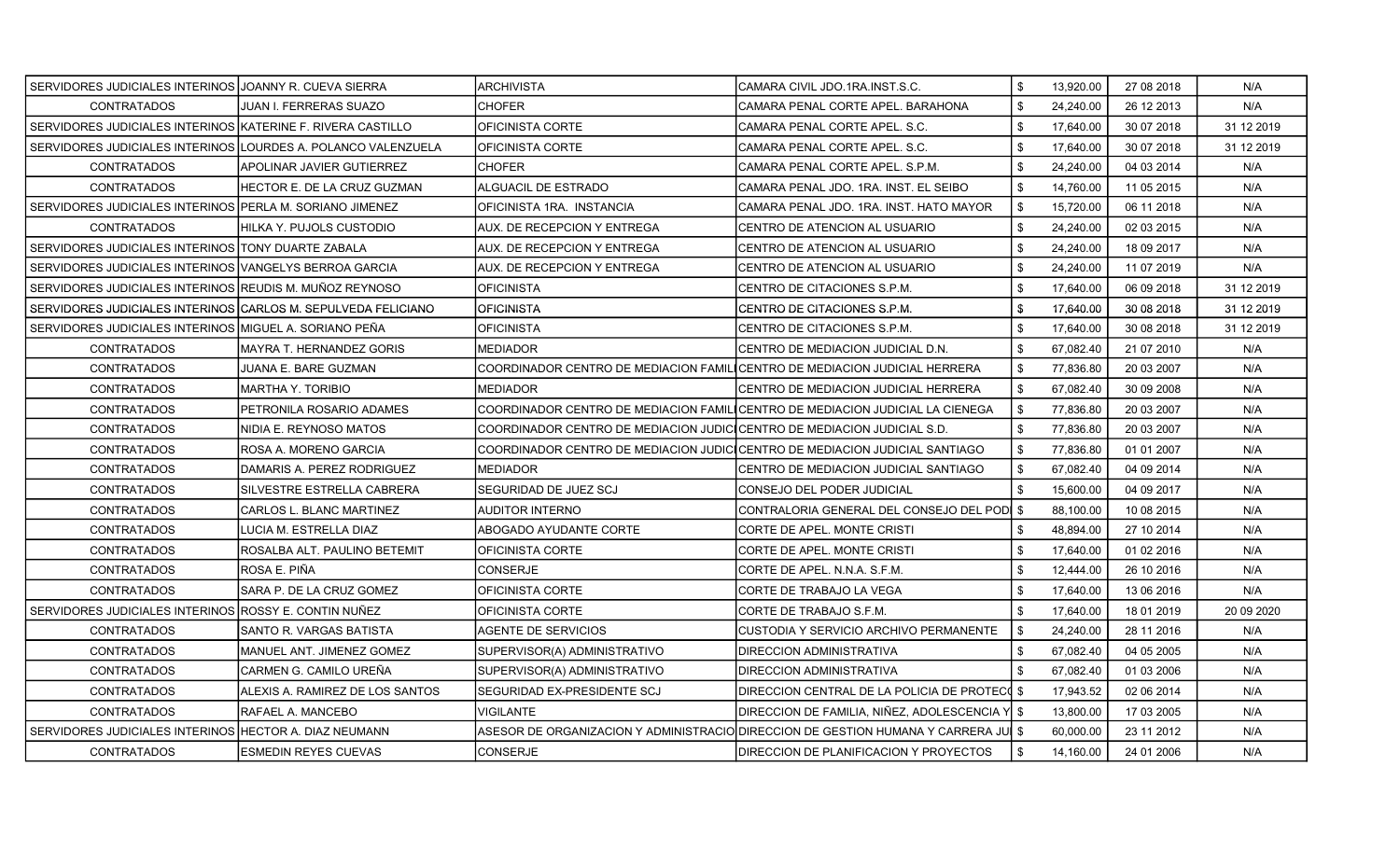| <b>CONTRATADOS</b>                                           | BERTA CONTRERAS CABRAL      | <b>CONSERJE</b>                                                           | <b>DIRECCION DE PLANIFICACION Y PROYECTOS</b>   | \$<br>12,444.00  | 28 12 2016 | N/A        |
|--------------------------------------------------------------|-----------------------------|---------------------------------------------------------------------------|-------------------------------------------------|------------------|------------|------------|
| SERVIDORES JUDICIALES INTERINOS GUILLERMO C. MILAN ACOSTA    |                             | GESTOR (A) DE ANALISIS DE SENTENCIAS                                      | <b>DIRECCION DE POLITICAS PUBLICAS</b>          | \$<br>184,778.00 | 23 07 2019 | 23/01/2020 |
| <b>CONTRATADOS</b>                                           | JOANNY ALT. TEJADA GOMEZ    | ASISTENTE DIRECCION POLITICAS PUBLICAS                                    | <b>DIRECCION DE POLITICAS PUBLICAS</b>          | \$<br>77,836.80  | 14 11 2014 | N/A        |
| SERVIDORES JUDICIALES INTERINOS FRANCINA DIAZ WARDEN         |                             | GESTOR(A) DE PROYECTOS                                                    | DIRECCION GENERAL DE ADM. Y CARRERA JUDIC       | \$<br>250,000.00 | 15 07 2019 | 15 01 2020 |
| SERVIDORES JUDICIALES INTERINOS JJUAN B. DIAZ DE JESUS       |                             | <b>GESTOR(A) DE PROYECTOS</b>                                             | DIRECCION GENERAL DE ADM. Y CARRERA JUDIC \$    | 200,000.00       | 15 07 2019 | 15 01 2020 |
| SERVIDORES JUDICIALES INTERINOS MARIE F. BALASSE DANIEL      |                             | GESTOR(A) DE PROYECTOS                                                    | DIRECCION GENERAL DE ADM. Y CARRERA JUDICI \$   | 179,500.00       | 15 07 2019 | 15 07 2020 |
| <b>CONTRATADOS</b>                                           | NORIS L. NUÑEZ REGALADO     | ABOGADO AYUDANTE SCJ                                                      | <b>DIRECCION LEGAL DGT</b>                      | 105,720.00       | 08 08 2016 | N/A        |
| SERVIDORES JUDICIALES INTERINOS JJOSE R. POZO LEONARDO       |                             | <b>INSPECTOR DE MENSURAS CATASTRALES</b>                                  | IDIRECCION NACIONAL MENSURAS CATASTRALESI \$    | 69,696.00        | 02 01 2019 | N/A        |
| <b>CONTRATADOS</b>                                           | SANTO F. CARRASCO TERRERO   | ABOGADO AYUDANTE                                                          | DIRECCION NACIONAL REGISTRO DE TITULOS          | \$<br>69,696.00  | 23 04 2007 | N/A        |
| SERVIDORES JUDICIALES INTERINOS LODIS J. MEDINA PEREZ        |                             | TECNICO DE MENSURAS                                                       | DIRECCION REG. MENSURAS CAT. DPTO. CENTRA \$    | 51,804.00        | 17 12 2018 | N/A        |
| SERVIDORES JUDICIALES INTERINOS DELIANNY SOTO MARTINEZ       |                             | AUXILIAR ADMINISTRATIVO                                                   | DIRECCION REG. MENSURAS CAT. DPTO. CENTRA \$    | 24,240.00        | 26 12 2018 | N/A        |
| <b>CONTRATADOS</b>                                           | SOCRATES ANT. MONTERO DIAZ  | DIRECTOR (A) REGIONAL MENSURAS                                            | DIRECCION REG. MENSURAS CAT. DPTO. NOREST       | \$<br>117,532.80 | 02 06 2014 | N/A        |
| CONTRATADOS                                                  | MAYRA J. FROMETA BRITO      | ANALISTA II ACTIVO FIJO                                                   | <b>DIV. DE ACTIVOS FIJOS</b>                    | 44,092.80        | 02 03 2015 | N/A        |
| <b>CONTRATADOS</b>                                           | CLARIVER BRITO ARNAUD       | ANALISTA II EVALUACION DEL DESEMPEÑO                                      | <b>JDIV. DE EVALUACION DEL DESEMPEÑO</b>        | \$<br>44,092.80  | 06 03 2017 | N/A        |
| <b>CONTRATADOS</b>                                           | LLIRA C. SIERRA RECIO       | ANALISTA JURIDICO                                                         | DIV. DE JURISPRUDENCIA Y LEGISLACION            | \$<br>44,902.80  | 07 11 2014 | N/A        |
| SERVIDORES JUDICIALES INTERINOS JJHENNY R. MARTIN BOBADILLA  |                             | ANALISTA PROGRAMADOR                                                      | DIV. DE MANTENIMIENTO Y ACT. DE SISTEMAS        | \$<br>67,082.40  | 23 08 2016 | 25 02 2020 |
| <b>CONTRATADOS</b>                                           | BERENICE SEGURA ESPINOSA    | <b>AUXILIAR ADMINISTRATIVO</b>                                            | <b>I</b> DIV. DE NOMINAS                        | \$<br>24,240.00  | 03 08 2017 | N/A        |
| SERVIDORES JUDICIALES INTERINOS REYMER FRICAS MOSCOSO        |                             | ANALISTA PROGRAMADOR                                                      | <b>DIV. DE PUBLICACIONES</b>                    | \$<br>67,082.40  | 20 08 2019 | 20/11/2019 |
| SERVIDORES JUDICIALES INTERINOS NATALY E. MAGALLANES SANCHEZ |                             | <b>RECEPCIONISTA</b>                                                      | IDIV. DE REGISTRO DE PERSONAL                   | \$<br>21,000.00  | 12 11 2018 | N/A        |
| SERVIDORES JUDICIALES INTERINOS ANNY D. CONCE VARGAS         |                             | AUXILIAR ADMINISTRATIVO                                                   | DIV. DE REGISTRO DE PERSONAL                    | \$<br>21,000.00  | 12 06 2019 | N/A        |
| SERVIDORES JUDICIALES INTERINOS JJOSE SANTA CRUZ ABREU       |                             | ANALISTA JUNIOR SISTEMAS Y PROCEDIMIENTIDIV. DE SISTEMAS Y PROCEDIMIENTOS |                                                 | \$<br>51,804.00  | 13 08 2018 | 13 08 2019 |
| SERVIDORES JUDICIALES INTERINOS                              | <b>JOSMARY ORTIZ OROZCO</b> | ANALISTA JUNIOR SISTEMAS Y PROCEDIMIENTIDIV. DE SISTEMAS Y PROCEDIMIENTOS |                                                 | \$<br>51,804.00  | 13 08 2018 | 13 08 2019 |
| SERVIDORES JUDICIALES INTERINOS ROSSILLY C. MELO GONZALEZ    |                             | AUXILIAR ADMINISTRATIVO                                                   | IDIV. SEGUIMIENTO DE CASOS Y DE CALIDAD DEL     | \$<br>24,240.00  | 13 02 2019 | 13 11 2019 |
| <b>CONTRATADOS</b>                                           | NIXON JUAN SALOMON          | <b>CATALOGADOR</b>                                                        | DOCUMENTACION Y BIBLIOTECAS                     | \$<br>33,120.00  | 07 12 2016 | N/A        |
| <b>CONTRATADOS</b>                                           | ROSA D. ACOSTA CACERES      | CONSERJE                                                                  | DPTO. ADMINISTRATIVO BAORUCO                    | \$<br>12,444.00  | 05 06 2006 | N/A        |
| <b>CONTRATADOS</b>                                           | RAFAEL MENDEZ               | MENSAJERO EXTERNO                                                         | DPTO. ADMINISTRATIVO BARAHONA                   | \$<br>16,440.00  | 14 02 2003 | N/A        |
| <b>CONTRATADOS</b>                                           | JORGE A. TONOS PEÑA         | <b>CONSERJE</b>                                                           | DPTO. ADMINISTRATIVO BARAHONA                   | \$<br>12,444.00  | 21 04 2005 | N/A        |
| <b>CONTRATADOS</b>                                           | CARLOS ML. FELIZ FERRERAS   | <b>VIGILANTE</b>                                                          | <b>DPTO. ADMINISTRATIVO BARAHONA</b>            | \$<br>12,444.00  | 07 02 2006 | N/A        |
| <b>CONTRATADOS</b>                                           | DOMINGO CAMPOS MATEO        | <b>VIGILANTE</b>                                                          | DPTO. ADMINISTRATIVO BARAHONA                   | \$<br>12,444.00  | 04 10 2006 | N/A        |
| <b>CONTRATADOS</b>                                           | DARLENNY VOLQUEZ CUEVAS     | MENSAJERO INTERNO                                                         | DPTO. ADMINISTRATIVO BARAHONA                   | \$<br>12,444.00  | 23 06 2016 | N/A        |
| <b>CONTRATADOS</b>                                           | SANTO A. AMADOR GONZALEZ    | <b>MAYORDOMO III</b>                                                      | DPTO. ADMINISTRATIVO CORTE DE TRABAJO D.N. S    | 16,920.00        | 16 04 2001 | N/A        |
| <b>CONTRATADOS</b>                                           | ADOLFO C. LORA              | <b>VIGILANTE</b>                                                          | DPTO. ADMINISTRATIVO CORTE DE TRABAJO D.N. \$   | 12,780.00        | 01 05 2002 | N/A        |
| <b>CONTRATADOS</b>                                           | ESTELIA MORILLO             | <b>CONSERJE</b>                                                           | IDPTO. ADMINISTRATIVO CORTE DE TRABAJO D.N.I \$ | 12,444.00        | 01 06 2015 | N/A        |
| <b>CONTRATADOS</b>                                           | CRUSITA AGRAMONTE OTAÑO     | <b>CONSERJE</b>                                                           | DPTO. ADMINISTRATIVO CORTE DE TRABAJO D.N. \$   | 12,444.00        | 21 09 2015 | N/A        |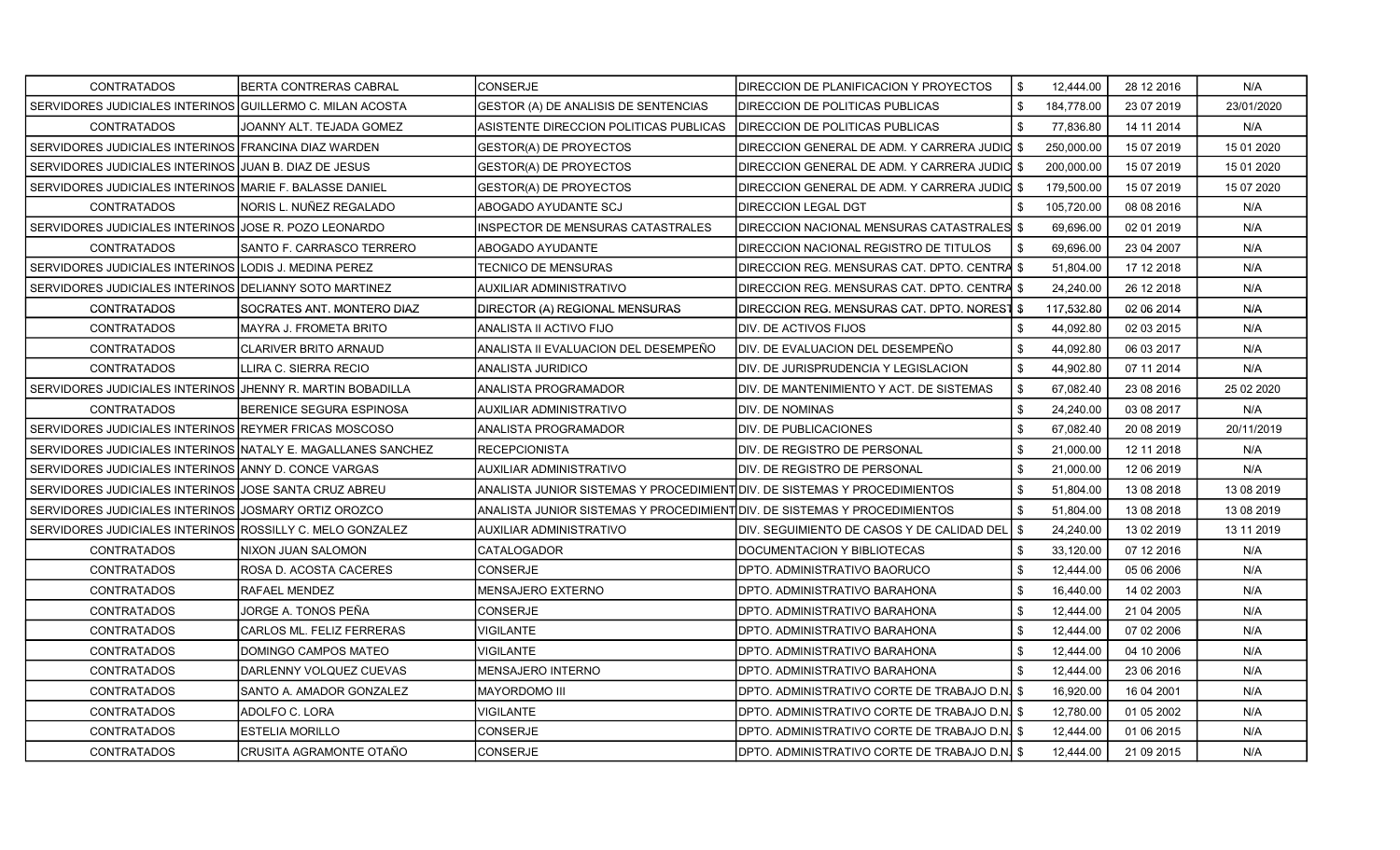| <b>CONTRATADOS</b>                                         | CECILIO SEVERINO SEVERINO        | <b>MAYORDOMO III</b>                    | IDPTO, ADMINISTRATIVO EL SEIBO              | \$<br>13,800.00 | 31 01 2017 | N/A         |
|------------------------------------------------------------|----------------------------------|-----------------------------------------|---------------------------------------------|-----------------|------------|-------------|
| <b>CONTRATADOS</b>                                         | <b>SABEL MEJIA</b>               | <b>CONSERJE</b>                         | DPTO. ADMINISTRATIVO EL SEIBO               | \$<br>12,444.00 | 02 01 2017 | N/A         |
| <b>CONTRATADOS</b>                                         | FRANCISCO SANCHEZ                | <b>JARDINERO</b>                        | DPTO. ADMINISTRATIVO ESPAILLAT              | \$<br>12,444.00 | 28 03 2001 | N/A         |
| <b>CONTRATADOS</b>                                         | NORMA C. ESCOBOZA                | <b>CONSERJE</b>                         | DPTO. ADMINISTRATIVO ESPAILLAT              | \$<br>12,444.00 | 29 12 2000 | N/A         |
| <b>CONTRATADOS</b>                                         | MARITZA M. ABREU HERRERA         | <b>CONSERJE</b>                         | DPTO. ADMINISTRATIVO ESPAILLAT              | \$<br>12,444.00 | 03 11 2003 | N/A         |
| SERVIDORES JUDICIALES INTERINOS                            | CARLOS J. CUEVAS PAULINO         | <b>MENSAJERO INTERNO</b>                | DPTO. ADMINISTRATIVO ESPAILLAT              | \$<br>12,444.00 | 23 07 2019 | 31 12 2019  |
| <b>CONTRATADOS</b>                                         | NELSON MORALES ECHAVARRIA        | <b>VIGILANTE</b>                        | DPTO. ADMINISTRATIVO HATO MAYOR             | \$<br>12,780.00 | 30 03 2005 | N/A         |
| SERVIDORES JUDICIALES INTERINOS DANNY VILLANUEVA HEREDIA   |                                  | MENSAJERO INTERNO                       | DPTO. ADMINISTRATIVO HATO MAYOR             | 12,444.00       | 15 03 2019 | N/A         |
| <b>CONTRATADOS</b>                                         | MANUEL DE JS. FERREIRA BUENO     | VIGILANTE                               | DPTO. ADMINISTRATIVO JDOS. DE PAZ DE LA 2DA | \$<br>12,780.00 | 15 07 2004 | N/A         |
| SERVIDORES JUDICIALES INTERINOS                            | ILUIS E. BISONO                  | <b>MENSAJERO INTERNO</b>                | DPTO. ADMINISTRATIVO JDOS. DE TRABAJO       | \$<br>12,444.00 | 19 11 2018 | 11 04 2020  |
| <b>CONTRATADOS</b>                                         | PABLO Y. ROSARIO TERRERO         | ENCARGADO(A) OFICINA ADMINISTRATIVA I   | DPTO. ADMINISTRATIVO JDOS. DE TRANS. D.N.   | \$<br>45,600.00 | 02 11 2000 | N/A         |
| CONTRATADOS                                                | MANUEL DE JS. ROJAS CHALAS       | <b>VIGILANTE</b>                        | DPTO. ADMINISTRATIVO JDOS. DE TRANS. D.N.   | \$<br>13,618.81 | 07 10 2004 | N/A         |
| <b>CONTRATADOS</b>                                         | URSIMIDIO PACHECO PEGUERO        | <b>CONSERJE</b>                         | DPTO. ADMINISTRATIVO JDOS. DE TRANS. D.N.   | \$<br>12,444.00 | 02 10 2001 | N/A         |
| <b>CONTRATADOS</b>                                         | YESICA G. HERRERA PEÑA           | <b>CONSERJE</b>                         | DPTO. ADMINISTRATIVO JDOS. DE TRANS. D.N.   | \$<br>12,444.00 | 22 09 2016 | N/A         |
| <b>CONTRATADOS</b>                                         | FELIPA LIRIANO                   | <b>CONSERJE</b>                         | DPTO, ADMINISTRATIVO JUR. CIVIL S.D.        | \$<br>12,444.00 | 01 10 2008 | N/A         |
| <b>CONTRATADOS</b>                                         | AGUSTINA DE LA CRUZ DE LEON      | <b>CONSERJE</b>                         | DPTO. ADMINISTRATIVO JUR. LABORAL S.D.      | \$<br>13,440.00 | 23 01 2006 | N/A         |
| CONTRATADOS                                                | JUANA DE LEON DE LA ROSA         | <b>CONSERJE</b>                         | DPTO. ADMINISTRATIVO JUR. N.N.A. S.D.       | \$<br>12,444.00 | 12 04 2004 | N/A         |
| CONTRATADOS                                                | AVELINO FORNE ROBLES             | <b>PORTERO</b>                          | DPTO. ADMINISTRATIVO LA ALTAGRACIA          | \$<br>12,444.00 | 14 03 2006 | N/A         |
| <b>CONTRATADOS</b>                                         | NICOLAS GUERRERO                 | <b>PORTERO</b>                          | DPTO. ADMINISTRATIVO LA ALTAGRACIA          | \$<br>12,444.00 | 17 08 2006 | N/A         |
| <b>CONTRATADOS</b>                                         | PABLO BAEZ RODRIGUEZ             | ENCARGADO(A) OFICINA ADMINISTRATIVA III | DPTO. ADMINISTRATIVO LA ROMANA              | \$<br>67,405.20 | 08 03 2007 | N/A         |
| <b>CONTRATADOS</b>                                         | GENARO D. MARTE SANTOS           | MAYORDOMO I                             | DPTO. ADMINISTRATIVO LA VEGA                | \$<br>16,920.00 | 01 05 2002 | N/A         |
| SERVIDORES JUDICIALES INTERINOS                            | <b>BIANKA M. ALMONTE PEARSON</b> | <b>RECEPCIONISTA</b>                    | DPTO. ADMINISTRATIVO LA VEGA                | \$<br>14,760.00 | 13 12 2018 | 20 09 20 20 |
| CONTRATADOS                                                | MARIO J. RODRIGUEZ               | IREP. Y MANT. MAQUINAS ESCRIBIR         | DPTO. ADMINISTRATIVO LA VEGA                | \$<br>4,800.00  | 01 10 1997 | N/A         |
| CONTRATADOS                                                | JULIO GONZALEZ                   | <b>MAYORDOMO II</b>                     | DPTO. ADMINISTRATIVO MARIA TRINIDAD SANCHE  | \$<br>14,760.00 | 09 06 2003 | N/A         |
| <b>CONTRATADOS</b>                                         | ROBERTO GONZALEZ MOREL           | <b>INTERPRETE JUDICIAL</b>              | DPTO. ADMINISTRATIVO MONTE CRISTI           | \$<br>21,960.00 | 02 05 2001 | N/A         |
| <b>CONTRATADOS</b>                                         | FIOR M. TAPIA PERALTA            | <b>VIGILANTE</b>                        | DPTO. ADMINISTRATIVO MONTE CRISTI           | \$<br>12,444.00 | 21 03 2017 | N/A         |
| <b>CONTRATADOS</b>                                         | WILLY DE LA CRUZ GUZMAN          | <b>MENSAJERO EXTERNO</b>                | DPTO. ADMINISTRATIVO N.N.A. D.N.            | \$<br>18,120.00 | 05 06 2017 | N/A         |
| CONTRATADOS                                                | ARISMENDY VASQUEZ CORDERO        | <b>VIGILANTE</b>                        | DPTO. ADMINISTRATIVO N.N.A. D.N.            | \$<br>13,680.00 | 16 12 2004 | N/A         |
| CONTRATADOS                                                | ELPIDIO SANTOS PAULA             | VIGILANTE                               | DPTO, ADMINISTRATIVO N.N.A. D.N.            | \$<br>12,780.00 | 24 05 2004 | N/A         |
| <b>CONTRATADOS</b>                                         | OCTAVIO LORENZO FORTUNA          | <b>MENSAJERO INTERNO</b>                | DPTO. ADMINISTRATIVO N.N.A. S.C.            | \$<br>12,444.00 | 21 04 2005 | N/A         |
| <b>CONTRATADOS</b>                                         | IRIO RAMIREZ CORNIELES           | <b>PLOMERO</b>                          | DPTO. ADMINISTRATIVO P.J.C.N.               | \$<br>18,360.00 | 12 02 2002 | N/A         |
| <b>CONTRATADOS</b>                                         | FERNANDO BANKS                   | REPRODUCTOR DE DOCUMENTOS               | DPTO. ADMINISTRATIVO P.J.C.N.               | \$<br>15,840.00 | 20 10 2016 | N/A         |
| <b>CONTRATADOS</b>                                         | VENERANDA POLANCO VILLAR         | <b>CONSERJE</b>                         | DPTO. ADMINISTRATIVO P.J.C.N.               | 12,444.00       | 01 10 2002 | N/A         |
| SERVIDORES JUDICIALES INTERINOS AMARILIS HERNANDEZ REYNOSO |                                  | <b>MENSAJERO INTERNO</b>                | DPTO. ADMINISTRATIVO P.J.C.N.               | \$<br>12,444.00 | 01 04 2019 | 21 11 2019  |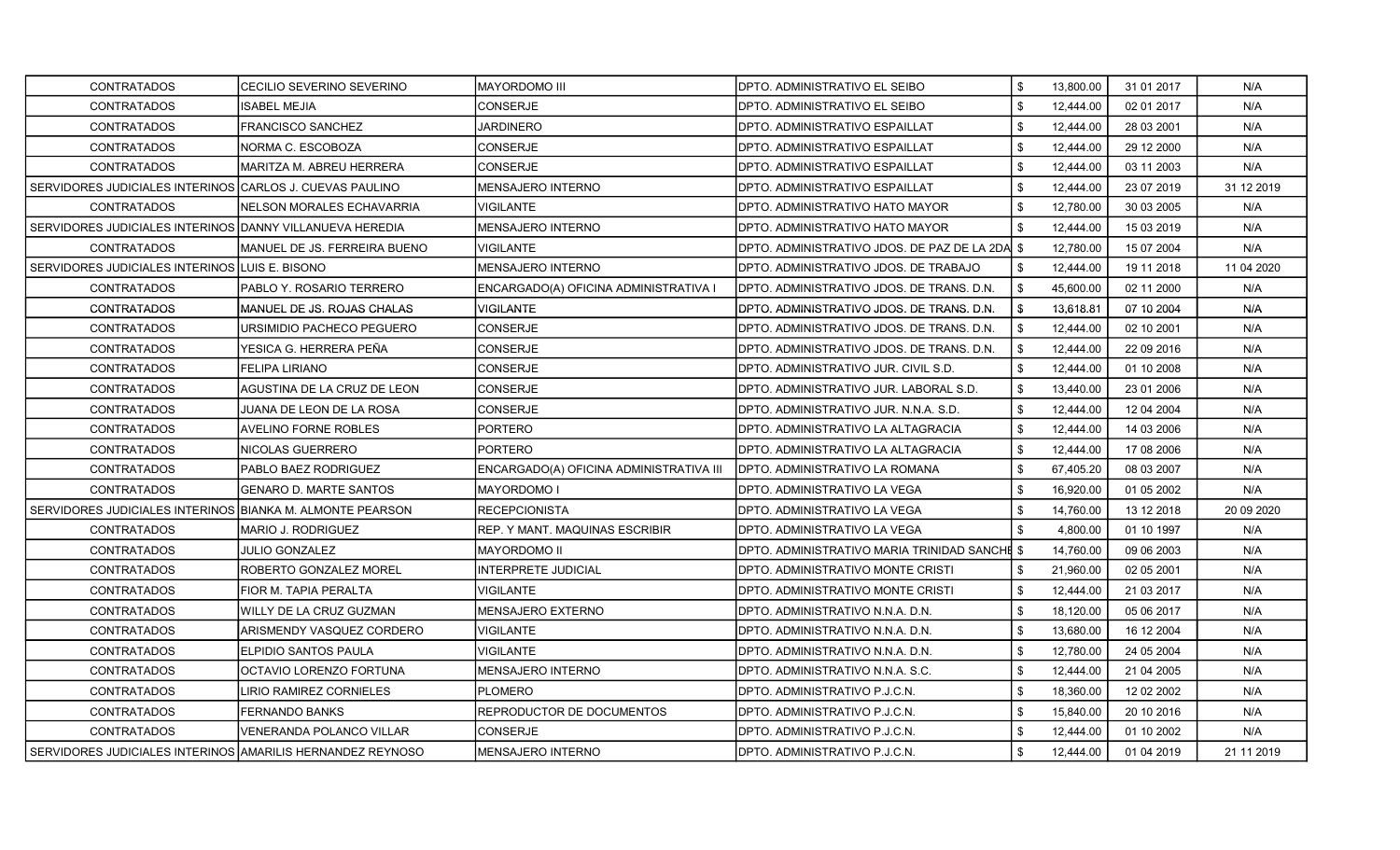| SERVIDORES JUDICIALES INTERINOS LESTHEPHANY BELTRAN VALDEZ |                                 | <b>ICONSERJE</b>                | <b>IDPTO, ADMINISTRATIVO P.J.C.N.</b>         | \$<br>12,444.00 | 19 06 2018 | N/A |
|------------------------------------------------------------|---------------------------------|---------------------------------|-----------------------------------------------|-----------------|------------|-----|
| <b>CONTRATADOS</b>                                         | MANUEL ARMANDO ARIAS            | <b>VIGILANTE</b>                | DPTO. ADMINISTRATIVO PERAVIA                  | \$<br>12,444.00 | 01 07 2004 | N/A |
| <b>CONTRATADOS</b>                                         | CANDIDA R. CORPORAN SANTOS      | <b>CONSERJE</b>                 | DPTO. ADMINISTRATIVO PJ CORTE DE APELACION \$ | 14,160.00       | 13 12 2005 | N/A |
| <b>CONTRATADOS</b>                                         | LUISA ARBOLEDA SANTANA          | <b>CONSERJE</b>                 | DPTO. ADMINISTRATIVO PJ CORTE DE APELACION \$ | 14,160.00       | 01 11 2000 | N/A |
| <b>CONTRATADOS</b>                                         | MERCEDES LEDESMA FELIZ          | <b>CONSERJE</b>                 | DPTO. ADMINISTRATIVO PJ CORTE DE APELACION \$ | 14,160.00       | 01 11 2000 | N/A |
| <b>CONTRATADOS</b>                                         | RAMONA ALCANTARA VALDEZ         | <b>CONSERJE</b>                 | DPTO. ADMINISTRATIVO PJ CORTE DE APELACION \$ | 14,160.00       | 09 12 2008 | N/A |
| <b>CONTRATADOS</b>                                         | MAYRA DE LA CRUZ MATEO          | <b>CONSERJE</b>                 | DPTO. ADMINISTRATIVO PJ CORTE DE APELACION \$ | 14,160.00       | 17 11 2016 | N/A |
| <b>CONTRATADOS</b>                                         | <b>CARMEN PIERRE OLIVO</b>      | <b>CONSERJE</b>                 | DPTO. ADMINISTRATIVO PJ CORTE DE APELACION \$ | 14,160.00       | 17 04 2017 | N/A |
| SERVIDORES JUDICIALES INTERINOS FIOR PERALTA MOYA          |                                 | <b>CONSERJE</b>                 | DPTO. ADMINISTRATIVO PJ CORTE DE APELACION \$ | 14,160.00       | 02 10 2018 | N/A |
| <b>CONTRATADOS</b>                                         | RAMON E. DOÑE                   | <b>VIGILANTE</b>                | DPTO. ADMINISTRATIVO PJ CORTE DE APELACION \$ | 13,800.00       | 04 08 2005 | N/A |
| <b>CONTRATADOS</b>                                         | SERGIO RAMIREZ VALENZUELA       | VIGILANTE                       | DPTO. ADMINISTRATIVO PJ CORTE DE APELACION \$ | 13,800.00       | 25 11 2005 | N/A |
| <b>CONTRATADOS</b>                                         | MANUEL E. PEÑA PEREZ            | <b>TECNICO DE REFRIGERACION</b> | DPTO, ADMINISTRATIVO PJ S.C.J.                | \$<br>22,800.00 | 21 06 2017 | N/A |
| <b>CONTRATADOS</b>                                         | VIRGILIO ANT. JIMENEZ LEGUISAMO | <b>PLOMERO</b>                  | DPTO. ADMINISTRATIVO PJ S.C.J.                | 21,480.00       | 11 08 2005 | N/A |
| <b>CONTRATADOS</b>                                         | CARMELO ACOSTA VASQUEZ          | <b>PORTERO</b>                  | DPTO. ADMINISTRATIVO PJ S.C.J.                | \$<br>17,444.00 | 15 02 2002 | N/A |
| <b>CONTRATADOS</b>                                         | JOSE TIMO SELIS                 | ALBANIL S.C.J.                  | DPTO. ADMINISTRATIVO PJ S.C.J.                | \$<br>15.840.00 | 16 06 2005 | N/A |
| <b>CONTRATADOS</b>                                         | MATILDES ALCANTARA VALDEZ       | <b>CONSERJE</b>                 | DPTO. ADMINISTRATIVO PJ S.C.J.                | \$<br>14,160.00 | 16 06 2005 | N/A |
| CONTRATADOS                                                | <b>GNACIO RIVERA ROSARIO</b>    | <b>JARDINERO</b>                | DPTO. ADMINISTRATIVO PJ S.C.J.                | \$<br>14,160.00 | 06 08 2015 | N/A |
| <b>CONTRATADOS</b>                                         | ANATALIA AQUINO PAULA           | <b>CONSERJE</b>                 | IDPTO. ADMINISTRATIVO PJ S.C.J.               | \$<br>14,160.00 | 26 09 2016 | N/A |
| <b>CONTRATADOS</b>                                         | PEDRO BELLO PERALTA             | <b>VIGILANTE</b>                | DPTO. ADMINISTRATIVO PJ S.C.J.                | \$<br>13,800.00 | 27 04 2005 | N/A |
| <b>CONTRATADOS</b>                                         | <b>VENANCIO MARTINEZ BETREZ</b> | VIGILANTE                       | DPTO. ADMINISTRATIVO PJ S.C.J.                | \$<br>13,800.00 | 28 04 2006 | N/A |
| <b>CONTRATADOS</b>                                         | EOPOLDO TEJEDA ALCANTARA        | <b>VIGILANTE</b>                | DPTO. ADMINISTRATIVO PJ S.C.J.                | \$<br>12,900.00 | 15 11 2000 | N/A |
| <b>CONTRATADOS</b>                                         | LUZ DEL A. NUÑEZ ALMANZAR       | <b>CONSERJE</b>                 | DPTO. ADMINISTRATIVO PJ S.C.J.                | \$<br>12,444.00 | 24 04 2017 | N/A |
| <b>CONTRATADOS</b>                                         | PATRICIO VENTURA HIRALDO        | <b>CHOFER</b>                   | DPTO. ADMINISTRATIVO PUERTO PLATA             | \$<br>24,240.00 | 10 01 2017 | N/A |
| <b>CONTRATADOS</b>                                         | JOSE FCO. ABREU MOTA            | <b>VIGILANTE</b>                | DPTO. ADMINISTRATIVO PUERTO PLATA             | \$<br>12,444.00 | 31 05 2005 | N/A |
| <b>CONTRATADOS</b>                                         | LUCIANO RODRIGUEZ VASQUEZ       | VIGILANTE                       | DPTO. ADMINISTRATIVO PUERTO PLATA             | \$<br>12,444.00 | 05 05 2006 | N/A |
| <b>CONTRATADOS</b>                                         | JUAN DEL ROSARIO NUÑEZ          | <b>VIGILANTE</b>                | DPTO. ADMINISTRATIVO PUERTO PLATA             | \$<br>12,444.00 | 23 10 2007 | N/A |
| <b>CONTRATADOS</b>                                         | BERNALDO SANTANA ENCARNACION    | <b>JARDINERO</b>                | DPTO. ADMINISTRATIVO S.C.                     | \$<br>14,160.00 | 09 10 2001 | N/A |
| <b>CONTRATADOS</b>                                         | JOSE DE LAS M. CIPRIAN SANCHEZ  | <b>VIGILANTE</b>                | DPTO. ADMINISTRATIVO S.C.                     | \$<br>12,780.00 | 13 06 2005 | N/A |
| SERVIDORES JUDICIALES INTERINOS JJUANA FCA. SANCHEZ MOTA   |                                 | <b>CONSERJE</b>                 | DPTO. ADMINISTRATIVO S.C.                     | \$<br>12,444.00 | 01 01 2007 | N/A |
| SERVIDORES JUDICIALES INTERINOS                            | MIDONIA DE JESUS SANTOS         | <b>CONSERJE</b>                 | DPTO. ADMINISTRATIVO S.C.                     | \$<br>12,444.00 | 01 01 2007 | N/A |
| <b>CONTRATADOS</b>                                         | MILAGROS CEBALLOS               | <b>MENSAJERO INTERNO</b>        | DPTO. ADMINISTRATIVO S.C.                     | \$<br>12,444.00 | 18 07 2001 | N/A |
| <b>CONTRATADOS</b>                                         | FELIPE DIPRE DE LA ROSA         | <b>VIGILANTE</b>                | DPTO. ADMINISTRATIVO S.C.                     | \$<br>12,444.00 | 24 11 2003 | N/A |
| <b>CONTRATADOS</b>                                         | MIOSOTIS GERMAN TEJEDA          | <b>CONSERJE</b>                 | DPTO. ADMINISTRATIVO S.C.                     | 12,444.00       | 05 06 2017 | N/A |
| <b>CONTRATADOS</b>                                         | HECTOR R. PEREZ VENTURA         | SUPERVISOR DE SEGURIDAD         | <b>DPTO. ADMINISTRATIVO S.D.</b>              | \$<br>45,000.00 | 05 11 2013 | N/A |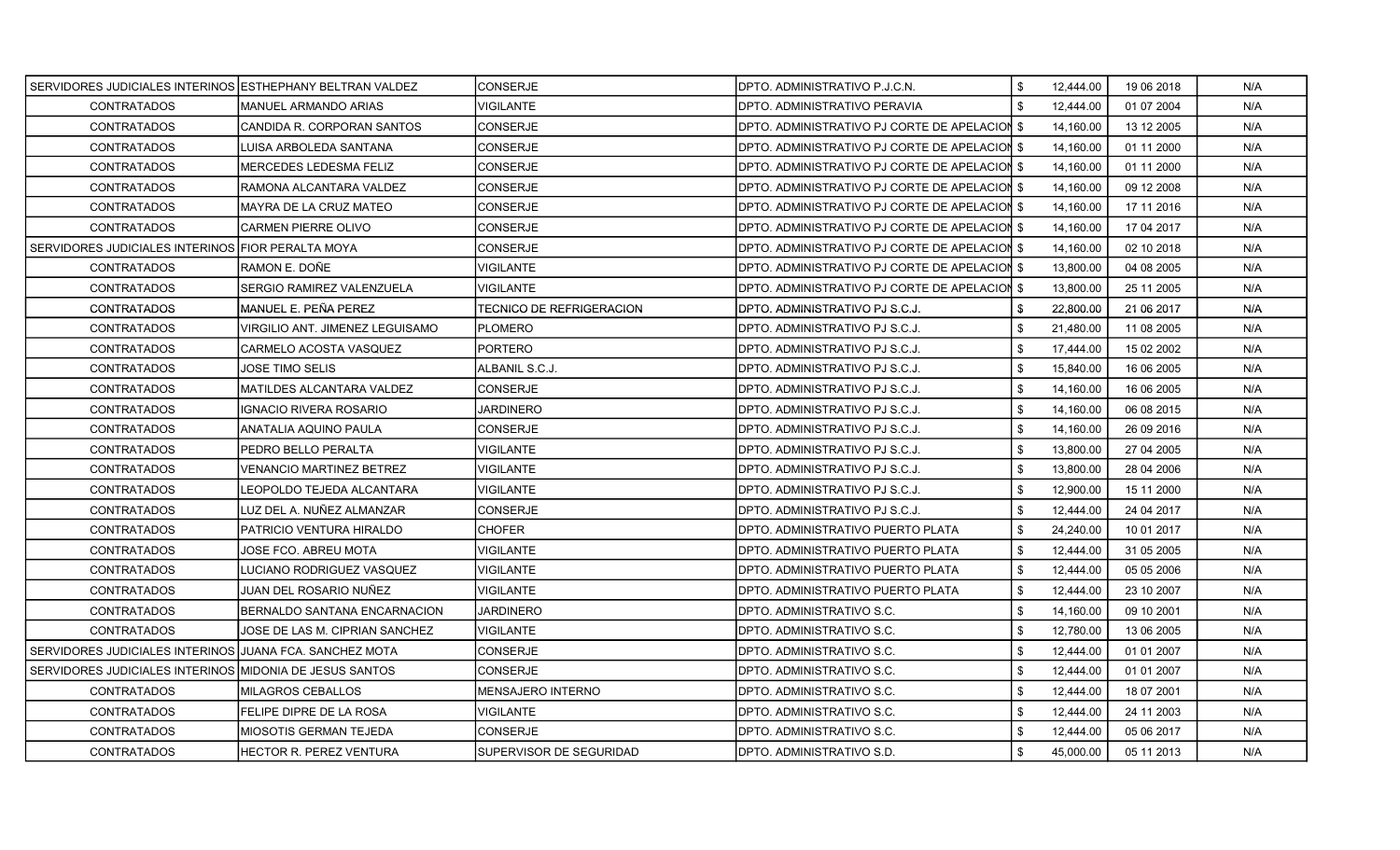| <b>CONTRATADOS</b>                                           | DANIEL MUÑOZ DURAN               | SUPERVISOR DE SEGURIDAD                 | DPTO. ADMINISTRATIVO S.D.            | \$<br>24,000.00 | 05 11 2013 | N/A        |
|--------------------------------------------------------------|----------------------------------|-----------------------------------------|--------------------------------------|-----------------|------------|------------|
| <b>CONTRATADOS</b>                                           | VICTOR M. DE JESUS ROSARIO       | <b>MAYORDOMOI</b>                       | <b>DPTO. ADMINISTRATIVO S.D.</b>     | \$<br>20,160.00 | 21 06 2016 | N/A        |
| <b>CONTRATADOS</b>                                           | MARINO C. ROMAN FELIZ            | <b>AUXILIAR DE ALMACEN</b>              | DPTO. ADMINISTRATIVO S.D.            | \$<br>18,720.00 | 02 02 2004 | N/A        |
| SERVIDORES JUDICIALES INTERINOS AURYS L. DIAZ BRAZOBAN       |                                  | <b>AUXILIAR ADMINISTRATIVO</b>          | DPTO. ADMINISTRATIVO S.D.            | \$<br>16,440.00 | 19 03 2019 | 11 04 2020 |
| <b>CONTRATADOS</b>                                           | MARIA D. MATOS CASTILLO          | CONSERJE                                | DPTO. ADMINISTRATIVO S.D.            | \$<br>14,160.00 | 04 04 2005 | N/A        |
| SERVIDORES JUDICIALES INTERINOS RAMONA HERNANDEZ VILLAR      |                                  | CONSERJE                                | IDPTO. ADMINISTRATIVO S.D.           | \$<br>12,444.00 | 02 01 2019 | 17 09 2019 |
| SERVIDORES JUDICIALES INTERINOS ROGILIA SOSA CASTILLO        |                                  | CONSERJE                                | DPTO. ADMINISTRATIVO S.D.            | \$<br>12,444.00 | 26 06 2019 | 31 12 2019 |
| <b>CONTRATADOS</b>                                           | FELIPE SUERO MERCEDES            | <b>VIGILANTE</b>                        | DPTO. ADMINISTRATIVO S.D. OESTE      | \$<br>13,680.00 | 06 08 2004 | N/A        |
| <b>CONTRATADOS</b>                                           | LEONARDA FAMILIA AQUINO          | CONSERJE                                | DPTO. ADMINISTRATIVO S.D. OESTE      | \$<br>13,440.00 | 21 04 2004 | N/A        |
| SERVIDORES JUDICIALES INTERINOS SANTA YAN YEN                |                                  | CONSERJE                                | DPTO. ADMINISTRATIVO S.D. OESTE      | \$<br>12,444.00 | 07 06 2017 | N/A        |
| SERVIDORES JUDICIALES INTERINOS FERNANDA GOMEZ MARTINEZ      |                                  | CONSERJE                                | DPTO. ADMINISTRATIVO S.D. OESTE      | \$<br>12,444.00 | 07 08 2017 | N/A        |
| <b>CONTRATADOS</b>                                           | BERKIS M. LOPEZ ACOSTA           | ENCARGADO(A) OFICINA ADMINISTRATIVA IV  | DPTO, ADMINISTRATIVO S.F.M.          | \$<br>81,952.80 | 11 07 2007 | N/A        |
| SERVIDORES JUDICIALES INTERINOS ANGEL ML. DE LEON RAMIREZ    |                                  | <b>ENC. MANTENIMIENTO</b>               | DPTO. ADMINISTRATIVO S.F.M.          | \$<br>45,540.00 | 01 04 2007 | N/A        |
| <b>CONTRATADOS</b>                                           | FRANCISCO A. MERCEDES FERRERAS   | <b>CHOFER</b>                           | DPTO. ADMINISTRATIVO S.F.M.          | \$<br>24,240.00 | 28 08 2017 | N/A        |
| SERVIDORES JUDICIALES INTERINOS BERNARDA ALT. DIAZ RIVERA    |                                  | CONSERJE                                | DPTO. ADMINISTRATIVO S.F.M.          | \$<br>12,444.00 | 01 01 2007 | N/A        |
| <b>CONTRATADOS</b>                                           | CRISTINA ALT. ROJAS              | <b>CONSERJE</b>                         | DPTO. ADMINISTRATIVO S.F.M.          | \$<br>12,444.00 | 10 05 2001 | N/A        |
| <b>CONTRATADOS</b>                                           | WILIS RAMIREZ AMPARO             | <b>MENSAJERO INTERNO</b>                | DPTO. ADMINISTRATIVO S.F.M.          | \$<br>12,444.00 | 21 02 2017 | N/A        |
| SERVIDORES JUDICIALES INTERINOS VICTOR AQUINO SANCHEZ        |                                  | <b>CHOFER</b>                           | DPTO. ADMINISTRATIVO S.J.M.          | \$<br>24,240.00 | 09 08 2017 | N/A        |
| <b>CONTRATADOS</b>                                           | IDIGNA OGANDO                    | CONSERJE                                | DPTO. ADMINISTRATIVO S.J.M.          | \$<br>12,444.00 | 10 05 2001 | N/A        |
| <b>CONTRATADOS</b>                                           | LUISA MORA DE LOS SANTOS         | CONSERJE                                | DPTO. ADMINISTRATIVO S.J.M.          | \$<br>12,444.00 | 07 05 2001 | N/A        |
| <b>CONTRATADOS</b>                                           | <b>MANUEL RAMIREZ ROSADO</b>     | VIGILANTE                               | DPTO. ADMINISTRATIVO S.J.M.          | \$<br>12,444.00 | 28 11 2001 | N/A        |
| <b>CONTRATADOS</b>                                           | JUAN HERASME CUEVAS              | PORTERO                                 | DPTO. ADMINISTRATIVO S.P.M.          | \$<br>12,444.00 | 13 07 2006 | N/A        |
| <b>CONTRATADOS</b>                                           | JUAN I. HERNANDEZ SANCHEZ        | VIGILANTE                               | IDPTO. ADMINISTRATIVO S.P.M.         | \$<br>12,444.00 | 29 11 2006 | N/A        |
| <b>CONTRATADOS</b>                                           | JOSE A. JIMENEZ CARELA           | <b>VIGILANTE</b>                        | DPTO. ADMINISTRATIVO S.P.M.          | \$<br>12,444.00 | 08 03 2007 | N/A        |
| <b>CONTRATADOS</b>                                           | VINICIO HERRERA                  | <b>JARDINERO</b>                        | DPTO. ADMINISTRATIVO S.P.M.          | \$<br>12,444.00 | 08 08 2001 | N/A        |
| <b>CONTRATADOS</b>                                           | <b>MERCEDES RAMOS SANTANA</b>    | <b>CONSERJE</b>                         | DPTO. ADMINISTRATIVO S.P.M.          | \$<br>12,444.00 | 22 12 2014 | N/A        |
| <b>CONTRATADOS</b>                                           | <b>MARIA COPLIN KELLY</b>        | ENCARGADO(A) OFICINA ADMINISTRATIVA III | IDPTO. ADMINISTRATIVO SAMANA         | \$<br>67,405.20 | 06 04 2017 | N/A        |
| <b>CONTRATADOS</b>                                           | <b>GENEROSO GERONIMO SHEPARD</b> | <b>VIGILANTE</b>                        | DPTO. ADMINISTRATIVO SAMANA          | \$<br>13,680.00 | 06 12 2005 | N/A        |
| <b>CONTRATADOS</b>                                           | MARCOS ALCALA JAZMIN             | <b>VIGILANTE</b>                        | IDPTO. ADMINISTRATIVO SAMANA         | \$<br>12,444.00 | 14 08 2003 | N/A        |
| <b>CONTRATADOS</b>                                           | FRINIDAD VILLAFAÑA GONZALEZ      | VIGILANTE                               | DPTO. ADMINISTRATIVO SANCHEZ RAMIREZ | \$<br>12,444.00 | 13 11 2001 | N/A        |
| <b>CONTRATADOS</b>                                           | RAFAEL ANT. GOMEZ MEJIA          | <b>VIGILANTE</b>                        | <b>DPTO. ADMINISTRATIVO SANTIAGO</b> | \$<br>12,780.00 | 31 03 2016 | N/A        |
| <b>CONTRATADOS</b>                                           | LUZ M. GENAO                     | CONSERJE                                | DPTO. ADMINISTRATIVO SANTIAGO        | \$<br>12,444.00 | 27 04 2006 | N/A        |
| SERVIDORES JUDICIALES INTERINOS MANUEL E. ESPINAL PERALTA    |                                  | VIGILANTE                               | <b>DPTO. ADMINISTRATIVO SANTIAGO</b> | \$<br>12,444.00 | 01 01 2007 | N/A        |
| SERVIDORES JUDICIALES INTERINOS RAFAEL ANT. PAYERO RODRIGUEZ |                                  | <b>VIGILANTE</b>                        | DPTO. ADMINISTRATIVO SANTIAGO        | \$<br>12,444.00 | 01 01 2007 | N/A        |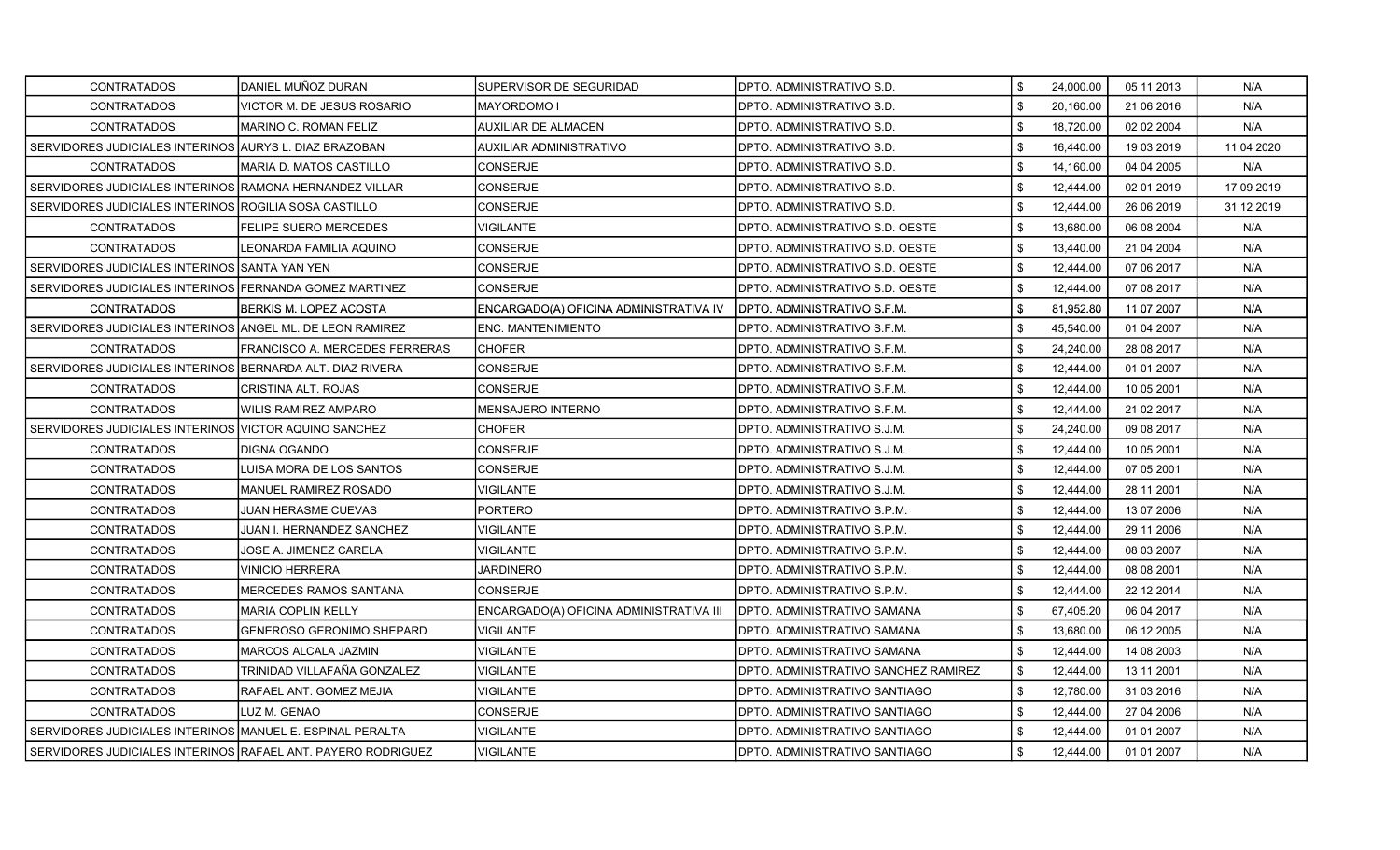| <b>CONTRATADOS</b>                                           | FELIX ML. ROSADO                                                | <b>VIGILANTE</b>             | DPTO. ADMINISTRATIVO SANTIAGO                       | \$<br>12,444.00  | 02 05 2000 | N/A        |
|--------------------------------------------------------------|-----------------------------------------------------------------|------------------------------|-----------------------------------------------------|------------------|------------|------------|
| <b>CONTRATADOS</b>                                           | FRANCISCO ALB. RODRIGUEZ MEDINA                                 | <b>VIGILANTE</b>             | DPTO. ADMINISTRATIVO SANTIAGO                       | \$<br>12,444.00  | 23 10 2000 | N/A        |
| <b>CONTRATADOS</b>                                           | <b>RAMON MARTE</b>                                              | <b>JARDINERO</b>             | IDPTO. ADMINISTRATIVO SANTIAGO                      | 12,444.00        | 23 09 2002 | N/A        |
| <b>CONTRATADOS</b>                                           | CARLOS R. ALCANTARA DOMINGUEZ                                   | <b>JARDINERO</b>             | DPTO. ADMINISTRATIVO SANTIAGO                       | \$<br>12,444.00  | 04 07 2016 | N/A        |
| <b>CONTRATADOS</b>                                           | RAFAEL ANTONIO TORRES TAVERAS                                   | <b>VIGILANTE</b>             | DPTO. ADMINISTRATIVO SANTIAGO                       | \$<br>12,444.00  | 10 04 2017 | N/A        |
| <b>CONTRATADOS</b>                                           | JOSE FRIAS                                                      | <b>MAYORDOMO II</b>          | DPTO. ADMINISTRATIVO TRIB. SUPERIOR ADMINIS \$      | 18,120.00        | 09 12 2014 | N/A        |
| <b>CONTRATADOS</b>                                           | RAMON A. TINEO DIAZ                                             | <b>MAYORDOMO III</b>         | DPTO. ADMINISTRATIVO TRIBUNALES FAMILIA             | \$<br>18,720.00  | 29 11 2004 | N/A        |
| <b>CONTRATADOS</b>                                           | ANTONIO MENDEZ FLORIAN                                          | VIGILANTE                    | DPTO. ADMINISTRATIVO TRIBUNALES FAMILIA             | \$<br>13,680.00  | 28 11 2005 | N/A        |
| <b>CONTRATADOS</b>                                           | JUAN B. ALCANTARA SOTO                                          | <b>CONSERJE</b>              | DPTO. ADMINISTRATIVO TRIBUNALES FAMILIA             | \$<br>13,440.00  | 21 04 2004 | N/A        |
| <b>CONTRATADOS</b>                                           | JUANA B. LLUVERES CASTILLO                                      | CONSERJE                     | DPTO. ADMINISTRATIVO TRIBUNALES FAMILIA             | \$<br>13,440.00  | 13 02 2004 | N/A        |
| <b>CONTRATADOS</b>                                           | RAFAEL CASTRO                                                   | <b>VIGILANTE</b>             | DPTO. ADMINISTRATIVO TRIBUNALES FAMILIA             | \$<br>12,780.00  | 10 05 2004 | N/A        |
| <b>CONTRATADOS</b>                                           | LUIS R. RIVAS UREÑA                                             | <b>VIGILANTE</b>             | DPTO. ADMINISTRATIVO VALVERDE                       | \$<br>12,444.00  | 01 04 2002 | N/A        |
| <b>CONTRATADOS</b>                                           | REYNALDO ANT. CASTILLO MEJIA                                    | ANALISTA I CONTABILIDAD      | <b>DPTO. DE CONTABILIDAD</b>                        | \$<br>51,804.00  | 12 11 2012 | N/A        |
| CONTRATADOS                                                  | ALBA E. VASQUEZ CRUZ                                            | ANALISTA I CONTABILIDAD      | DPTO. DE CONTABILIDAD                               | \$<br>51,804.00  | 02 06 2014 | N/A        |
| SERVIDORES JUDICIALES INTERINOS DAYSI MONTILLA GENAO         |                                                                 | CONSERJE                     | DPTO. DE MANTENIMIENTO J.I.                         | \$<br>14,484.00  | 01 01 2007 | N/A        |
| SERVIDORES JUDICIALES INTERINOS JJOSEFA MODESTO MARTE        |                                                                 | CONSERJE                     | DPTO. DE MANTENIMIENTO J.I.                         | \$<br>14,484.00  | 01 01 2007 | N/A        |
| SERVIDORES JUDICIALES INTERINOS ALTAGRACIA BATISTA ALCANTARA |                                                                 | <b>CONSERJE</b>              | DPTO. DE MANTENIMIENTO J.I.                         | \$<br>14,160.00  | 01 01 2007 | N/A        |
| <b>CONTRATADOS</b>                                           | JOSE ALT. VALDEZ MATEO                                          | <b>AUX. DE MANTENIMIENTO</b> | DPTO. DE MANTENIMIENTO J.I. D.N. Y ZONA SUR         | \$<br>24,240.00  | 19 12 2008 | N/A        |
| <b>CONTRATADOS</b>                                           | UBALDO RODRIGUEZ CABRERA                                        | <b>PLOMERO</b>               | DPTO. DE MANTENIMIENTO J.I. ZONA NORTE Y NO \$      | 20.760.00        | 13 01 2009 | N/A        |
| <b>CONTRATADOS</b>                                           | CRISTINA DEL C. DIAZ COLON                                      | <b>CONSERJE</b>              | DPTO. DE MANTENIMIENTO J.I. ZONA NORTE Y NO \$      | 12,444.00        | 05 10 2015 | N/A        |
| <b>CONTRATADOS</b>                                           | ELIZABETH AMPARO RODRIGUEZ                                      | SECRETARIA (O)               | DPTO. DE TECNOLOGIA J.I.                            | 34,980.00        | 09 02 2015 | N/A        |
| <b>CONTRATADOS</b>                                           | <b>GABRIEL A. PAULINO FERNANDEZ</b>                             | ASESOR DE PROTOCOLO          | <b>GERENCIA DE RELACIONES PUBLICAS Y PROTOC</b>     | \$<br>84,000.00  | 03 03 2005 | N/A        |
| CONTRATADOS                                                  | ERNESTINA E. CABRERA DE GERMAN                                  | <b>CAMARERO I</b>            | <b>GERENCIA DE RELACIONES PUBLICAS Y PROTOCI \$</b> | 38,088.00        | 22 04 2004 | N/A        |
| <b>CONTRATADOS</b>                                           | <b>HILARIO FRIAS FRIAS</b>                                      | <b>CAMARERO I</b>            | <b>GERENCIA DE RELACIONES PUBLICAS Y PROTOC</b>     | \$<br>38,088.00  | 15 08 2007 | N/A        |
|                                                              | SERVIDORES JUDICIALES INTERINOS MANUEL E. NAVARRO ESPIRITUSANTO | SECRETARIA (O) AUXILIAR III  | GERENCIA DE RELACIONES PUBLICAS Y PROTOCI \$        | 32,160.00        | 06 09 2018 | N/A        |
| <b>CONTRATADOS</b>                                           | ORLANDO E. PEREZ                                                | <b>CAMARERO III</b>          | GERENCIA DE RELACIONES PUBLICAS Y PROTOC            | \$<br>28,860.00  | 06 09 2007 | N/A        |
| <b>CONTRATADOS</b>                                           | JOSE L. CARBUCCIA PIMENTEL                                      | <b>CAMARERO III</b>          | <b>GERENCIA DE RELACIONES PUBLICAS Y PROTOC</b>     | \$<br>28,860.00  | 18 03 2016 | N/A        |
| SERVIDORES JUDICIALES INTERINOS RANDY G. ROSARIO MORA        |                                                                 | <b>CAJERO</b>                | <b>GERENCIA FINANCIERA J.I.</b>                     | 24,240.00        | 21 03 2019 | N/A        |
| <b>CONTRATADOS</b>                                           | ELAINE F. RODRIGUEZ CRUZ                                        | <b>INSPECTOR JUDICIAL</b>    | INSPECTORIA GENERAL DEL CONSEJO DEL PODE            | \$<br>105,720.00 | 31 01 2017 | N/A        |
| <b>CONTRATADOS</b>                                           | ESTHER L. PEREZ FERRERAS                                        | OFICINISTA 1RA. INSTANCIA    | JDO. DE 1RA. INST. BAORUCO                          | \$<br>15,720.00  | 22 06 2017 | N/A        |
| <b>CONTRATADOS</b>                                           | <b>CRISTIAN GONZALES</b>                                        | ALGUACIL DE ESTRADO          | JDO. DE 1RA. INST. CONSTANZA                        | \$<br>14,760.00  | 08 08 2007 | N/A        |
| <b>CONTRATADOS</b>                                           | ANA Y. DIAZ SANTANA                                             | CONSERJE-MENSAJERO(A)        | JDO. DE 1RA. INST. INDEPENDENCIA                    | \$<br>12,444.00  | 02 05 2017 | N/A        |
| <b>CONTRATADOS</b>                                           | JOSE DE JS. ORTIZ ARACENA                                       | ALGUACIL DE ESTRADO          | JDO. DE LA INSTRUCCION DAJABON                      | \$<br>14,760.00  | 11 01 2016 | N/A        |
| SERVIDORES JUDICIALES INTERINOS LUISAIMAX P. CONSTANZO BERAS |                                                                 | OFICINISTA 1RA. INSTANCIA    | JDO. DE LA INSTRUCCION EL SEIBO                     | \$<br>15.720.00  | 07 02 2019 | 07 08 2019 |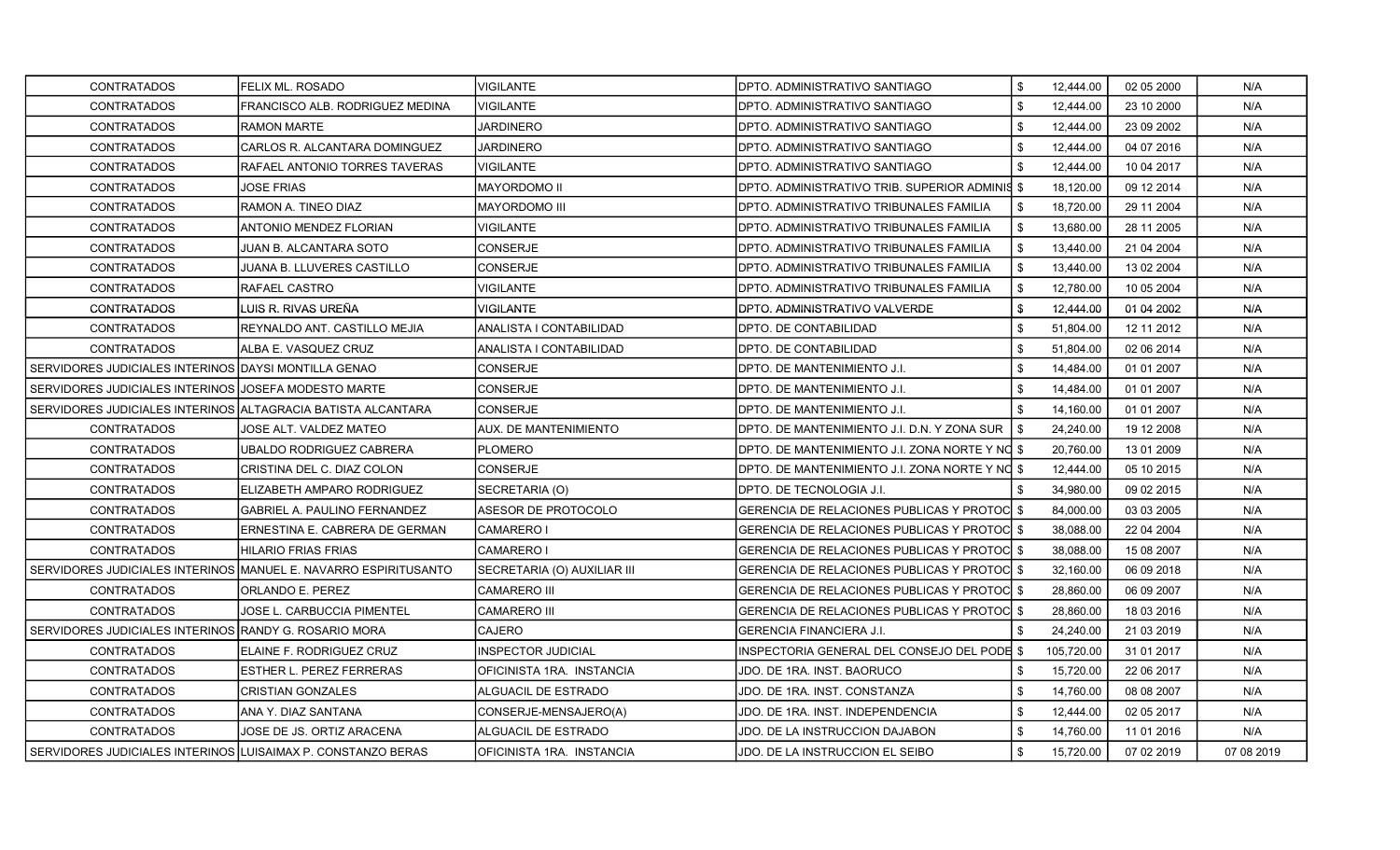| <b>CONTRATADOS</b>                                             | YODENNIS M. DIAZ PEREZ                | ALGUACIL DE ESTRADO    | JDO. DE LA INSTRUCCION PEDERNALES       | \$<br>14.760.00 | 18 02 2016 | N/A         |
|----------------------------------------------------------------|---------------------------------------|------------------------|-----------------------------------------|-----------------|------------|-------------|
| <b>CONTRATADOS</b>                                             | MARIANO URBAEZ DEL JESUS              | <b>VIGILANTE</b>       | JDO. DE LA INSTRUCCION SAN JOSE DE OCOA | \$<br>12,444.00 | 01 01 2001 | N/A         |
| <b>CONTRATADOS</b>                                             | <b>MELANEA MATOS MEJIA</b>            | <b>CONSERJE</b>        | JDO. DE LA INSTRUCCION SAN JOSE DE OCOA | \$<br>12,444.00 | 29 12 2000 | N/A         |
| <b>CONTRATADOS</b>                                             | <b>ISAAC MORIS</b>                    | <b>VIGILANTE</b>       | JDO. DE PAZ ASUNTOS MUNIC. S.D. NORTE   | \$<br>13.680.00 | 16 03 2004 | N/A         |
| SERVIDORES JUDICIALES INTERINOS YOLANDA DE LOS SANTOS          |                                       | CONSERJE               | JDO. DE PAZ ASUNTOS MUNIC. S.D. NORTE   | \$<br>12,444.00 | 08 03 2019 | 18 10 2019  |
| <b>CONTRATADOS</b>                                             | <b>CESAR SANCHEZ</b>                  | <b>VIGILANTE</b>       | JDO. DE PAZ BAJOS DE HAINA              | \$<br>12,444.00 | 12 12 2001 | N/A         |
| <b>CONTRATADOS</b>                                             | <b>FLORENCIO LORENZO</b>              | <b>VIGILANTE</b>       | JDO. DE PAZ BAJOS DE HAINA              | \$<br>12,444.00 | 13 11 2007 | N/A         |
| <b>CONTRATADOS</b>                                             | <b>I</b> LUIS O. TEJEDA DE LOS SANTOS | <b>VIGILANTE</b>       | JDO. DE PAZ BOHECHIO                    | \$<br>12,444.00 | 25 09 2007 | N/A         |
| <b>CONTRATADOS</b>                                             | LUZ D. SANTANA QUEZADA                | CONSERJE-MENSAJERO(A)  | JDO. DE PAZ CAYETANO GERMOSEN           | \$<br>12,444.00 | 14 03 2006 | N/A         |
| SERVIDORES JUDICIALES INTERINOS CRISMEIRY R. CASTILLO LLUBERES |                                       | OFICINISTA JDO. DE PAZ | JDO. DE PAZ DE LA 1RA. CIRC. D.N.       | \$<br>16,440.00 | 08 05 2018 | N/A         |
| SERVIDORES JUDICIALES INTERINOS KIRBY R. PLASENCIO GONZALEZ    |                                       | OFICINISTA JDO. DE PAZ | JDO. DE PAZ DE LA 1RA. CIRC. D.N.       | \$<br>16,440.00 | 02 09 2019 | 31 12 2019  |
| <b>CONTRATADOS</b>                                             | ANTONIO E. CEDEÑO MILLIARD            | <b>VIGILANTE</b>       | JDO. DE PAZ DE LA 1RA. CIRC. D.N.       | \$<br>12,780.00 | 02 11 2004 | N/A         |
| <b>CONTRATADOS</b>                                             | ILUIS F. BELTRE SANTOS                | <b>VIGILANTE</b>       | JDO. DE PAZ DE LA 1RA. CIRC. D.N.       | \$<br>12,780.00 | 06 01 2015 | N/A         |
| SERVIDORES JUDICIALES INTERINOS KRYSMEIRY G. ESTEVEZ           |                                       | OFICINISTA JDO. DE PAZ | JDO. DE PAZ DE LA 1RA. CIRC. S.D. ESTE  | \$<br>16,440.00 | 30 07 2018 | N/A         |
| SERVIDORES JUDICIALES INTERINOS LANNY Y. NUÑEZ ARACENA         |                                       | OFICINISTA JDO. DE PAZ | JDO. DE PAZ DE LA 2DA. CIRC. LA VEGA    | \$<br>14,760.00 | 19 08 2019 | N/A         |
| SERVIDORES JUDICIALES INTERINOS YANIRIS ALMONTE KING           |                                       | OFICINISTA JDO. DE PAZ | JDO. DE PAZ DE LA 2DA. CIRC. S.D. ESTE  | \$<br>16,440.00 | 23 10 2018 | 11 12 2019  |
| SERVIDORES JUDICIALES INTERINOS CAROLIN E. SANCHEZ LANTIGUA    |                                       | OFICINISTA JDO. DE PAZ | JDO. DE PAZ DE LA 2DA. CIRC. S.D. ESTE  | \$<br>16,440.00 | 25 01 2019 | N/A         |
| <b>CONTRATADOS</b>                                             | LUCILA D. ALVAREZ ALVAREZ             | <b>CONSERJE</b>        | JDO. DE PAZ DE LA 2DA. CIRC. S.D. ESTE  | \$<br>12,444.00 | 25 06 2001 | N/A         |
| SERVIDORES JUDICIALES INTERINOS IYLIANA CONTRERAS SANCHEZ      |                                       | OFICINISTA JDO. DE PAZ | JDO. DE PAZ DE LA 3RA. CIRC. D.N.       | \$<br>16,440.00 | 23 01 2019 | N/A         |
| SERVIDORES JUDICIALES INTERINOS MANUEL A. PAULINO ROMERO       |                                       | OFICINISTA JDO. DE PAZ | JDO. DE PAZ DE LA 3RA. CIRC. D.N.       | \$<br>16,440.00 | 28 06 2019 | 20 09 20 20 |
| <b>CONTRATADOS</b>                                             | IEDWIN M. MORENO CASTILLO             | OFICINISTA JDO. DE PAZ | JDO. DE PAZ DE LA 4TA. CIRC. D.N.       | \$<br>16,440.00 | 04 04 2016 | N/A         |
| SERVIDORES JUDICIALES INTERINOS DILENNI GARCIA DE LOS SANTOS   |                                       | OFICINISTA JDO. DE PAZ | JDO. DE PAZ DON JUAN                    | \$<br>16,440.00 | 06 04 2019 | N/A         |
| <b>CONTRATADOS</b>                                             | JOSE FCO. DE OLEO ENCARNACION         | CONSERJE-MENSAJERO(A)  | JDO. DE PAZ EL CERCADO                  | \$<br>12,444.00 | 09 03 2015 | N/A         |
| <b>CONTRATADOS</b>                                             | ALBA I. BARRIENTOS VALDEZ             | CONSERJE-MENSAJERO(A)  | JDO. DE PAZ EL LLANO                    | \$<br>12,444.00 | 02 11 2001 | N/A         |
| <b>CONTRATADOS</b>                                             | JOSE ALT. PEREZ PIÑA                  | <b>VIGILANTE</b>       | JDO. DE PAZ EL VALLE                    | \$<br>12,444.00 | 10 03 2006 | N/A         |
| <b>CONTRATADOS</b>                                             | JORGE ANT. PERALTA DOMINGUEZ          | <b>VIGILANTE</b>       | JDO. DE PAZ ESPERANZA                   | \$<br>12,444.00 | 02 08 2004 | N/A         |
| <b>CONTRATADOS</b>                                             | SERGIO DE LA CRUZ MEDINA              | CONSERJE-MENSAJERO(A)  | JDO. DE PAZ GUAYMATE                    | \$<br>12,444.00 | 15 11 2007 | N/A         |
| SERVIDORES JUDICIALES INTERINOS ERIKA P. GOMEZ                 |                                       | CONSERJE-MENSAJERO(A)  | JDO. DE PAZ GUAYUBIN                    | \$<br>12,444.00 | 19 07 2019 | N/A         |
| SERVIDORES JUDICIALES INTERINOS EUGENIA A. MEDINA RODRIGUEZ    |                                       | OFICINISTA JDO. DE PAZ | JDO. DE PAZ LA ROMANA                   | \$<br>14,760.00 | 11 09 2018 | N/A         |
| <b>CONTRATADOS</b>                                             | <b>JULIO A. ESPEJO ORTEGA</b>         | <b>VIGILANTE</b>       | JDO. DE PAZ LAGUNA SALADA               | \$<br>12,444.00 | 13 12 2000 | N/A         |
| <b>CONTRATADOS</b>                                             | IRAMON DE JS. RIVERA CAMPUSANO        | <b>VIGILANTE</b>       | JDO. DE PAZ NIGUA                       | \$<br>12,444.00 | 07 02 2001 | N/A         |
| <b>CONTRATADOS</b>                                             | LUIS S. PEREZ RAMIREZ                 | <b>VIGILANTE</b>       | JDO. DE PAZ OVIEDO                      | \$<br>12,444.00 | 30 11 2006 | N/A         |
| <b>CONTRATADOS</b>                                             | LORGIRIES ACOSTA FELIZ                | OFICINISTA JDO. DE PAZ | JDO. DE PAZ PARAISO                     | \$<br>14,760.00 | 23 05 2017 | N/A         |
| <b>CONTRATADOS</b>                                             | ESEQUIER MATOS ACOSTA                 | <b>VIGILANTE</b>       | JDO. DE PAZ PARAISO                     | \$<br>12,444.00 | 29 11 2006 | N/A         |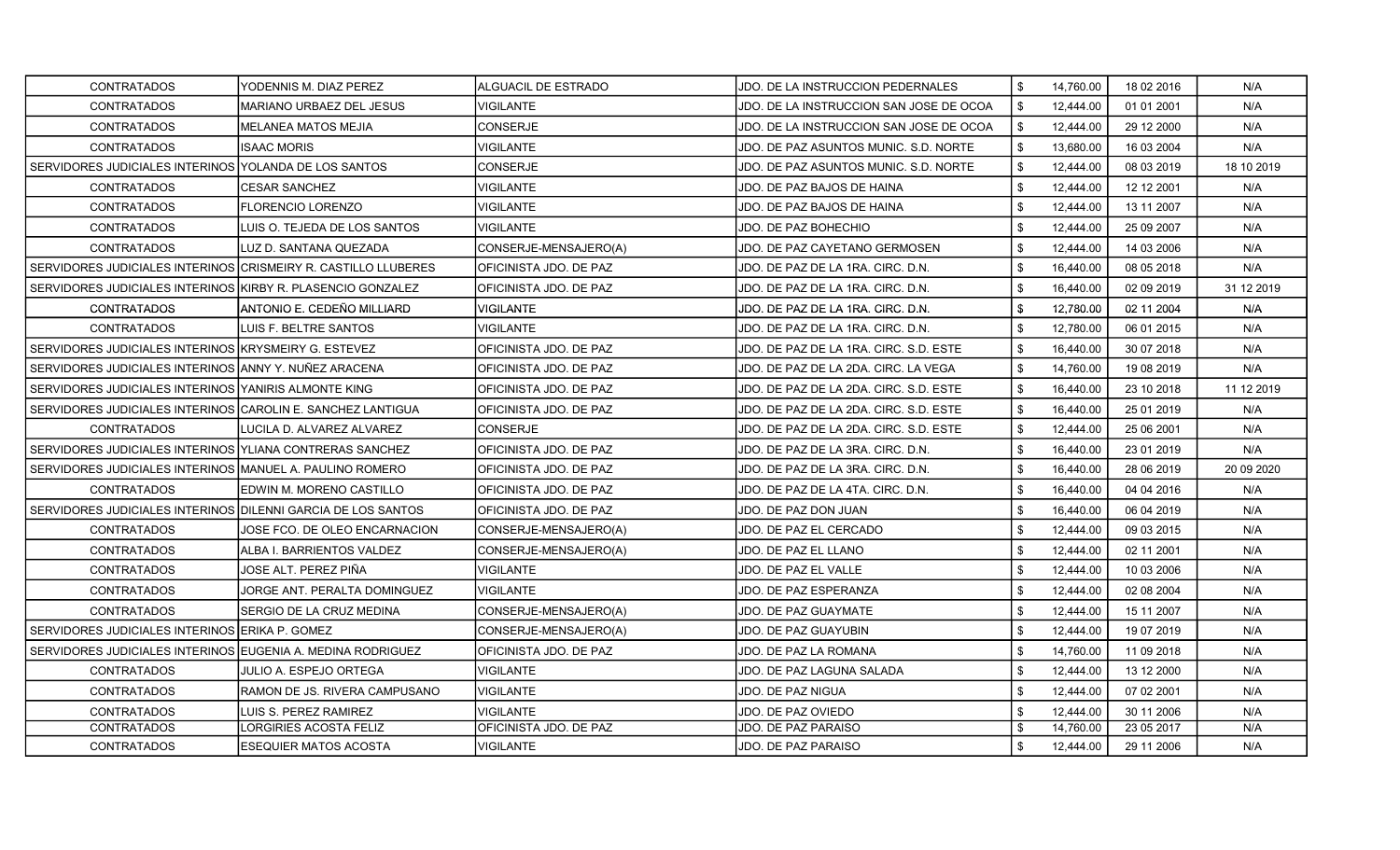| <b>CONTRATADOS</b>                                           | MIGUEL B. TERRERO FERRERAS       | VIGILANTE                   | JDO. DE PAZ PEDERNALES                          | \$<br>12,444.00 | 01 06 2000 | N/A         |
|--------------------------------------------------------------|----------------------------------|-----------------------------|-------------------------------------------------|-----------------|------------|-------------|
| SERVIDORES JUDICIALES INTERINOS GLADYS A. CONTRERAS MANZUETA |                                  | OFICINISTA JDO. DE PAZ      | <b>JDO. DE PAZ PERALVILLO</b>                   | \$<br>16,440.00 | 08 08 2019 | N/A         |
| <b>CONTRATADOS</b>                                           | CHARLES I. JIMENEZ PEREZ         | ALGUACIL DE ESTRADO         | JDO. DE PAZ S.C.                                | \$<br>13,800.00 | 18 08 2014 | N/A         |
| SERVIDORES JUDICIALES INTERINOS YUGERNI GARCIA MARTINEZ      |                                  | OFICINISTA JDO. DE PAZ      | JDO. DE PAZ S.D. OESTE                          | \$<br>16,440.00 | 08 03 2019 | N/A         |
| SERVIDORES JUDICIALES INTERINOS JJANNIRIS E. TORIBIO JIMENEZ |                                  | OFICINISTA JDO. DE PAZ      | JDO. DE PAZ S.D. OESTE                          | \$<br>16,440.00 | 04 12 2018 | 05 11 2019  |
| SERVIDORES JUDICIALES INTERINOS IMARDARY BEARD QUIROZ        |                                  | OFICINISTA JDO. DE PAZ      | JDO. DE PAZ S.D. OESTE                          | \$<br>16,440.00 | 06 03 2019 | 31 12 2019  |
| SERVIDORES JUDICIALES INTERINOS CARINA MATEO BOVON           |                                  | <b>ARCHIVISTA</b>           | JDO. DE PAZ S.D. OESTE                          | \$<br>13,920.00 | 01 04 2019 | 05 11 2019  |
| <b>CONTRATADOS</b>                                           | <b>RAMON RODRIGUEZ PULA</b>      | <b>VIGILANTE</b>            | JDO. DE PAZ SABANA GRANDE DE PALENQUE           | \$<br>12,444.00 | 12 01 2007 | N/A         |
| <b>CONTRATADOS</b>                                           | JUANA M. NUÑEZ PICHARDO          | CONSERJE-MENSAJERO(A)       | JDO. DE PAZ SABANA IGLESIA                      | \$<br>12,444.00 | 05 06 2017 | N/A         |
| <b>CONTRATADOS</b>                                           | WILLIAM R. MEJIA                 | <b>VIGILANTE</b>            | JDO. DE PAZ SABANA LARGA                        | \$<br>12,444.00 | 06 09 2007 | N/A         |
| <b>CONTRATADOS</b>                                           | ANA M. ESPINAL NUÑEZ             | CONSERJE-MENSAJERO(A)       | JDO. DE PAZ SAN JOSE DE LAS MATAS               | \$<br>12,444.00 | 03 07 2017 | N/A         |
| <b>CONTRATADOS</b>                                           | BIENVENIDO ANT. RUIZ Y ROSARIO   | <b>VIGILANTE</b>            | JDO. DE PAZ SAN RAFAEL DEL YUMA                 | \$<br>12,444.00 | 03 07 2006 | N/A         |
| <b>CONTRATADOS</b>                                           | FINLANDIA J. BELTRE MEDINA       | CONSERJE-MENSAJERO(A)       | JDO. DE PAZ TABARA ARRIBA                       | \$<br>12,444.00 | 07 10 2016 | N/A         |
| <b>CONTRATADOS</b>                                           | <b>GREGORIO REYES</b>            | <b>VIGILANTE</b>            | JDO. DE PAZ TAMAYO                              | \$<br>12,444.00 | 21 06 2016 | N/A         |
| <b>CONTRATADOS</b>                                           | JUAN ALB. ACOSTA HIDALGO         | VIGILANTE                   | <b>JDO. DE PAZ TENARES</b>                      | \$<br>12,444.00 | 07 06 2006 | N/A         |
| <b>CONTRATADOS</b>                                           | EDINSON PEREZ GONZALEZ           | <b>VIGILANTE</b>            | JDO. DE PAZ UVILLA                              | \$<br>12,444.00 | 16 02 2007 | N/A         |
| <b>CONTRATADOS</b>                                           | <b>BLAS GERARDO HEREDIA</b>      | <b>VIGILANTE</b>            | JDO. DE PAZ VICENTE NOBLE                       | \$<br>12,444.00 | 25 01 2005 | N/A         |
| <b>CONTRATADOS</b>                                           | <b>SOFI ALT. RAMIREZ SANTANA</b> | CONSERJE-MENSAJERO(A)       | JDO. DE PAZ VILLA ALTAGRACIA                    | \$<br>12,444.00 | 02 05 2017 | N/A         |
| <b>CONTRATADOS</b>                                           | ROSANNA V. MORENO PANIAGUA       | CONSERJE-MENSAJERO(A)       | JDO. DE PAZ YAGUATE                             | \$<br>12,444.00 | 03 10 2016 | N/A         |
| SERVIDORES JUDICIALES INTERINOS KATIUSCA BLANCO D'OLEO       |                                  | SUPERVISOR DE ARCHIVO       | OFIC. COORDINADORA ARCHIVO JUDICIAL             | \$<br>29,580.00 | 08 05 2017 | N/A         |
| SERVIDORES JUDICIALES INTERINOS DIONICIO ROSARIO JIMENEZ     |                                  | <b>ARCHIVISTA</b>           | OFIC. COORDINADORA ARCHIVO JUDICIAL             | \$<br>13,920.00 | 22 10 2018 | N/A         |
| SERVIDORES JUDICIALES INTERINOS FRANCIS PERALTA RODRIGUEZ    |                                  | <b>ARCHIVISTA</b>           | OFIC. COORDINADORA ARCHIVO JUDICIAL             | \$<br>13,920.00 | 18 02 2019 | N/A         |
| <b>CONTRATADOS</b>                                           | CARLOS M. SOTO SALAS             | <b>ARCHIVISTA</b>           | OFIC. DE ARCHIVO JUDICIAL CAM.CIVIL CORTE DE \$ | 13.920.00       | 11 01 2017 | N/A         |
| SERVIDORES JUDICIALES INTERINOS AIDA M. VELEZ CASTRO         |                                  | <b>ARCHIVISTA</b>           | OFIC. DE ARCHIVO JUDICIAL JURISD. N.N.A. D.N.   | \$<br>13,920.00 | 21 05 2019 | N/A         |
| <b>CONTRATADOS</b>                                           | MAXIMO B. REINOSO TAPIA          | SUPERVISOR DE ARCHIVO       | OFIC. DE ARCHIVO JUDICIAL PJ LA VEGA            | \$<br>29,580.00 | 16 02 2007 | N/A         |
| SERVIDORES JUDICIALES INTERINOS ANDREISY Y. ESPINAL CABRERA  |                                  | <b>ARCHIVISTA</b>           | OFIC. DE ARCHIVO JUDICIAL PJ SANTIAGO           | \$<br>13,920.00 | 20 12 2018 | 30/06/2019  |
| SERVIDORES JUDICIALES INTERINOS HUMDERTO BRUNO REYES         |                                  | <b>ARCHIVISTA</b>           | IOFIC. DE ARCHIVO JUDICIAL PJ SANTIAGO          | \$<br>13,920.00 | 01 04 2019 | 30 06 2019  |
| SERVIDORES JUDICIALES INTERINOS HIPOLITO PINEDA PEREYRA      |                                  | SUPERVISOR DE SEGURIDAD     | OFIC. DE SEGURIDAD S.C.J.                       | \$<br>45,000.00 | 15 05 2019 | N/A         |
| <b>CONTRATADOS</b>                                           | <b>ISIDRO CORDERO</b>            | SEGURIDAD EX-PRESIDENTE SCJ | OFIC. DE SEGURIDAD S.C.J.                       | \$<br>21,360.00 | 09 12 2005 | N/A         |
| SERVIDORES JUDICIALES INTERINOS LUIS MARIÑEZ PEÑA            |                                  | SEGURIDAD DE PLANTA         | OFIC. DE SEGURIDAD S.C.J.                       | \$<br>19,197.23 | 01 05 2018 | N/A         |
| <b>CONTRATADOS</b>                                           | LENIN R. VASQUEZ CABRERA         | SOPORTE TECNICO II          | OFIC. DE TECNOLOGIAS REGIONAL ZONA NORTE   \$   | 34,980.00       | 17 07 2017 | N/A         |
| SERVIDORES JUDICIALES INTERINOS MARIA DE L. GOMEZ VASQUEZ    |                                  | OFICINISTA 1RA. INSTANCIA   | PCIA. CAMARA CIVIL JDO. 1RA. INST. D.N.         | \$<br>20,760.00 | 11 10 2017 | 20 09 20 20 |
| SERVIDORES JUDICIALES INTERINOS JJULISSA I. BAEZ SANCHEZ     |                                  | OFICINISTA 1RA. INSTANCIA   | PCIA, CAMARA CIVIL JDO, 1RA, INST, D.N.         | 20,760.00       | 04 03 2019 | N/A         |
| SERVIDORES JUDICIALES INTERINOS ESMARLY D. SANTOS MEJIA      |                                  | OFICINISTA 1RA. INSTANCIA   | PCIA. CAMARA CIVIL JDO. 1RA. INST. D.N.         | \$<br>20,760.00 | 04 03 2019 | N/A         |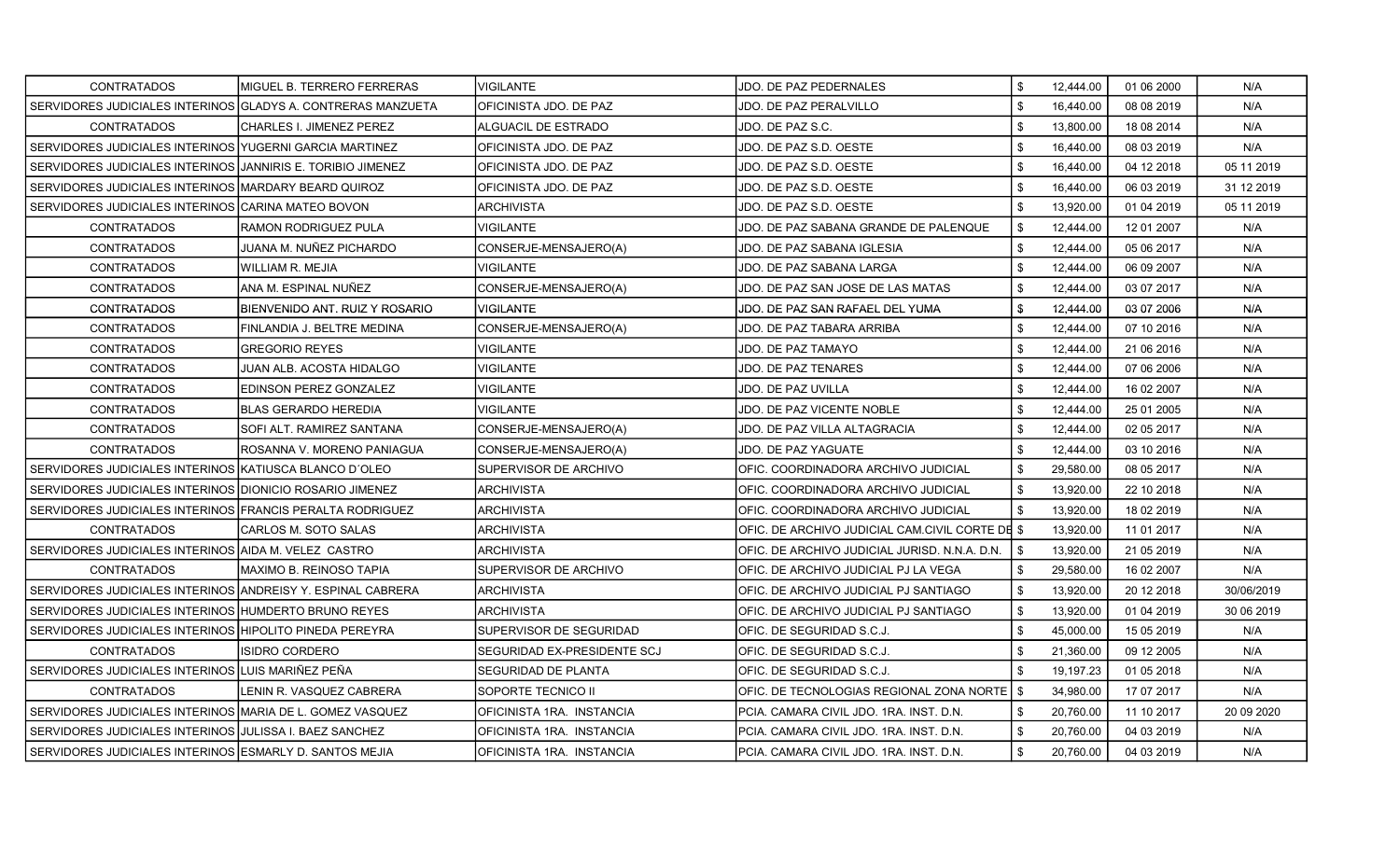| SERVIDORES JUDICIALES INTERINOS MONICA HERRERA NOLASCO        |                                                                    | OFICINISTA 1RA. INSTANCIA          | PCIA, CAMARA CIVIL JDO, 1RA, INST, D.N.     | \$<br>20,760.00  | 21 05 2019 | N/A        |
|---------------------------------------------------------------|--------------------------------------------------------------------|------------------------------------|---------------------------------------------|------------------|------------|------------|
|                                                               | SERVIDORES JUDICIALES INTERINOS IYOKASTHERY DEL C. OZORIA GONZALEZ | IOFICINISTA 1RA. INSTANCIA         | PCIA. CAMARA CIVIL JDO. 1RA. INST. SANTIAGO | \$<br>15,720.00  | 03 12 2018 | N/A        |
| SERVIDORES JUDICIALES INTERINOS JJORGELINA GERMOSEN LEON      |                                                                    | OFICINISTA 1RA. INSTANCIA          | PCIA. CAMARA CIVIL JDO. 1RA. INST. SANTIAGO | \$<br>15,720.00  | 30 11 2018 | N/A        |
| SERVIDORES JUDICIALES INTERINOS IREYNA E. LOPEZ MIESES        |                                                                    | IOFICINISTA 1RA. INSTANCIA         | PCIA. JDO. DE TRABAJO D.N.                  | \$<br>20,760.00  | 02 09 2019 | 30 11 2019 |
| SERVIDORES JUDICIALES INTERINOS HORTENSIA N. ACOSTA PEREZ     |                                                                    | OFICINISTA 1RA. INSTANCIA          | PCIA. JDO. DE TRABAJO D.N.                  | \$<br>20,760.00  | 16 07 2019 | 30 11 2019 |
| SERVIDORES JUDICIALES INTERINOS IMOISES V. JAQUEZ MOTA        |                                                                    | ASESOR DE POLITICAS                | PRESIDENCIA S.C.J.                          | \$<br>160,000.00 | 10 04 2019 | N/A        |
| SERVIDORES JUDICIALES INTERINOS MARIO R. GARAY FERNANDEZ      |                                                                    | ASESOR DE SISTEMAS Y PROYECTOS     | PRESIDENCIA S.C.J.                          | 150,000.00       | 10 04 2019 | N/A        |
| <b>CONTRATADOS</b>                                            | MILCIADES JAVIER RUIZ                                              | ISEGURIDAD EX-PRESIDENTE SCJ       | PRESIDENCIA S.C.J.                          | \$<br>20,441.57  | 07 09 2015 | N/A        |
| SERVIDORES JUDICIALES INTERINOS EDDY FCO. PAULINO BALBUENA    |                                                                    | <b>SEGURIDAD PRESIDENTE SCJ</b>    | PRESIDENCIA S.C.J.                          | \$<br>16,000.00  | 01 02 2018 | N/A        |
| SERVIDORES JUDICIALES INTERINOS INICHOLE M. CUEVAS SANTANA    |                                                                    | ABOGADO AYUDANTE SCJ               | PRIMERA SALA S.C.J.                         | \$<br>88,100.00  | 05 08 2019 | 31 12 2019 |
| SERVIDORES JUDICIALES INTERINOS ISTEPHANIE V. JIMENEZ GRULLON |                                                                    | ABOGADO AYUDANTE SCJ               | PRIMERA SALA S.C.J.                         | \$<br>88,100.00  | 30 07 2019 | 31 12 2019 |
| SERVIDORES JUDICIALES INTERINOS ILUZ Y. HEYAIME RAMIREZ       |                                                                    | ASISTENTE DE JUEZ MIEMBRO SALA SCJ | PRIMERA SALA S.C.J.                         | 54,885.60        | 19 08 2019 | N/A        |
| SERVIDORES JUDICIALES INTERINOS PERLA M. JIMENEZ DE PEREZ     |                                                                    | ASISTENTE DE JUEZ MIEMBRO SALA SCJ | PRIMERA SALA S.C.J.                         | 54,885.60        | 19 08 2019 | 31 12 2019 |
| SERVIDORES JUDICIALES INTERINOS IMODESTO JAQUEZ MARQUEZ       |                                                                    | ISEGURIDAD DE JUEZ SCJ             | PRIMERA SALA S.C.J.                         | \$<br>14,760.00  | 07 05 2012 | N/A        |
| SERVIDORES JUDICIALES INTERINOS ENMANUEL UPIA HERNANDEZ       |                                                                    | AUX. DE RECEPCION Y ENTREGA        | RECEPCION Y ENTREGA R.T.                    | \$<br>24,240.00  | 02 04 2019 | 15 02 2020 |
| CONTRATADOS                                                   | MIGUELINA G. DE MOYA LONGO                                         | AUX. DE RECEPCION Y ENTREGA        | REGISTRO DE TITULOS LA VEGA                 | \$<br>24,240.00  | 03 11 2014 | N/A        |
| SERVIDORES JUDICIALES INTERINOS ESTEFANY NUÑEZ DUARTE         |                                                                    | AUXILIAR REGISTRAL                 | REGISTRO DE TITULOS NAGUA                   | \$<br>16,200.00  | 02 04 2019 | N/A        |
| <b>CONTRATADOS</b>                                            | PURITA GARCIA GONZALEZ                                             | <b>CONSERJE</b>                    | REGISTRO DE TITULOS PUERTO PLATA            | \$<br>12,444.00  | 01 08 2016 | N/A        |
| <b>CONTRATADOS</b>                                            | <b>MARIA C. ASENCIO ABREU</b>                                      | <b>AUXILIAR REGISTRAL</b>          | REGISTRO DE TITULOS S.C.                    | \$<br>16,200.00  | 11 11 2014 | N/A        |
| <b>CONTRATADOS</b>                                            | CAROLINA ALT. RODRIGUEZ BRITO                                      | CONSERJE                           | SALA CIVIL TRIBUNAL N.N.A. DUARTE           | \$<br>12,444.00  | 07 02 2017 | N/A        |
| <b>CONTRATADOS</b>                                            | JESUS SILVERIO                                                     | VIGILANTE                          | SALA PENAL 1ER. TRIBUNAL N.N.A. SANTIAGO    | \$<br>12,444.00  | 15 09 1999 | N/A        |
| <b>CONTRATADOS</b>                                            | HILARIO J. HOLGUIN SANTOS                                          | <b>VIGILANTE</b>                   | SALA PENAL TRIBUNAL N.N.A. LA VEGA          | \$<br>12,444.00  | 01 03 2001 | N/A        |
| <b>CONTRATADOS</b>                                            | DIONICIO G. VALERIO CRUZ                                           | VIGILANTE                          | SALA PENAL TRIBUNAL N.N.A. LA VEGA          | \$<br>12,444.00  | 27 11 2001 | N/A        |
| <b>CONTRATADOS</b>                                            | JUAN ALB. ROSARIO GOMEZ                                            | ALGUACIL DE ESTRADO                | SALA PENAL TRIBUNAL N.N.A. S.D.             | \$<br>14,760.00  | 31 03 2016 | N/A        |
| <b>CONTRATADOS</b>                                            | JULIAN GARCIA                                                      | MENSAJERO EXTERNO                  | SECCION DE TRAMITES Y CORRESPONDENCIA       | \$<br>22,800.00  | 12 10 2005 | N/A        |
| <b>CONTRATADOS</b>                                            | MANUEL SIERRA FABIAN                                               | <b>ENC. TRANSPORTACION</b>         | <b>SECCION DE TRANSPORTACION</b>            | \$<br>77,836.80  | 17 11 2014 | N/A        |
| <b>CONTRATADOS</b>                                            | HORACIO GONZALEZ                                                   | <b>CHOFER</b>                      | SECCION DE TRANSPORTACION                   | \$<br>29,580.00  | 01 05 2015 | N/A        |
| <b>CONTRATADOS</b>                                            | VICTOR H. GIL REYES                                                | <b>CHOFER</b>                      | <b>SECCION DE TRANSPORTACION</b>            | \$<br>29,580.00  | 04 01 2007 | N/A        |
| <b>CONTRATADOS</b>                                            | FRANCISCO W. JONES BRACHE                                          | <b>CHOFER</b>                      | SECCION DE TRANSPORTACION                   | \$<br>29,580.00  | 31 03 2016 | N/A        |
| <b>CONTRATADOS</b>                                            | PABLO ANT. FLORIAN HERNANDEZ                                       | <b>CHOFER</b>                      | SECCION DE TRANSPORTACION                   | \$<br>29,580.00  | 21 04 2016 | N/A        |
| <b>CONTRATADOS</b>                                            | VIRGILIO ANT. BERIGUETE                                            | <b>CHOFER</b>                      | SECCION DE TRANSPORTACION                   | \$<br>29,580.00  | 26 04 2016 | N/A        |
| <b>CONTRATADOS</b>                                            | CEFERINO OFFRER DE LA ROSA                                         | <b>CHOFER</b>                      | <b>SECCION DE TRANSPORTACION</b>            | \$<br>24,240.00  | 07 09 2015 | N/A        |
| SERVIDORES JUDICIALES INTERINOS EDGAR ANT. ROSARIO RODRIGUEZ  |                                                                    | <b>CHOFER</b>                      | SECCION DE TRANSPORTACION                   | \$<br>24,240.00  | 26 03 2019 | N/A        |
| <b>CONTRATADOS</b>                                            | ISO L. ADAMES HERNANDEZ                                            | <b>CHOFER</b>                      | SECCION DE TRANSPORTACION                   | \$<br>24,240.00  | 02 09 2014 | N/A        |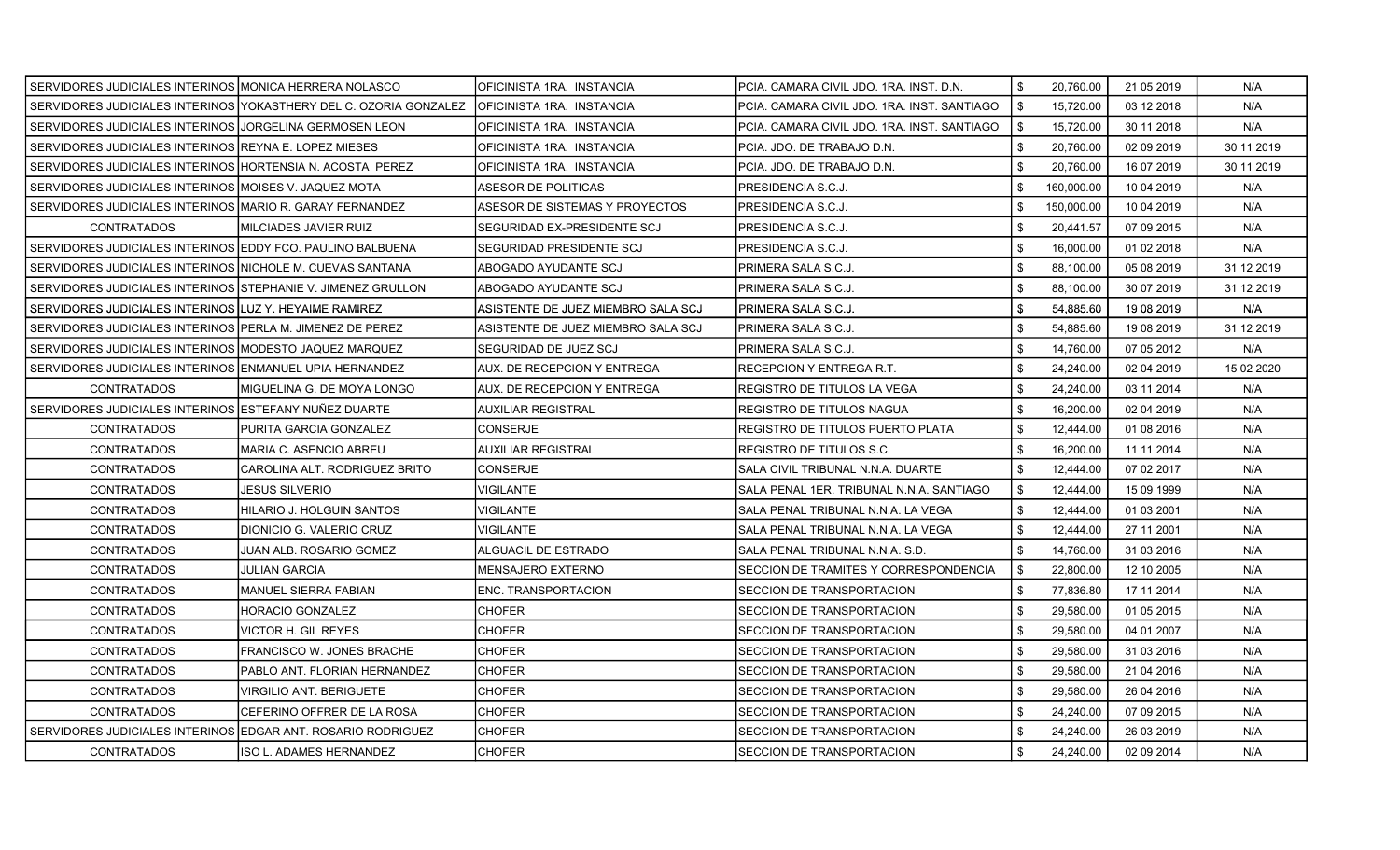| <b>CONTRATADOS</b>                                             | <b>SAN E. SANCHEZ</b>                                         | <b>CHOFER</b>                      | SECCION DE TRANSPORTACION                   | \$<br>24,240.00 | 03 04 2017 | N/A        |
|----------------------------------------------------------------|---------------------------------------------------------------|------------------------------------|---------------------------------------------|-----------------|------------|------------|
| <b>CONTRATADOS</b>                                             | DONAL R. MORALES SEVERINO                                     | CHOFER                             | SECCION DE TRANSPORTACION                   | \$<br>24,240.00 | 13 01 2015 | N/A        |
| <b>CONTRATADOS</b>                                             | SANTIAGO L. PERERA DURAN                                      | <b>CHOFER</b>                      | <b>SECCION DE TRANSPORTACION</b>            | \$<br>24,240.00 | 10 02 2015 | N/A        |
| <b>CONTRATADOS</b>                                             | REYNALDO FRIAS CASTRO                                         | <b>CHOFER</b>                      | <b>SECCION DE TRANSPORTACION</b>            | \$<br>24,240.00 | 13 05 2015 | N/A        |
| <b>CONTRATADOS</b>                                             | CONFESOR BOVIER DE LA CRUZ                                    | <b>CHOFER</b>                      | SECCION DE TRANSPORTACION                   | \$<br>24,240.00 | 23 09 2015 | N/A        |
| <b>CONTRATADOS</b>                                             | BIENVENIDO VASQUEZ                                            | <b>CHOFER</b>                      | SECCION DE TRANSPORTACION                   | \$<br>24,240.00 | 05 06 2017 | N/A        |
| SERVIDORES JUDICIALES INTERINOS HAROLD A. LEMBERT MERCADO      |                                                               | <b>CHOFER</b>                      | <b>SECCION DE TRANSPORTACION</b>            | \$<br>24,240.00 | 17 09 2018 | N/A        |
| <b>CONTRATADOS</b>                                             | RIGOBERTO SOSA HERNANDEZ                                      | <b>CHOFER</b>                      | SECCION DE TRANSPORTACION                   | \$<br>24,240.00 | 06 06 2017 | N/A        |
| <b>CONTRATADOS</b>                                             | PEDRO A. POLANCO JIMENEZ                                      | <b>CHOFER</b>                      | SECCION DE TRANSPORTACION                   | \$<br>24,240.00 | 07 09 2017 | N/A        |
| SERVIDORES JUDICIALES INTERINOS JJOSEL ROSA MARTE              |                                                               | <b>CHOFER</b>                      | SECCION DE TRANSPORTACION                   | \$<br>24,240.00 | 14 01 2019 | N/A        |
| SERVIDORES JUDICIALES INTERINOS JJOSE M. ANGOMAS ESTRELLA      |                                                               | <b>CHOFER</b>                      | <b>SECCION DE TRANSPORTACION</b>            | \$<br>24,240.00 | 07 08 2019 | N/A        |
| SERVIDORES JUDICIALES INTERINOS LESTARLING M. MERCEDES TERRERO |                                                               | <b>CHOFER</b>                      | <b>SECCION DE TRANSPORTACION</b>            | \$<br>24,240.00 | 06 08 2019 | N/A        |
| SERVIDORES JUDICIALES INTERINOS WILANDY A. ALMONTE SARITA      |                                                               | ALGUACIL DE ESTRADO                | SECRETARIA GENERAL JDO. ESP. TRANS.Y MUNIC  | \$<br>11,426.40 | 21 06 2017 | N/A        |
| SERVIDORES JUDICIALES INTERINOS IAMABEL A. RICART ASTACIO      |                                                               | <b>OFICINISTA SCJ</b>              | SECRETARIA GENERAL S.C.J.                   | \$<br>40,605.60 | 31 07 2017 | 04 11 2019 |
| SERVIDORES JUDICIALES INTERINOS YERMANA G. OZUNA ROSSO         |                                                               | OFICINISTA SCJ                     | SECRETARIA GENERAL S.C.J.                   | \$<br>40,605.60 | 31 07 2017 | 04 11 2019 |
| SERVIDORES JUDICIALES INTERINOS IISAAC ALVAREZ BAUTISTA        |                                                               | <b>OFICINISTA SCJ</b>              | SECRETARIA GENERAL S.C.J.                   | \$<br>24,240.00 | 01 02 2019 | 01 02 2020 |
| <b>CONTRATADOS</b>                                             | RAMON ANT. ORTIZ MARTINEZ                                     | <b>MENSAJERO EXTERNO</b>           | SECRETARIA GENERAL S.C.J.                   | \$<br>22,800.00 | 06 03 2006 | N/A        |
| SERVIDORES JUDICIALES INTERINOS FERNANDO A. DIAZ CRUZ          |                                                               | <b>OFICINISTA</b>                  | SECRETARIA GENERAL TRIBUNAL SUPERIOR ADM \$ | 24,240.00       | 17 08 2017 | 19 02 2020 |
|                                                                | SERVIDORES JUDICIALES INTERINOS ETEFANA DE LOS SANTOS REYNOSO | <b>OFICINISTA</b>                  | SECRETARIA GENERAL TRIBUNAL SUPERIOR ADN \$ | 24,240.00       | 21 08 2017 | 19 02 2020 |
| SERVIDORES JUDICIALES INTERINOS MARIANO ANT. GUZMAN PEREZ      |                                                               | <b>OFICINISTA</b>                  | SECRETARIA GENERAL TRIBUNAL SUPERIOR ADN \$ | 24,240.00       | 11 09 2018 | 19 02 2020 |
| <b>CONTRATADOS</b>                                             | PEDRO J. RONE MOSCOSO                                         | ASISTENTE DE JUEZ MIEMBRO SALA SCJ | SEGUNDA SALA S.C.J.                         | \$<br>54,885.60 | 25 01 2012 | N/A        |
| <b>CONTRATADOS</b>                                             | <b>GERINELDO MONTAS MONTERO</b>                               | <b>SEGURIDAD DE JUEZ SCJ</b>       | SEGUNDA SALA S.C.J.                         | \$<br>15,600.00 | 13 10 2015 | N/A        |
| <b>CONTRATADOS</b>                                             | <b>HERIBERTO BENITEZ SOTO</b>                                 | <b>SEGURIDAD DE JUEZ SCJ</b>       | SEGUNDA SALA S.C.J.                         | \$<br>14,400.00 | 24 08 2015 | N/A        |
| SERVIDORES JUDICIALES INTERINOS SHEYLA M. HERNANDEZ PEREZ      |                                                               | <b>OFICINISTA</b>                  | SOPORTE A JUECES J.P. MONTE PLATA           | \$<br>20,760.00 | 31 05 2019 | N/A        |
| <b>CONTRATADOS</b>                                             | ALEXANDRA DIAZ VASQUEZ                                        | ABOGADO AYUDANTE                   | SOPORTE A JUECES J.P. S.D.                  | \$<br>58,374.00 | 01 12 2016 | N/A        |
| <b>CONTRATADOS</b>                                             | CARLOS M. NUÑEZ SEVERINO                                      | <b>OFICINISTA</b>                  | SOPORTE A JUECES J.P. S.D.                  | \$<br>24,240.00 | 03 10 2016 | N/A        |
| SERVIDORES JUDICIALES INTERINOS JJOSUE SANTANA DEL ORBE        |                                                               | <b>OFICINISTA</b>                  | SOPORTE A JUECES J.P. S.D.                  | \$<br>24,240.00 | 03 01 2019 | 30 09 2019 |
| SERVIDORES JUDICIALES INTERINOS ANDREINA CALDERON LOPEZ        |                                                               | <b>OFICINISTA</b>                  | SOPORTE A JUECES J.P. S.D.                  | \$<br>24,240.00 | 28 01 2019 | 11/04/2020 |
| SERVIDORES JUDICIALES INTERINOS KIANDRA P. PEREZ CUEVAS        |                                                               | <b>OFICINISTA</b>                  | SOPORTE A JUECES J.P. S.D.                  | \$<br>24,240.00 | 04 02 2019 | 17 09 2019 |
| SERVIDORES JUDICIALES INTERINOS MANUEL O. CIPRIAN MATOS        |                                                               | EBANISTA II S.C.J.                 | TALLER DE EBANISTERIA                       | \$<br>34,980.00 | 13 09 2017 | 14 09 2019 |
| SERVIDORES JUDICIALES INTERINOS HECTOR L. ENCARNACION GARCIA   |                                                               | EBANISTA II S.C.J.                 | TALLER DE EBANISTERIA                       | \$<br>34,980.00 | 09 10 2017 | 10 09 2019 |
| SERVIDORES JUDICIALES INTERINOS ALCEDO PEÑA ABREU              |                                                               | EBANISTA II S.C.J.                 | TALLER DE EBANISTERIA                       | \$<br>34,980.00 | 09 10 2017 | 14 09 2019 |
| SERVIDORES JUDICIALES INTERINOS RAMON A. BREA BAEZ             |                                                               | EBANISTA II S.C.J.                 | TALLER DE EBANISTERIA                       | \$<br>34,980.00 | 05 12 2017 | 14 09 2019 |
| SERVIDORES JUDICIALES INTERINOS DARLING DE LEON MENDOZA        |                                                               | EBANISTA II S.C.J.                 | TALLER DE EBANISTERIA                       | \$<br>34,980.00 | 16 04 2018 | 14 09 2019 |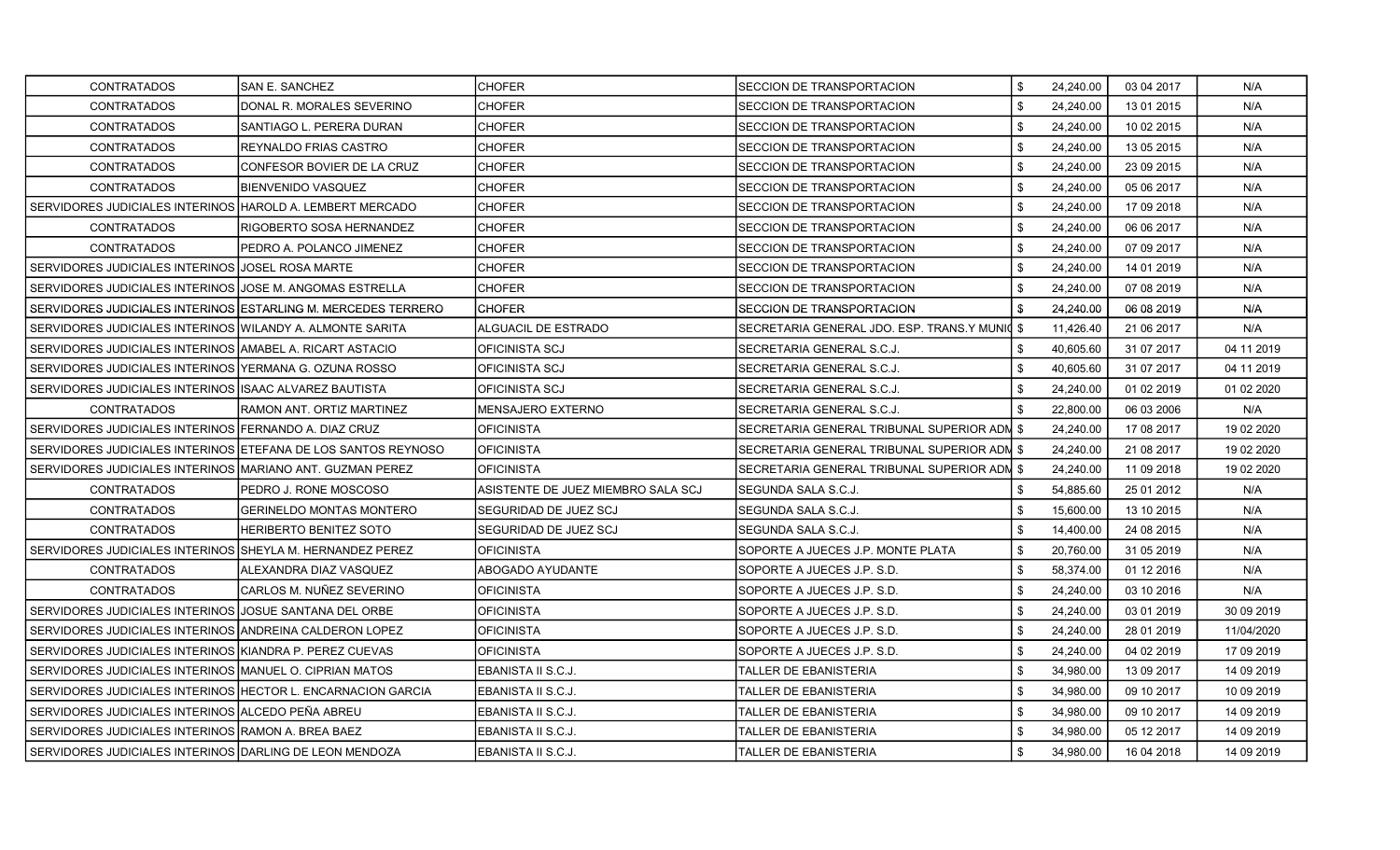| <b>CONTRATADOS</b>                                            | <b>SIXTO GARCIA</b>                                                 | <b>VIGILANTE</b>             | TALLER DE EBANISTERIA                            | \$<br>13,618.81 | 07 10 2004 | N/A         |
|---------------------------------------------------------------|---------------------------------------------------------------------|------------------------------|--------------------------------------------------|-----------------|------------|-------------|
| <b>CONTRATADOS</b>                                            | ANGEL DEL R. MERCEDES JAVIER                                        | <b>VIGILANTE</b>             | TALLER DE EBANISTERIA                            | \$<br>12,780.00 | 04 09 2001 | N/A         |
| <b>CONTRATADOS</b>                                            | <b>ERASMO F. DEL CARMEN GREGORIO</b>                                | <b>SEGURIDAD DE JUEZ SCJ</b> | TERCERA SALA S.C.J.                              | \$<br>27,550.00 | 02 09 2015 | N/A         |
| <b>CONTRATADOS</b>                                            | CRUCITO MONTERO VALDEZ                                              | SEGURIDAD DE JUEZ SCJ        | TERCERA SALA S.C.J.                              | \$<br>26,352.00 | 05 06 2012 | N/A         |
| <b>CONTRATADOS</b>                                            | SERGIO A. ALVAREZ PEREZ                                             | SEGURIDAD DE JUEZ SCJ        | TERCERA SALA S.C.J.                              | \$<br>15,600.00 | 21 03 2014 | N/A         |
| <b>CONTRATADOS</b>                                            | SEGUNDO DEL ROSARIO SANCHEZ                                         | ISEGURIDAD DE JUEZ SCJ       | TERCERA SALA S.C.J.                              | \$<br>14,400.00 | 24 08 2015 | N/A         |
| <b>CONTRATADOS</b>                                            | PEDRO M. RODRIGUEZ SAVIÑON                                          | SEGURIDAD DE JUEZ SCJ        | TERCERA SALA S.C.J.                              | \$<br>14,000.00 | 15 05 2018 | N/A         |
| <b>CONTRATADOS</b>                                            | DANILO SERRANO GRULLART                                             | <b>SEGURIDAD DE JUEZ SCJ</b> | TERCERA SALA S.C.J.                              | \$<br>12,584.40 | 17 01 2014 | N/A         |
| SERVIDORES JUDICIALES INTERINOS INGRID M. JIMENEZ             |                                                                     | OFICINISTA 1RA. INSTANCIA    | TRIBUNAL COL. C/P JDO. 1RA. INST. LA ROMANA      | \$<br>15,720.00 | 28 05 2018 | N/A         |
| SERVIDORES JUDICIALES INTERINOS HILDA HERNANDEZ               |                                                                     | OFICINISTA 1RA. INSTANCIA    | FRIBUNAL COL. C/P JDO. 1RA. INST. MARIA T.S.     | \$<br>15,720.00 | 03 10 2018 | N/A         |
| <b>CONTRATADOS</b>                                            | <b>GLADYS ALT. MARTINEZ RODRIGUEZ</b>                               | ABOGADO AYUDANTE 1RA. INST.  | TRIBUNAL COL. C/P JDO. 1RA. INST. MONTE CRIST \$ | 36,000.00       | 03 09 2014 | N/A         |
| SERVIDORES JUDICIALES INTERINOS MARY P. ALVAREZ PEREZ         |                                                                     | OFICINISTA 1RA. INSTANCIA    | TRIBUNAL COL. C/P JDO. 1RA. INST. S.C.           | \$<br>15,720.00 | 16 01 2019 | 21 12 2019  |
| SERVIDORES JUDICIALES INTERINOS ARELYS DE JS. STERLING MOTA   |                                                                     | OFICINISTA 1RA. INSTANCIA    | TRIBUNAL COL. C/P JDO. 1RA. INST. S.P.M.         | \$<br>15,720.00 | 14 02 2019 | 20 09 20 20 |
| SERVIDORES JUDICIALES INTERINOS IKATHERINE VASQUEZ MICHEL     |                                                                     | OFICINISTA J.O.              | TRIBUNAL DE TIERRAS J.O. ESPAILLAT               | \$<br>15,720.00 | 07 02 2019 | 20 09 20 20 |
| <b>CONTRATADOS</b>                                            | RAMONA BONILLA GIL                                                  | CONSERJE                     | TRIBUNAL DE TIERRAS J.O. PUERTO PLATA            | \$<br>12,444.00 | 12 12 2016 | N/A         |
| SERVIDORES JUDICIALES INTERINOS LEONOR HERRERA RAMIREZ        |                                                                     | OFICINISTA J.O.              | TRIBUNAL DE TIERRAS J.O. S.J.M.                  | \$<br>15,720.00 | 15 10 2007 | N/A         |
| <b>CONTRATADOS</b>                                            | KATY J. CALDERON ARAUJO                                             | OFICINISTA 1RA. INSTANCIA    | TRIBUNAL EJEC. DE LA PENA D.N.                   | \$<br>20,760.00 | 08 05 2017 | N/A         |
| <b>CONTRATADOS</b>                                            | JOSE A. CERDA COPLIN                                                | <b>VIGILANTE</b>             | TRIBUNAL N.N.A. ESPAILLAT                        | \$<br>12,444.00 | 04 09 2001 | N/A         |
|                                                               | SERVIDORES JUDICIALES INTERINOS CHARLI D. CALDERON DE LOS SANTOS    | OFICINISTA 1RA. INSTANCIA    | TRIBUNAL N.N.A. LA ALTAGRACIA                    | \$<br>15,720.00 | 18 02 2019 | 11 10 2019  |
| <b>CONTRATADOS</b>                                            | AGUSTIN PEÑA DILONÉ                                                 | CONSERJE                     | TRIBUNAL N.N.A. MONSEÑOR NOUEL                   | \$<br>12,444.00 | 02 01 2017 | N/A         |
| <b>CONTRATADOS</b>                                            | NERY LEBRON                                                         | VIGILANTE                    | TRIBUNAL N.N.A. MONTE CRISTI                     | \$<br>12,444.00 | 29 11 2006 | N/A         |
| CONTRATADOS                                                   | <b>SANDRO CABRAL</b>                                                | <b>VIGILANTE</b>             | TRIBUNAL N.N.A. S.J.M.                           | \$<br>12,444.00 | 12 12 2001 | N/A         |
| <b>CONTRATADOS</b>                                            | <b>LEONOR SANTOS PEREZ</b>                                          | <b>CONSERJE</b>              | TRIBUNAL N.N.A. SANCHEZ RAMIREZ                  | \$<br>12,444.00 | 04 07 2001 | N/A         |
| <b>CONTRATADOS</b>                                            | LORENZA M. ESPINAL                                                  | <b>CONSERJE</b>              | TRIBUNAL N.N.A. VALVERDE                         | 12,444.00       | 02 07 2001 | N/A         |
| <b>CONTRATADOS</b>                                            | <b>WATER R. PEREZ PEREZ</b>                                         | <b>CHOFER</b>                | TRIBUNAL SUPERIOR DE TIERRAS DPTO. CENTRAÍ \$    | 24.240.00       | 04 07 2016 | N/A         |
| <b>CONTRATADOS</b>                                            | JUAN ML. ALMONTE PAULINO                                            | <b>CHOFER</b>                | TRIBUNAL SUPERIOR DE TIERRAS DPTO. NORTE   \$    | 24,240.00       | 10 02 2014 | N/A         |
|                                                               | SERVIDORES JUDICIALES INTERINOS JAFFREISI M. DE LOS SANTOS ALMANZAR | <b>OFICINISTA</b>            | UNIDAD CITAC, NOTIF, Y COM, J.P. LA VEGA         | \$<br>20,760.00 | 24 06 2019 | N/A         |
| SERVIDORES JUDICIALES INTERINOS ADA MA. ESTEVA PERDOMO        |                                                                     | <b>OFICINISTA</b>            | UNIDAD CITAC, NOTIF, Y COM, J.P. S.D.            | \$<br>24,240.00 | 22 10 2018 | N/A         |
| SERVIDORES JUDICIALES INTERINOS MIRIAM CASTRO CONTRERAS       |                                                                     | <b>OFICINISTA</b>            | UNIDAD CITAC, NOTIF, Y COM, J.P. S.D.            | \$<br>24,240.00 | 26 07 2017 | N/A         |
| SERVIDORES JUDICIALES INTERINOS MARLENIS I. PEÑA              |                                                                     | <b>OFICINISTA</b>            | UNIDAD CITAC. NOTIF. Y COM. J.P. S.D.            | \$<br>24,240.00 | 02 09 2017 | 28 02 2020  |
| SERVIDORES JUDICIALES INTERINOS GREICY M. BATISTA ALCANTARA   |                                                                     | <b>OFICINISTA</b>            | UNIDAD CITAC, NOTIF, Y COM, J.P. S.D.            | \$<br>24,240.00 | 02 09 2017 | 28 02 2020  |
| SERVIDORES JUDICIALES INTERINOS GUSTAVO DE J. PAULINO ACEVEDO |                                                                     | <b>OFICINISTA</b>            | UNIDAD CITAC. NOTIF. Y COM. J.P. S.D.            | \$<br>24,240.00 | 02 09 2017 | 28 02 2020  |
| SERVIDORES JUDICIALES INTERINOS PAULA A. GARCIA ARIAS         |                                                                     | <b>OFICINISTA</b>            | IUNIDAD CITAC. NOTIF. Y COM. J.P. S.D.           | 24,240.00       | 11 04 2018 | 11/04/2020  |
| SERVIDORES JUDICIALES INTERINOS ASTRID C. CONTRERAS CRUZ      |                                                                     | <b>OFICINISTA</b>            | UNIDAD CITAC. NOTIF. Y COM. J.P. S.D.            | \$<br>24,240.00 | 13 08 2018 | 31 12 2019  |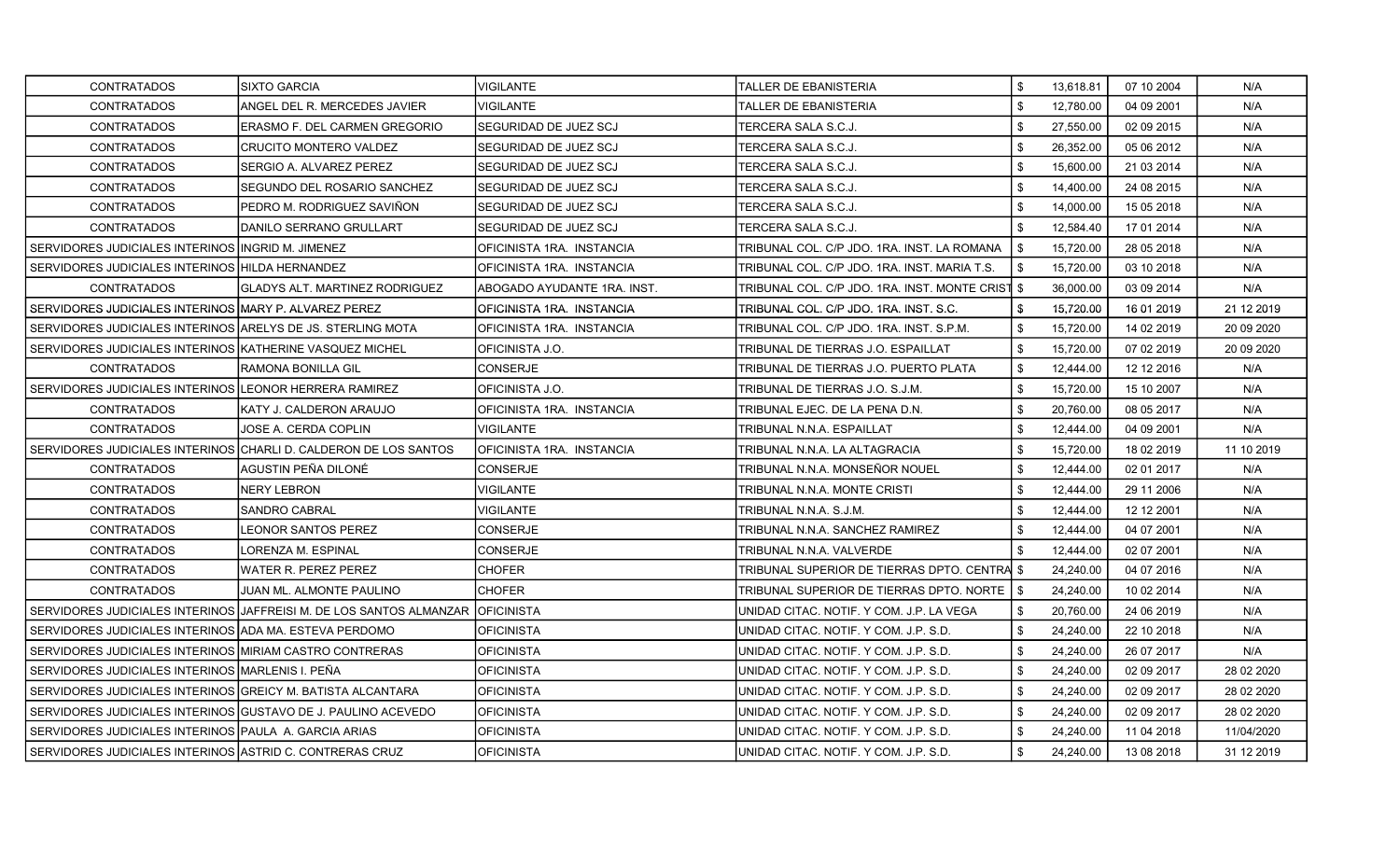| SERVIDORES JUDICIALES INTERINOS ESTEFANY ALT. RAMIREZ ROJAS     |                                                                   | <b>OFICINISTA</b>      | UNIDAD CITAC. NOTIF. Y COM. J.P. S.D.       | \$<br>24,240.00 | 21 05 2018 | 11/04/2020  |
|-----------------------------------------------------------------|-------------------------------------------------------------------|------------------------|---------------------------------------------|-----------------|------------|-------------|
| SERVIDORES JUDICIALES INTERINOS DEIRO R. FIGUEROA DIAZ          |                                                                   | <b>OFICINISTA</b>      | UNIDAD CITAC, NOTIF, Y COM, J.P. S.D.       | \$<br>24,240.00 | 07 05 2018 | 28 02 2020  |
| SERVIDORES JUDICIALES INTERINOS MARIENI HEREDIA PANIAGUA        |                                                                   | <b>OFICINISTA</b>      | UNIDAD CITAC. NOTIF. Y COM. J.P. S.D.       | \$<br>24,240.00 | 30 05 2019 | 11 04 2020  |
|                                                                 | SERVIDORES JUDICIALES INTERINOS JJOHANNY E. AGRAMONTE DE PAULINO  | IOFICINISTA            | UNIDAD CITAC. NOTIF. Y COM. J.P. S.D.       | \$<br>24,240.00 | 21 05 2019 | 28 02 2020  |
| SERVIDORES JUDICIALES INTERINOS LOREN P. JESUS GARCIA           |                                                                   | <b>OFICINISTA</b>      | UNIDAD CITAC. NOTIF. Y COM. J.P. S.D.       | \$<br>24,240.00 | 16 07 2019 | 30 11 2019  |
| SERVIDORES JUDICIALES INTERINOS IDAVID E. DE RIVERA EVANGELISTA |                                                                   | ALGUACIL DE ESTRADO    | UNIDAD CITAC. NOTIF. Y COM. J.P. S.D.       | \$<br>15,960.00 | 04 02 2019 | 31 12 2019  |
| SERVIDORES JUDICIALES INTERINOS SEBASTIAN I. FLORES MICHEL      |                                                                   | ALGUACIL DE ESTRADO    | UNIDAD CITAC. NOTIF. Y COM. J.P. S.D.       | \$<br>15,960.00 | 05 03 2019 | 31 12 2019  |
| SERVIDORES JUDICIALES INTERINOS MELANY MONCION PAULINO          |                                                                   | <b>OFICINISTA</b>      | UNIDAD CITAC. NOTIF. Y COM. J.P. S.D. OESTE | \$<br>20,760.00 | 17 09 2018 | 20 09 20 20 |
| SERVIDORES JUDICIALES INTERINOS JANNIA M. MARTINEZ ENCARNACION  |                                                                   | <b>OFICINISTA</b>      | UNIDAD CITAC. NOTIF. Y COM. J.P. S.D. OESTE | \$<br>20,760.00 | 11 01 2019 | 05 02 2020  |
| <b>CONTRATADOS</b>                                              | JOSE ANT. ABREU ORTEGA                                            | ALGUACIL DE ESTRADO    | UNIDAD CITAC. NOTIF. Y COM. J.P. S.F.M.     | \$<br>14,760.00 | 06 05 2015 | N/A         |
| SERVIDORES JUDICIALES INTERINOS LUZ E. REYES DE CASTRO          |                                                                   | ALGUACIL DE ESTRADO    | UNIDAD CITAC. NOTIF. Y COM. J.P. S.F.M.     | \$<br>14,760.00 | 28 02 2019 | 26 08 2019  |
| <b>CONTRATADOS</b>                                              | YOHAMID F. RUIZ MATEO                                             | ABOGADO AYUDANTE       | UNIDAD DE ABOGADOS AYUDANTES TST            | \$<br>58,374.00 | 18 05 2015 | N/A         |
| SERVIDORES JUDICIALES INTERINOS KHIARA H. HENRIQUEZ HERNANDEZ   |                                                                   | ABOGADO AYUDANTE       | UNIDAD DE ABOGADOS AYUDANTES TST            | \$<br>58,374.00 | 26 02 2018 | 31 12 2019  |
| SERVIDORES JUDICIALES INTERINOS GABRIELA COMPRES MATOS          |                                                                   | <b>OFICINISTA</b>      | UNIDAD DE APOYO SECRETARIAL TST             | \$<br>24,240.00 | 10 07 2019 | 31 12 2019  |
| SERVIDORES JUDICIALES INTERINOS JJUAN C. SANCHEZ GARCIA         |                                                                   | <b>OFICINISTA</b>      | UNIDAD DE APOYO SECRETARIAL TST             | \$<br>24.240.00 | 06 06 2019 | 31 12 2019  |
| SERVIDORES JUDICIALES INTERINOS INELSON J. ZACARIAS ALMANZAR    |                                                                   | <b>OFICINISTA</b>      | UNIDAD DE AUDIENCIAS J.L. SANTIAGO          | \$<br>17,640.00 | 15 10 2018 | 31 12 2019  |
| SERVIDORES JUDICIALES INTERINOS RUMAYRIS REYES FERNANDEZ        |                                                                   | <b>OFICINISTA</b>      | UNIDAD DE AUDIENCIAS J.P. BARAHONA          | \$<br>18,780.00 | 10 04 2018 | N/A         |
| SERVIDORES JUDICIALES INTERINOS ANAMAXI RONDON SALDAÑA          |                                                                   | <b>OFICINISTA</b>      | UNIDAD DE AUDIENCIAS J.P. LA VEGA           | \$<br>20,760.00 | 27 05 2019 | N/A         |
| SERVIDORES JUDICIALES INTERINOS IDERNIS ELIZABETH MEJIA DIAZ    |                                                                   | <b>OFICINISTA</b>      | UNIDAD DE AUDIENCIAS J.P. S.D.              | \$<br>24,240.00 | 07 05 2018 | 28 11 2019  |
| SERVIDORES JUDICIALES INTERINOS NOELI BRITO                     |                                                                   | <b>OFICINISTA</b>      | UNIDAD DE AUDIENCIAS J.P. S.D.              | \$<br>24,240.00 | 02 01 2019 | 31 12 2019  |
| SERVIDORES JUDICIALES INTERINOS BELKIS M. NUÑEZ FLORES          |                                                                   | <b>OFICINISTA</b>      | UNIDAD DE AUDIENCIAS J.P. S.D.              | \$<br>24,240.00 | 06 08 2018 | 31 12 2019  |
| SERVIDORES JUDICIALES INTERINOS YORKE A. VILLALONA POLANCO      |                                                                   | <b>OFICINISTA</b>      | UNIDAD DE AUDIENCIAS J.P. S.D.              | \$<br>24,240.00 | 07 05 2018 | 28 02 2020  |
| SERVIDORES JUDICIALES INTERINOS MILAGROS M. TORRES REYES        |                                                                   | <b>OFICINISTA</b>      | UNIDAD DE AUDIENCIAS J.P. S.D.              | \$<br>24,240.00 | 28 01 2019 | 11/04/2020  |
| SERVIDORES JUDICIALES INTERINOS LILIAN R. LORENZO QUEVEDO       |                                                                   | <b>OFICINISTA</b>      | UNIDAD DE AUDIENCIAS J.P. S.D.              | \$<br>24,240.00 | 10 09 2018 | 31 12 2019  |
| SERVIDORES JUDICIALES INTERINOS JJENNY BURGOS DE LA ROSA        |                                                                   | <b>OFICINISTA</b>      | UNIDAD DE AUDIENCIAS J.P. S.D.              | \$<br>24,240.00 | 18 12 2018 | N/A         |
| SERVIDORES JUDICIALES INTERINOS DIAMELY GOMEZ VASQUEZ           |                                                                   | <b>OFICINISTA</b>      | UNIDAD DE AUDIENCIAS J.P. S.D.              | \$<br>24,240.00 | 09 10 2018 | 31 12 2019  |
| SERVIDORES JUDICIALES INTERINOS ISTEPHANIE C. MELO IGNACIO      |                                                                   | <b>OFICINISTA</b>      | UNIDAD DE AUDIENCIAS J.P. S.D.              | \$<br>24,240.00 | 18 02 2019 | 31 12 2019  |
| SERVIDORES JUDICIALES INTERINOS CARLINA DIAZ MORA               |                                                                   | <b>OFICINISTA</b>      | UNIDAD DE AUDIENCIAS J.P. S.D. OESTE        | \$<br>20,760.00 | 29 03 2019 | N/A         |
| SERVIDORES JUDICIALES INTERINOS ASTRID L. SEGURA CORNIEL        |                                                                   | <b>OFICINISTA</b>      | UNIDAD DE AUDIENCIAS J.P. S.D. OESTE        | \$<br>20.760.00 | 04 01 2018 | N/A         |
| SERVIDORES JUDICIALES INTERINOS IRISNELDA SANCHEZ SUERO         |                                                                   | <b>OFICINISTA</b>      | UNIDAD DE AUDIENCIAS J.P. S.D. OESTE        | \$<br>20,760.00 | 25 03 2019 | N/A         |
| SERVIDORES JUDICIALES INTERINOS SERGIO R. RODRIGUEZ DE JESUS    |                                                                   | <b>OFICINISTA</b>      | UNIDAD DE AUDIENCIAS J.P. S.D. OESTE        | \$<br>20,760.00 | 28 09 2018 | 05 02 2020  |
| SERVIDORES JUDICIALES INTERINOS MIGUEL E. MORLA                 |                                                                   | <b>OPERADOR GIS II</b> | UNIDAD DE CARTOGRAFIA DNMC                  | \$<br>35,856.00 | 10 12 2018 | N/A         |
| SERVIDORES JUDICIALES INTERINOS ALICIA REYES PEREZ              |                                                                   | <b>OPERADOR GIS II</b> | UNIDAD DE CARTOGRAFIA DNMC                  | \$<br>35,856.00 | 26 12 2018 | N/A         |
|                                                                 | SERVIDORES JUDICIALES INTERINOS CATHERINE B. PEREZ MEJIA DE GOMEZ | <b>OPERADOR GIS II</b> | UNIDAD DE CARTOGRAFIA DNMC                  | \$<br>35,856.00 | 26 12 2018 | N/A         |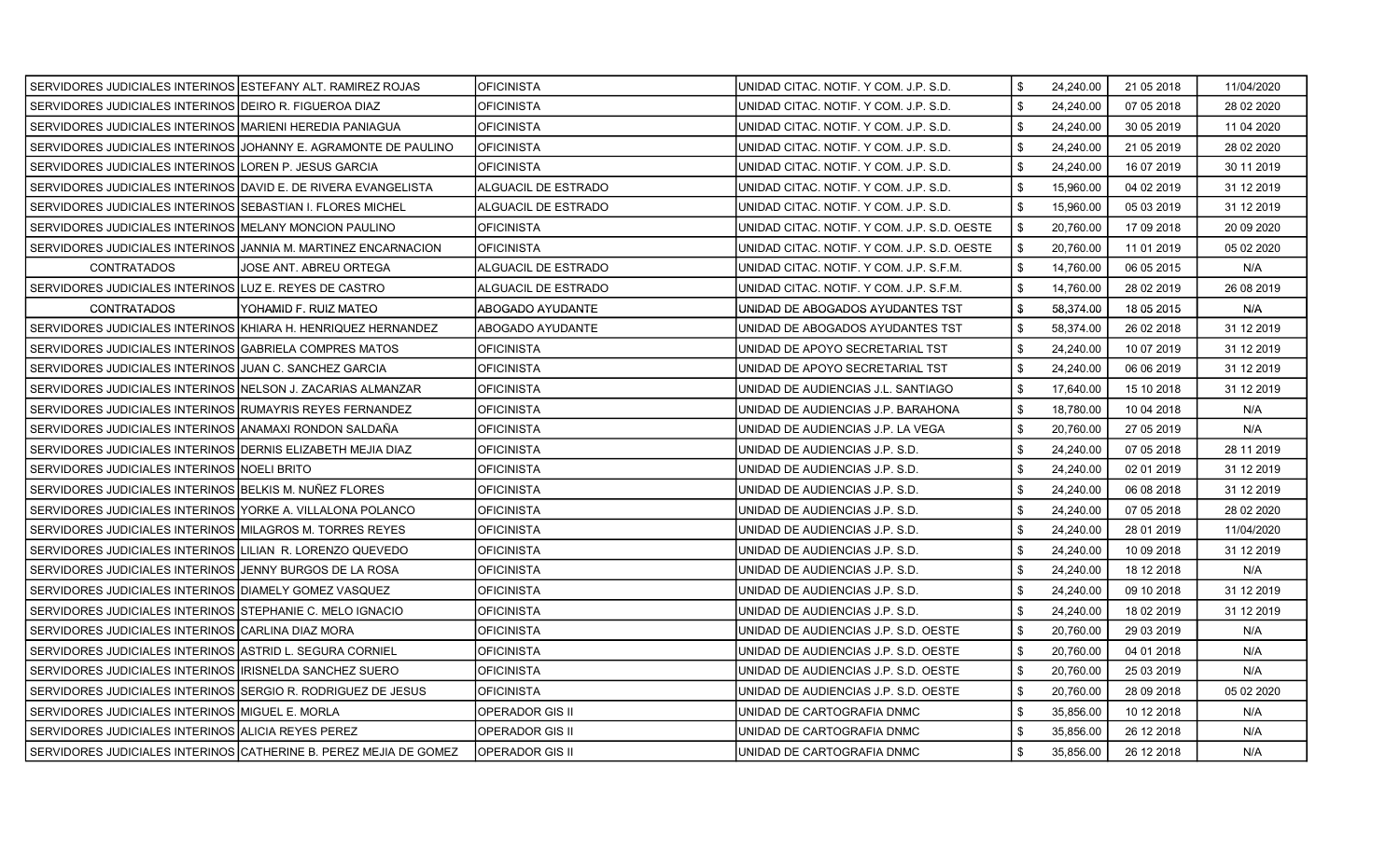| <b>CONTRATADOS</b>                                           | ELIOENAI ANT. MEDINA MEJIA       | DIRECTOR CORO DEL PODER JUDICIAL | IUNIDAD DE DIFUSION CULTURAL Y DEPORTIVA       | \$<br>28,860.00 | 01 09 2001 | N/A        |
|--------------------------------------------------------------|----------------------------------|----------------------------------|------------------------------------------------|-----------------|------------|------------|
| SERVIDORES JUDICIALES INTERINOS JJOAQUIN HERASME PEÑA        |                                  | ENTRENADOR EQUIPO VOLLEYBALL SCJ | UNIDAD DE DIFUSION CULTURAL Y DEPORTIVA        | \$<br>13,800.00 | 10 10 2014 | N/A        |
| <b>CONTRATADOS</b>                                           | ANDRES ANT. CAPELLAN MOYA        | INSTRUCTOR-CANTOR DEL CORO       | UNIDAD DE DIFUSION CULTURAL Y DEPORTIVA        | \$<br>9.000.00  | 04 10 2006 | N/A        |
| <b>CONTRATADOS</b>                                           | PORFIRIO J. MATEO GUERRERO       | PIANISTA CORO DEL PODER JUDICIAL | UNIDAD DE DIFUSION CULTURAL Y DEPORTIVA        | \$<br>8,400.00  | 02 12 2003 | N/A        |
| <b>CONTRATADOS</b>                                           | PEDRO R. FERNANDEZ PEREZ         | AUX. DEL CORO                    | UNIDAD DE DIFUSION CULTURAL Y DEPORTIVA        | \$<br>7,200.00  | 05 03 2004 | N/A        |
| <b>CONTRATADOS</b>                                           | NELSON ALB. RINCON BELIS         | ENTRENADOR EQUIPO BALONCESTO SCJ | UNIDAD DE DIFUSION CULTURAL Y DEPORTIVA        | \$<br>6,720.00  | 09 02 2015 | N/A        |
| <b>CONTRATADOS</b>                                           | FERNANDO A. ALCANTARA            | <b>DIGITALIZADOR</b>             | UNIDAD DE DIGITALIZACION S.G.S.C.J.            | \$<br>26,880.00 | 06 02 2017 | N/A        |
| SERVIDORES JUDICIALES INTERINOS PILAR P. MANZUETA DE LEON    |                                  | <b>DIGITALIZADOR</b>             | UNIDAD DE DIGITALIZACION S.G.S.C.J.            | \$<br>26,880.00 | 06 09 2018 | 06 09 2019 |
| SERVIDORES JUDICIALES INTERINOS LOREN E. GONZALEZ ARIAS      |                                  | <b>DIGITALIZADOR</b>             | UNIDAD DE DIGITALIZACION S.G.S.C.J.            | \$<br>26,880.00 | 12 10 2018 | 12 10 2019 |
| <b>CONTRATADOS</b>                                           | JOSE O. BRITO                    | MECANICO                         | UNIDAD DE MANTENIMIENTO DE VEHICULOS           | \$<br>30,000.00 | 11 05 2007 | N/A        |
| CONTRATADOS                                                  | <b>JESUS FCO. ARIAS JONHSON</b>  | ELECTRICISTA SUPERVISOR          | UNIDAD DE OBRAS                                | \$<br>70,000.00 | 22 06 2015 | N/A        |
| SERVIDORES JUDICIALES INTERINOS ILUISANA A. DE PAULA WILIAMO |                                  | <b>OFICINISTA</b>                | UNIDAD DE RECEPCION DE DOCUMENTOS TST          | \$<br>24,240.00 | 06 06 2019 | 31 12 2019 |
| SERVIDORES JUDICIALES INTERINOS RACHEL CAMPUSANO VASQUEZ     |                                  | <b>OFICINISTA SCJ</b>            | UNIDAD DE REGISTRO Y TRAMITE S.G.S.C.J.        | \$<br>40,605.60 | 04 02 2019 | 04 02 2020 |
| SERVIDORES JUDICIALES INTERINOS INICOLE C. CRUZ ABREU        |                                  | OFICINISTA SCJ                   | UNIDAD DE REGISTRO Y TRAMITE S.G.S.C.J.        | \$<br>40.605.60 | 21 09 2018 | 21 09 2019 |
| SERVIDORES JUDICIALES INTERINOS (ALEXANDRA AGUERO AGUERO     |                                  | OFICINISTA SCJ                   | UNIDAD DE REGISTRO Y TRAMITE S.G.S.C.J.        | \$<br>40,605.60 | 06 09 2018 | 06 09 2019 |
| SERVIDORES JUDICIALES INTERINOS MASSIEL A. ALMANZAR CRUZ     |                                  | <b>OFICINISTA SCJ</b>            | UNIDAD DE REGISTRO Y TRAMITE S.G.S.C.J.        | \$<br>40,605.60 | 06 09 2018 | 06 09 2019 |
| SERVIDORES JUDICIALES INTERINOS ANGELA M. PEGUERO HERRERA    |                                  | OFICINISTA SCJ                   | UNIDAD DE REGISTRO Y TRAMITE S.G.S.C.J.        | \$<br>40,605.60 | 20 09 2018 | 20 09 2019 |
| SERVIDORES JUDICIALES INTERINOS LEONORA MATOS CASTILLO       |                                  | <b>TECNICO REVISOR II</b>        | UNIDAD DE REVISION. DNMC                       | \$<br>58,370.40 | 17 12 2018 | N/A        |
| SERVIDORES JUDICIALES INTERINOS LISSETTE J. GARRIDO BELTRE   |                                  | <b>TECNICO REVISOR II</b>        | UNIDAD DE REVISION, DNMC                       | \$<br>58,370.40 | 23 07 2018 | 25 01 2020 |
| SERVIDORES JUDICIALES INTERINOS KARLENNY A. JIMENEZ COLON    |                                  | TECNICO REVISOR II               | UNIDAD DE REVISION, DNMC                       | \$<br>58,370.40 | 23 07 2018 | 25 01 2020 |
| SERVIDORES JUDICIALES INTERINOS JJUAN L. MEJIA ACOSTA        |                                  | <b>TECNICO REVISOR II</b>        | UNIDAD DE REVISION, DNMC                       | \$<br>58,370.40 | 23 07 2018 | 25 01 2020 |
| SERVIDORES JUDICIALES INTERINOS DENNY P. GARCIA SANTANA      |                                  | <b>TECNICO REVISOR II</b>        | UNIDAD DE REVISION, DNMC                       | \$<br>58,370.40 | 23 07 2018 | 25 01 2020 |
| SERVIDORES JUDICIALES INTERINOS WILLY QUEZADA QUEZADA        |                                  | <b>TECNICO REVISOR II</b>        | UNIDAD DE REVISION, DNMC                       | \$<br>58,370.40 | 31 07 2018 | 02 02 2020 |
| SERVIDORES JUDICIALES INTERINOS KATHERINE S. HERRAND RAMIREZ |                                  | <b>TECNICO REVISOR II</b>        | UNIDAD DE REVISION, DNMC                       | \$<br>58,370.40 | 23 07 2018 | 25 01 2020 |
| SERVIDORES JUDICIALES INTERINOS IEURY D. CORPORAN ISABEL     |                                  | TECNICO REVISOR II               | UNIDAD DE REVISION, DNMC                       | \$<br>58,370.40 | 23 07 2018 | 25 01 2020 |
| SERVIDORES JUDICIALES INTERINOS NIKAURYS A. PEÑA JAVIER      |                                  | <b>TECNICO REVISOR II</b>        | UNIDAD DE REVISION, DNMC                       | \$<br>58,370.40 | 10 12 2018 | N/A        |
| SERVIDORES JUDICIALES INTERINOS RAMON A. FELIZ ESPINOSA      |                                  | <b>TECNICO REVISOR II</b>        | UNIDAD DE REVISION, DNMC                       | \$<br>58,370.40 | 10 12 2018 | N/A        |
| <b>CONTRATADOS</b>                                           | AMAURYS F. MOJICA CABRERA        | <b>AUXILIAR ADMINISTRATIVO</b>   | UNIDAD DE REVISION, DNMC                       | \$<br>24,240.00 | 03 08 2015 | N/A        |
| SERVIDORES JUDICIALES INTERINOS ARTURO RODRIGUEZ FEBLES      |                                  | <b>OFICINISTA</b>                | UNIDAD DE SERVICIO CIVIL C.S.C. N.N.A. S.D.    | \$<br>20,760.00 | 01 11 2018 | N/A        |
| SERVIDORES JUDICIALES INTERINOS IBRYAN MARTINEZ REYES        |                                  | OFICINISTA DE SERVICIO CIVIL     | UNIDAD DE SERVICIO CIVIL C.S.C. N.N.A. S.D.    | \$<br>20,760.00 | 29 01 2019 | N/A        |
| SERVIDORES JUDICIALES INTERINOS CHELSEA MENDEZ SEVERINO      |                                  | OFICINISTA DE SERVICIO PENAL     | UNIDAD DE SERVICIO PENAL C.S.C. N.N.A. S.D.    | \$<br>20,760.00 | 29 01 2019 | N/A        |
| <b>CONTRATADOS</b>                                           | ANTONIO FRIAS CASTRO             | <b>CAMARERO III</b>              | UNIDAD DE SERVICIOS ADMINISTRATIVOS Y LOGI     | \$<br>28,860.00 | 13 08 2007 | N/A        |
| <b>CONTRATADOS</b>                                           | <b>MARTINA FLORES</b>            | <b>CAMARERO III</b>              | UNIDAD DE SERVICIOS ADMINISTRATIVOS Y LOGI \$  | 28,860.00       | 27 04 2015 | N/A        |
| <b>CONTRATADOS</b>                                           | <b>I</b> LEONARDO RODRIGUEZ LORA | <b>CHOFER</b>                    | UNIDAD DE SERVICIOS ADMINISTRATIVOS Y LOGII \$ | 24.240.00       | 13 08 2007 | N/A        |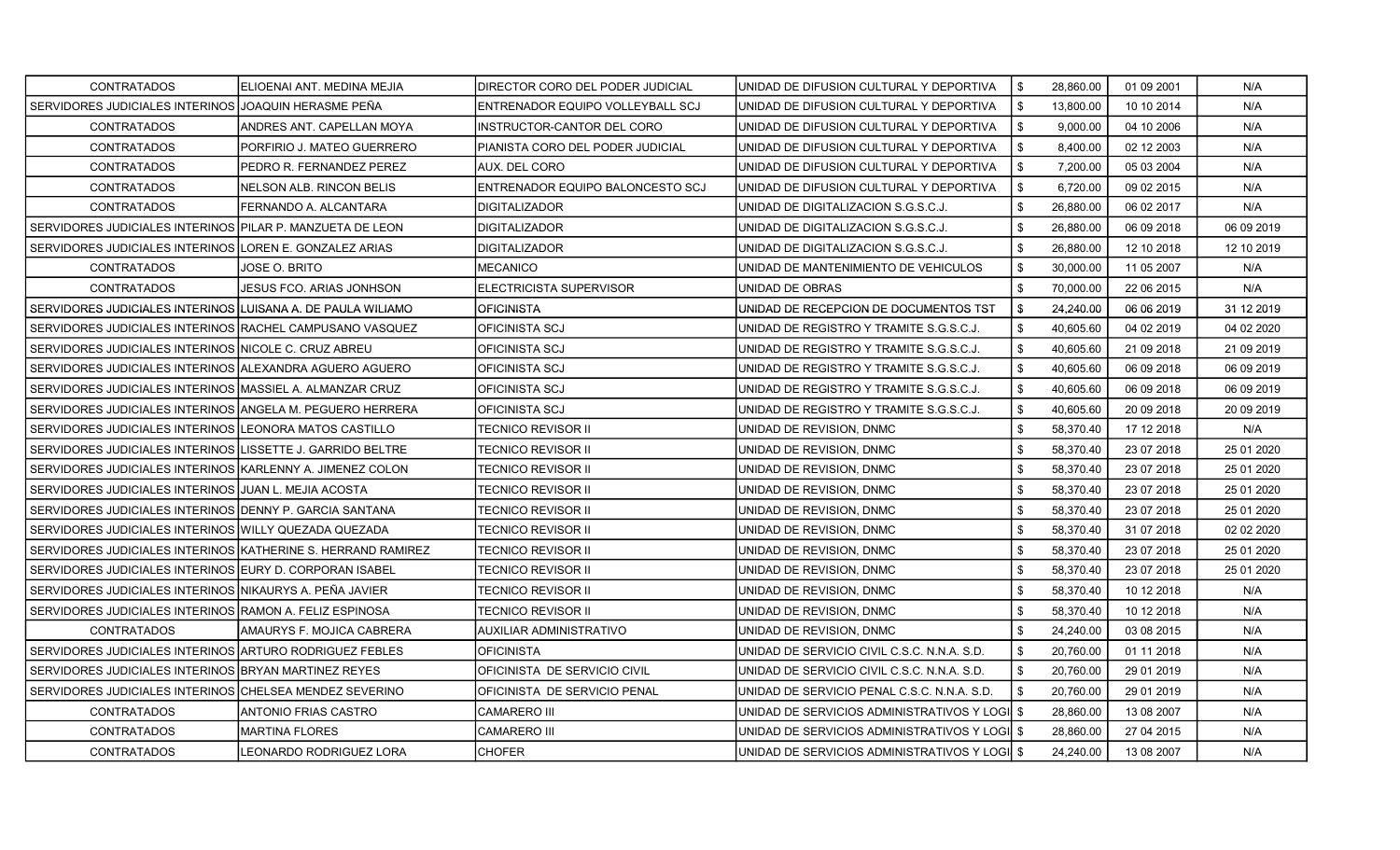| <b>CONTRATADOS</b>                                            | <b>RAFAEL MORILLO</b>         | <b>CHOFER</b>                      | UNIDAD DE SERVICIOS ADMINISTRATIVOS Y LOGII \$ | 24.240.00       | 22 12 2008 | N/A         |
|---------------------------------------------------------------|-------------------------------|------------------------------------|------------------------------------------------|-----------------|------------|-------------|
| <b>CONTRATADOS</b>                                            | MIGUEL A. PIÑA QUEZADA        | <b>AUXILIAR ADMINISTRATIVO</b>     | UNIDAD DE SERVICIOS ADMINISTRATIVOS Y LOGI     | \$<br>24.240.00 | 19 10 2016 | N/A         |
| <b>CONTRATADOS</b>                                            | <b>GARY COLLINS MORROBEL</b>  | <b>CHOFER</b>                      | UNIDAD DE SERVICIOS ADMINISTRATIVOS Y LOGII \$ | 24,240.00       | 24 10 2016 | N/A         |
| <b>CONTRATADOS</b>                                            | LEANDRO CONCEPCION DE LA ROSA | <b>PARQUEADOR</b>                  | UNIDAD DE SERVICIOS ADMINISTRATIVOS Y LOGI \$  | 16,440.00       | 22 12 2008 | N/A         |
| SERVIDORES JUDICIALES INTERINOS JJOSE G. ACEVEDO MARTINEZ     |                               | PARQUEADOR                         | UNIDAD DE SERVICIOS ADMINISTRATIVOS Y LOGII \$ | 16,440.00       | 08 10 2018 | N/A         |
| <b>CONTRATADOS</b>                                            | <b>BRUNILDA PAYANO ADAMES</b> | <b>CONSERJE</b>                    | UNIDAD DE SERVICIOS ADMINISTRATIVOS Y LOGI \$  | 14,160.00       | 02 11 2015 | N/A         |
| <b>CONTRATADOS</b>                                            | JOSE A. FRIAS LOPEZ           | SUPERVISOR (A) DE MANTENIMIENTO    | UNIDAD DE SERVICIOS Y MANTENIMIENTO            | 54,648.00       | 31 10 2005 | N/A         |
| <b>CONTRATADOS</b>                                            | lRAFAEL A. LOPEZ NUÑEZ        | SUPERVISOR (A) DE MANTENIMIENTO    | UNIDAD DE SERVICIOS Y MANTENIMIENTO            | \$<br>54,648.00 | 12 10 2012 | N/A         |
| <b>CONTRATADOS</b>                                            | NIGLISSA PORTES TAPIA         | SECRETARIA (O) DE DEPARTAMENTO     | UNIDAD DE SERVICIOS Y MANTENIMIENTO            | \$<br>37,920.00 | 18 11 2016 | N/A         |
| <b>CONTRATADOS</b>                                            | ISIDRO CASTILLO VASQUEZ       | ELECTRICISTA I                     | UNIDAD DE SERVICIOS Y MANTENIMIENTO            | \$<br>23,280.00 | 05 10 2005 | N/A         |
| <b>CONTRATADOS</b>                                            | SILVESTRE ANT. NOVAS SIERRA   | <b>ELECTRICISTA II</b>             | UNIDAD DE SERVICIOS Y MANTENIMIENTO            | \$<br>23,280.00 | 17 11 2015 | N/A         |
| <b>CONTRATADOS</b>                                            | NELSON G. GEORGE SIMON        | <b>PINTOR</b>                      | UNIDAD DE SERVICIOS Y MANTENIMIENTO            | \$<br>21,480.00 | 08 02 2006 | N/A         |
| <b>CONTRATADOS</b>                                            | ROBERTO ALMONTE               | PLOMERO                            | UNIDAD DE SERVICIOS Y MANTENIMIENTO            | \$<br>21.480.00 | 06 04 2016 | N/A         |
| SERVIDORES JUDICIALES INTERINOS BERTIS V. CRUZ MOTA           |                               | <b>PINTOR</b>                      | UNIDAD DE SERVICIOS Y MANTENIMIENTO            | \$<br>21,480.00 | 18 09 2017 | 19 09 2019  |
| SERVIDORES JUDICIALES INTERINOS VICTOR M. GOMEZ LOPEZ         |                               | PINTOR                             | UNIDAD DE SERVICIOS Y MANTENIMIENTO            | \$<br>21,480.00 | 18 09 2017 | 19 09 2019  |
| SERVIDORES JUDICIALES INTERINOS RAMON ALB. DALMASI MOREL      |                               | <b>PINTOR</b>                      | UNIDAD DE SERVICIOS Y MANTENIMIENTO            | \$<br>21,480.00 | 26 02 2018 | 19 09 2019  |
| SERVIDORES JUDICIALES INTERINOS SAUL A. PERDOMO MENDEZ        |                               | <b>PINTOR</b>                      | UNIDAD DE SERVICIOS Y MANTENIMIENTO            | \$<br>21,480.00 | 28 02 2018 | 19 09 2019  |
| SERVIDORES JUDICIALES INTERINOS LORENS GONZALEZ CONTRERAS     |                               | <b>PINTOR</b>                      | UNIDAD DE SERVICIOS Y MANTENIMIENTO            | \$<br>21,480.00 | 26 02 2018 | 19 09 2019  |
| SERVIDORES JUDICIALES INTERINOS IIGNACIO BANKS RAMIREZ        |                               | <b>PINTOR</b>                      | UNIDAD DE SERVICIOS Y MANTENIMIENTO            | \$<br>21,480.00 | 13 11 2018 | 19 09 2019  |
| SERVIDORES JUDICIALES INTERINOS YERDY M DE LEON FERNANDEZ     |                               | <b>OFICINISTA</b>                  | UNIDAD SERV. 1RA. INST. J.L. SANTIAGO          | \$<br>17,640.00 | 04 06 2019 | N/A         |
| SERVIDORES JUDICIALES INTERINOS YULEIDY ALVAREZ GERONIMO      |                               | OFICINISTA                         | UNIDAD SERV. 1RA. INST. J.P. S.D.              | \$<br>24,240.00 | 13 06 2019 | 11 04 2020  |
| SERVIDORES JUDICIALES INTERINOS MASSIEL MOTA LIBERATA         |                               | <b>OFICINISTA</b>                  | UNIDAD SERV. 1RA. INST. J.P. S.D.              | \$<br>24,240.00 | 07 05 2018 | 11/04/2020  |
| SERVIDORES JUDICIALES INTERINOS ILAIMA TEJADA CACERES         |                               | <b>OFICINISTA</b>                  | UNIDAD SERV, 1RA, INST, J.P. S.D.              | \$<br>24,240.00 | 23 11 2018 | 25 09 2019  |
| SERVIDORES JUDICIALES INTERINOS LUZ DEL A. REYES RAMON        |                               | <b>OFICINISTA</b>                  | UNIDAD SERV, 1RA, INST, J.P. S.D.              | \$<br>24,240.00 | 14 01 2019 | N/A         |
| SERVIDORES JUDICIALES INTERINOS WINIFER ALT. RAMOS MALDONADO  |                               | <b>OFICINISTA</b>                  | UNIDAD SERV. A CORTE J.P. LA VEGA              | \$<br>20,760.00 | 03 12 2018 | N/A         |
| SERVIDORES JUDICIALES INTERINOS JJOSE DE LOS SANTOS PANIAGUA  |                               | <b>OFICINISTA</b>                  | UNIDAD SERV. A CORTE J.P. S.J.M.               | \$<br>18,780.00 | 24 10 2018 | 20 09 20 20 |
| SERVIDORES JUDICIALES INTERINOS SONIA Y. RODRIGUEZ DE LA ROSA |                               | <b>OFICINISTA</b>                  | UNIDAD SERV. A EJEC. DE LA PENA J.P. S.D.      | \$<br>24,240.00 | 04 05 2018 | 11/04/2020  |
| SERVIDORES JUDICIALES INTERINOS LEDY M. NOLASCO MENDEZ        |                               | OFICINISTA DE EJECUCION DE LA PENA | UNIDAD SERV. A EJEC. DE LA PENA J.P. S.D.      | \$<br>24,240.00 | 23 05 2018 | N/A         |
| SERVIDORES JUDICIALES INTERINOS ADRIANA F. PEREZ MEJIA        |                               | <b>OFICINISTA</b>                  | UNIDAD SERV. A LA INSTRUCCION J.P. LA VEGA     | \$<br>20,760.00 | 13 11 2018 | 20 09 20 20 |
| SERVIDORES JUDICIALES INTERINOS WELVIN O. MONTILLA ECHAVARRIA |                               | OFICINISTA                         | UNIDAD SERV. A LA INSTRUCCION J.P. S.D.        | \$<br>24,240.00 | 08 10 2018 | N/A         |
| SERVIDORES JUDICIALES INTERINOS CESAR A. REYES MEJIA          |                               | <b>OFICINISTA</b>                  | UNIDAD SERV. A LA INSTRUCCION J.P. S.D.        | \$<br>24,240.00 | 15 05 2017 | 11/04/2020  |
| SERVIDORES JUDICIALES INTERINOS MABELYN F. BERNARD ORTIZ      |                               | OFICINISTA                         | UNIDAD SERV. A LA INSTRUCCION J.P. S.D.        | \$<br>24,240.00 | 08 01 2019 | 11 04 2020  |
| SERVIDORES JUDICIALES INTERINOS ALEXANDER RIVERA BOBADILLA    |                               | <b>OFICINISTA</b>                  | UNIDAD SERV. A LA INSTRUCCION J.P. S.D.        | \$<br>24,240.00 | 04 12 2017 | 28/02/2020  |
| SERVIDORES JUDICIALES INTERINOS JJOHAN S. NOVAS COLON         |                               | <b>OFICINISTA</b>                  | UNIDAD SERV. A LA INSTRUCCION J.P. S.D.        | \$<br>24.240.00 | 11 04 2018 | 11/04/2020  |